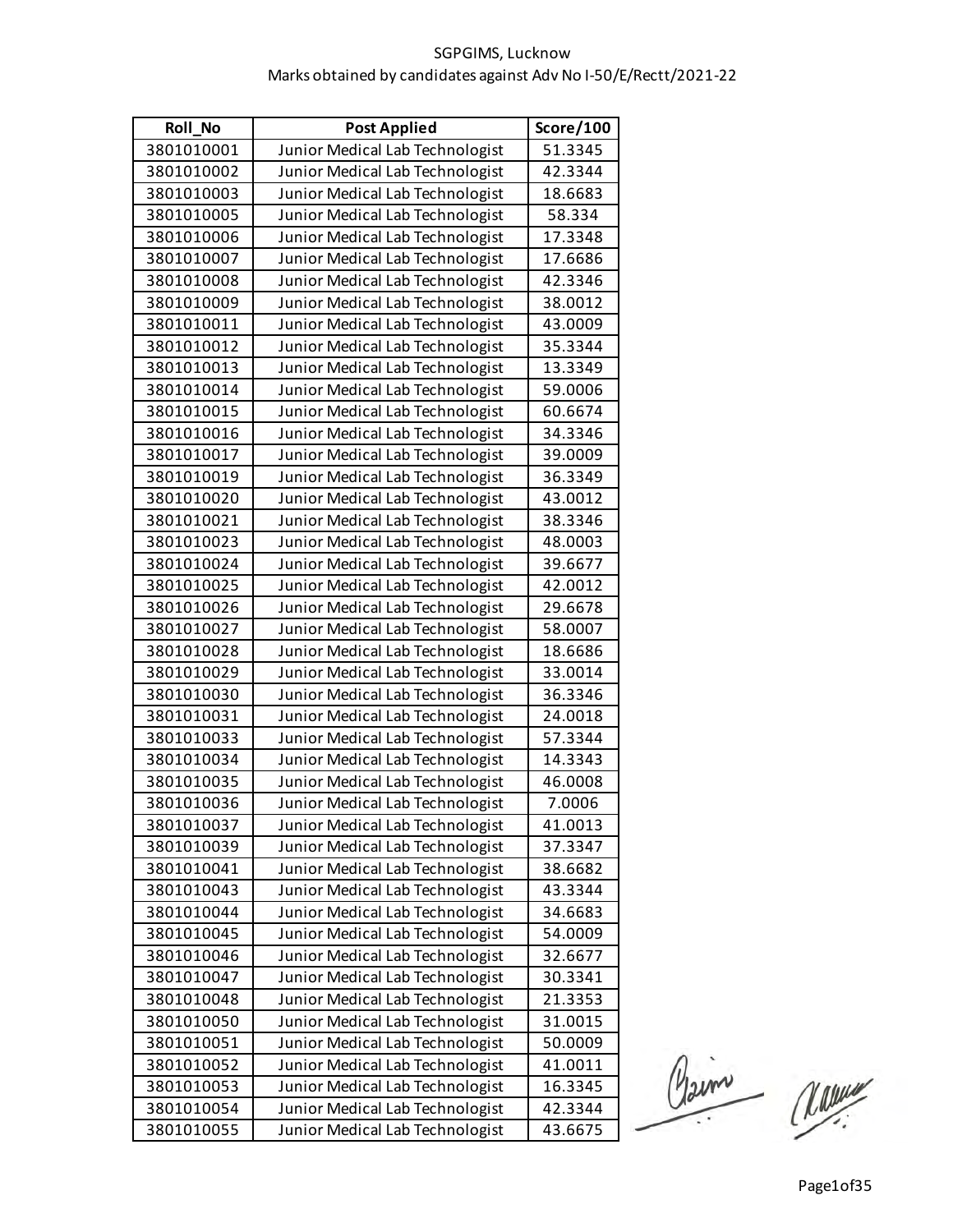| Roll_No    | <b>Post Applied</b>             | Score/100 |
|------------|---------------------------------|-----------|
| 3801010056 | Junior Medical Lab Technologist | 34.3346   |
| 3801010058 | Junior Medical Lab Technologist | 51.0012   |
| 3801010059 | Junior Medical Lab Technologist | 26.6679   |
| 3801010060 | Junior Medical Lab Technologist | 23.0016   |
| 3801010063 | Junior Medical Lab Technologist | 34.6683   |
| 3801010064 | Junior Medical Lab Technologist | 50.0009   |
| 3801010067 | Junior Medical Lab Technologist | 39.6676   |
| 3801010068 | Junior Medical Lab Technologist | 43.668    |
| 3801010069 | Junior Medical Lab Technologist | 22.0017   |
| 3801010070 | Junior Medical Lab Technologist | 31.3346   |
| 3801010071 | Junior Medical Lab Technologist | 33.335    |
| 3801010072 | Junior Medical Lab Technologist | 31.3342   |
| 3802180001 | Junior Medical Lab Technologist | 20.6682   |
| 3802180002 | Junior Medical Lab Technologist | 10.335    |
| 3802180003 | Junior Medical Lab Technologist | 37.3344   |
| 3802180004 | Junior Medical Lab Technologist | 2.6686    |
| 3802180006 | Junior Medical Lab Technologist | 8.0022    |
| 3802180007 | Junior Medical Lab Technologist | 12.3345   |
| 3802180008 | Junior Medical Lab Technologist | 14.6684   |
| 3802180009 | Junior Medical Lab Technologist | 25.0015   |
| 3802180010 | Junior Medical Lab Technologist | 21.0014   |
| 3802180011 | Junior Medical Lab Technologist | 12.6681   |
| 3802180012 | Junior Medical Lab Technologist | 17.6687   |
| 3802180013 | Junior Medical Lab Technologist | 13.6685   |
| 3802180014 | Junior Medical Lab Technologist | 29.0016   |
| 3802180016 | Junior Medical Lab Technologist | 4.6689    |
| 3802180018 | Junior Medical Lab Technologist | 10.0018   |
| 3802180019 | Junior Medical Lab Technologist | 13.002    |
| 3802180020 | Junior Medical Lab Technologist | 6.6688    |
| 3802180021 | Junior Medical Lab Technologist | 45.0011   |
| 3802180022 | Junior Medical Lab Technologist | 5.669     |
| 3802180023 | Junior Medical Lab Technologist | 14.0021   |
| 3802180024 | Junior Medical Lab Technologist | 10.6689   |
| 3802180025 | Junior Medical Lab Technologist | 33.6675   |
| 3802180027 | Junior Medical Lab Technologist | 17.3346   |
| 3802180028 | Junior Medical Lab Technologist | 11.3355   |
| 3802180029 | Junior Medical Lab Technologist | 24.3346   |
| 3802180030 | Junior Medical Lab Technologist | 28.0016   |
| 3802180031 | Junior Medical Lab Technologist | 14.6688   |
| 3802180032 | Junior Medical Lab Technologist | 27.3349   |
| 3802180033 | Junior Medical Lab Technologist | 0.0025    |
| 3802180034 | Junior Medical Lab Technologist | 24.335    |
| 3802180035 | Junior Medical Lab Technologist | 35.6679   |
| 3802180036 | Junior Medical Lab Technologist | 21.6686   |
| 3802180037 | Junior Medical Lab Technologist | 11.3355   |
| 3802180039 | Junior Medical Lab Technologist | 6.6687    |

Claim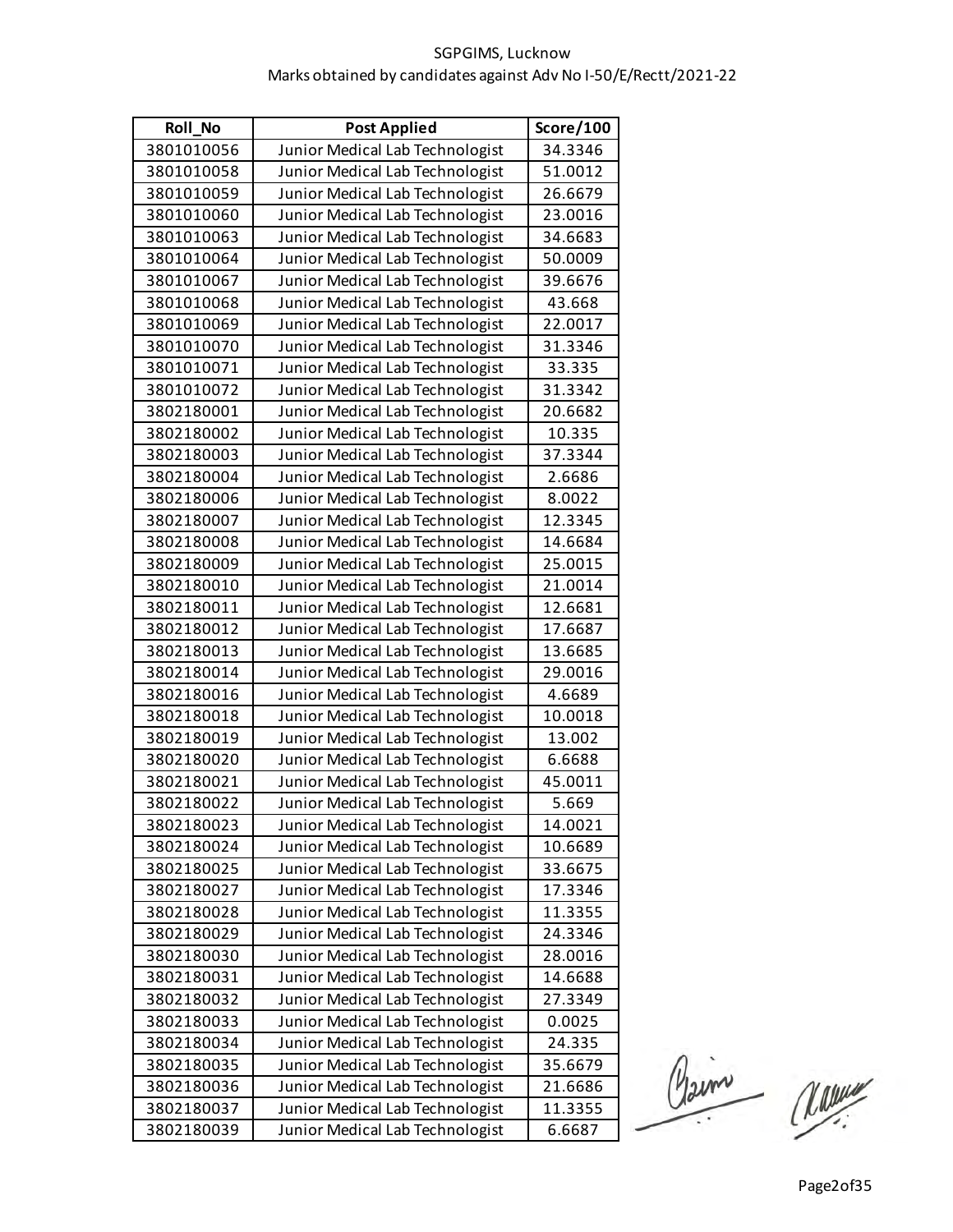| Roll_No    | <b>Post Applied</b>             | Score/100 |
|------------|---------------------------------|-----------|
| 3802180041 | Junior Medical Lab Technologist | 9.6683    |
| 3802180042 | Junior Medical Lab Technologist | 43.668    |
| 3802180043 | Junior Medical Lab Technologist | 14.0015   |
| 3802180044 | Junior Medical Lab Technologist | 24.0017   |
| 3802180045 | Junior Medical Lab Technologist | 28.3345   |
| 3802180046 | Junior Medical Lab Technologist | 31.6679   |
| 3802180047 | Junior Medical Lab Technologist | 4.0024    |
| 3802180049 | Junior Medical Lab Technologist | 19.6683   |
| 3802180050 | Junior Medical Lab Technologist | 1.669     |
| 3802180051 | Junior Medical Lab Technologist | 11.0012   |
| 3802180052 | Junior Medical Lab Technologist | 34.6672   |
| 3802180053 | Junior Medical Lab Technologist | 33.0015   |
| 3802180054 | Junior Medical Lab Technologist | 10.6683   |
| 3802180055 | Junior Medical Lab Technologist | $-2.3308$ |
| 3803230001 | Junior Medical Lab Technologist | 23.6679   |
| 3803230002 | Junior Medical Lab Technologist | 11.6687   |
| 3803230003 | Junior Medical Lab Technologist | 20.0019   |
| 3803230005 | Junior Medical Lab Technologist | 9.0022    |
| 3803230006 | Junior Medical Lab Technologist | 12.3355   |
| 3803230007 | Junior Medical Lab Technologist | 1.0016    |
| 3803230008 | Junior Medical Lab Technologist | 37.3346   |
| 3803230009 | Junior Medical Lab Technologist | 39.001    |
| 3803230010 | Junior Medical Lab Technologist | 29.3346   |
| 3803230011 | Junior Medical Lab Technologist | 25.3341   |
| 3803230013 | Junior Medical Lab Technologist | 25.0014   |
| 3803230014 | Junior Medical Lab Technologist | 29.0013   |
| 3803230015 | Junior Medical Lab Technologist | 27.335    |
| 3804680001 | Junior Medical Lab Technologist | $-5.9976$ |
| 3804680002 | Junior Medical Lab Technologist | 17.668    |
| 3804680003 | Junior Medical Lab Technologist | 24.0014   |
| 3804680004 | Junior Medical Lab Technologist | 30.3347   |
| 3804680005 | Junior Medical Lab Technologist | 16.6687   |
| 3804680006 | Junior Medical Lab Technologist | 32.6674   |
| 3804680007 | Junior Medical Lab Technologist | 14.6688   |
| 3804680008 | Junior Medical Lab Technologist | 40.668    |
| 3804680009 | Junior Medical Lab Technologist | 52.6678   |
| 3804680010 | Junior Medical Lab Technologist | 45.3345   |
| 3804680011 | Junior Medical Lab Technologist | 2.6691    |
| 3804680012 | Junior Medical Lab Technologist | 24.3344   |
| 3804680013 | Junior Medical Lab Technologist | 23.6675   |
| 3804680014 | Junior Medical Lab Technologist | 13.3355   |
| 3804680015 | Junior Medical Lab Technologist | 6.0019    |
| 3804680016 | Junior Medical Lab Technologist | 5.3343    |
| 3804680017 | Junior Medical Lab Technologist | 13.3334   |
| 3804680018 | Junior Medical Lab Technologist | 39.0014   |
| 3804680020 | Junior Medical Lab Technologist | 17.6686   |

Claim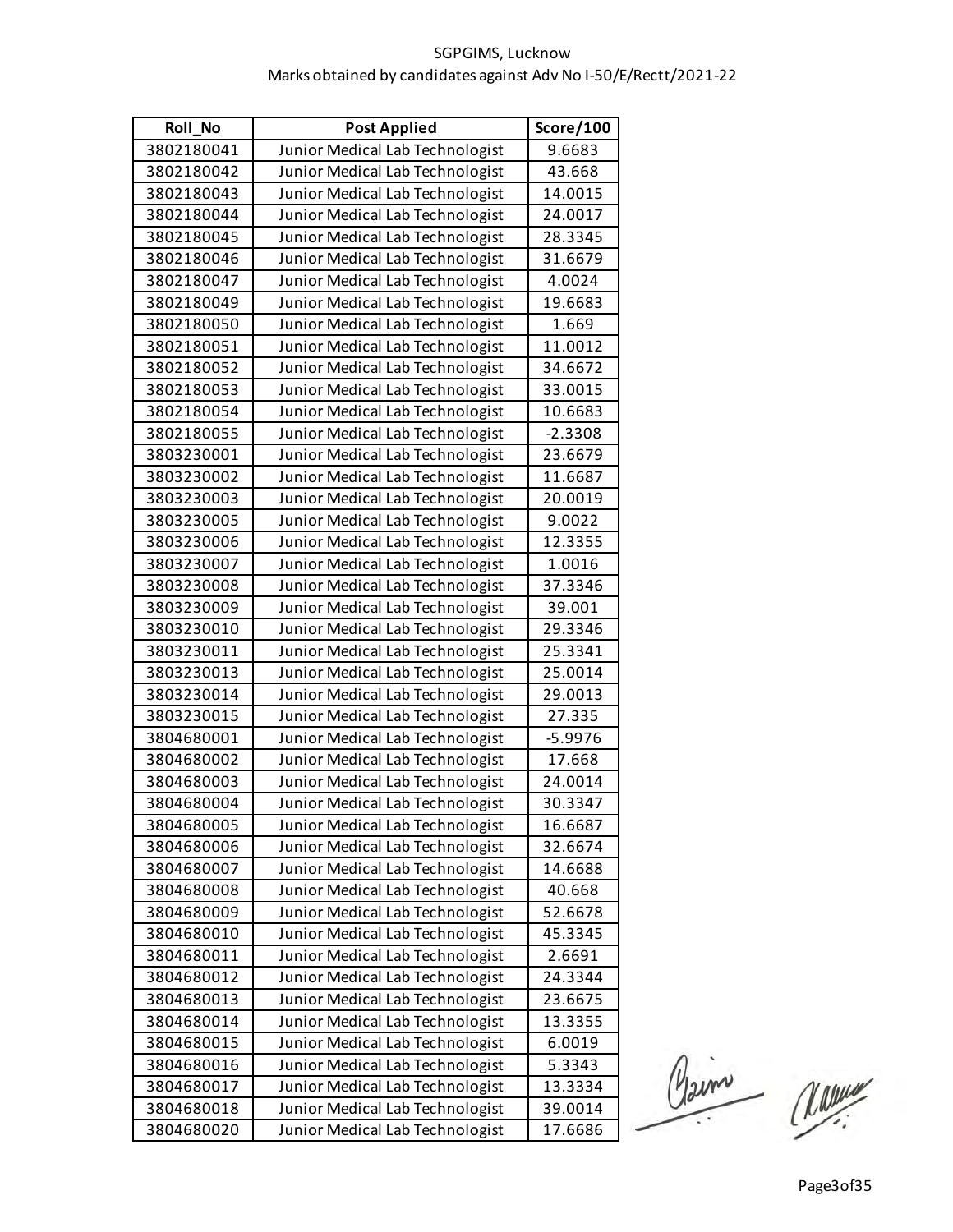| Roll_No    | <b>Post Applied</b>             | Score/100 |
|------------|---------------------------------|-----------|
| 3804680021 | Junior Medical Lab Technologist | 7.0023    |
| 3804680022 | Junior Medical Lab Technologist | 19.6684   |
| 3804680023 | Junior Medical Lab Technologist | 13.3355   |
| 3804680024 | Junior Medical Lab Technologist | 21.3351   |
| 3804680025 | Junior Medical Lab Technologist | 17.3354   |
| 3804680026 | Junior Medical Lab Technologist | 0.0025    |
| 3804680027 | Junior Medical Lab Technologist | 51.6674   |
| 3804680028 | Junior Medical Lab Technologist | 17.6677   |
| 3804680029 | Junior Medical Lab Technologist | 10.6679   |
| 3804680030 | Junior Medical Lab Technologist | 2.3356    |
| 3804680031 | Junior Medical Lab Technologist | 26.3346   |
| 3804680032 | Junior Medical Lab Technologist | 8.6685    |
| 3804680033 | Junior Medical Lab Technologist | 13.6675   |
| 3804680034 | Junior Medical Lab Technologist | 24.0019   |
| 3804680035 | Junior Medical Lab Technologist | 39.6671   |
| 3804680036 | Junior Medical Lab Technologist | 1.6691    |
| 3804680037 | Junior Medical Lab Technologist | 6.669     |
| 3804680038 | Junior Medical Lab Technologist | 21.3348   |
| 3804680039 | Junior Medical Lab Technologist | 10.6689   |
| 3804680041 | Junior Medical Lab Technologist | 48.3344   |
| 3804680042 | Junior Medical Lab Technologist | $-1.3308$ |
| 3804680044 | Junior Medical Lab Technologist | 26.6676   |
| 3804680045 | Junior Medical Lab Technologist | 45.0012   |
| 3804680046 | Junior Medical Lab Technologist | 20.6684   |
| 3804680047 | Junior Medical Lab Technologist | 16.0021   |
| 3804680048 | Junior Medical Lab Technologist | 6.669     |
| 3804680051 | Junior Medical Lab Technologist | 44.6677   |
| 3804680052 | Junior Medical Lab Technologist | 41.0013   |
| 3804680053 | Junior Medical Lab Technologist | 29.3349   |
| 3804680054 | Junior Medical Lab Technologist | 6.669     |
| 3804680055 | Junior Medical Lab Technologist | 5.3357    |
| 3804680056 | Junior Medical Lab Technologist | 25.3345   |
| 3804680057 | Junior Medical Lab Technologist | 14.3346   |
| 3804680058 | Junior Medical Lab Technologist | 14.0019   |
| 3804680059 | Junior Medical Lab Technologist | 15.0012   |
| 3804680060 | Junior Medical Lab Technologist | 8.0011    |
| 3804680061 | Junior Medical Lab Technologist | 1.6672    |
| 3804680063 | Junior Medical Lab Technologist | 13.3352   |
| 3804680064 | Junior Medical Lab Technologist | 12.0018   |
| 3804680066 | Junior Medical Lab Technologist | 29.3348   |
| 3804680068 | Junior Medical Lab Technologist | 10.0017   |
| 3804680069 | Junior Medical Lab Technologist | 46.3345   |
| 3804680070 | Junior Medical Lab Technologist | 34.3347   |
| 3804680071 | Junior Medical Lab Technologist | 24.0019   |
| 3804680072 | Junior Medical Lab Technologist | 14.6688   |
| 3804680073 | Junior Medical Lab Technologist | 37.668    |

Claim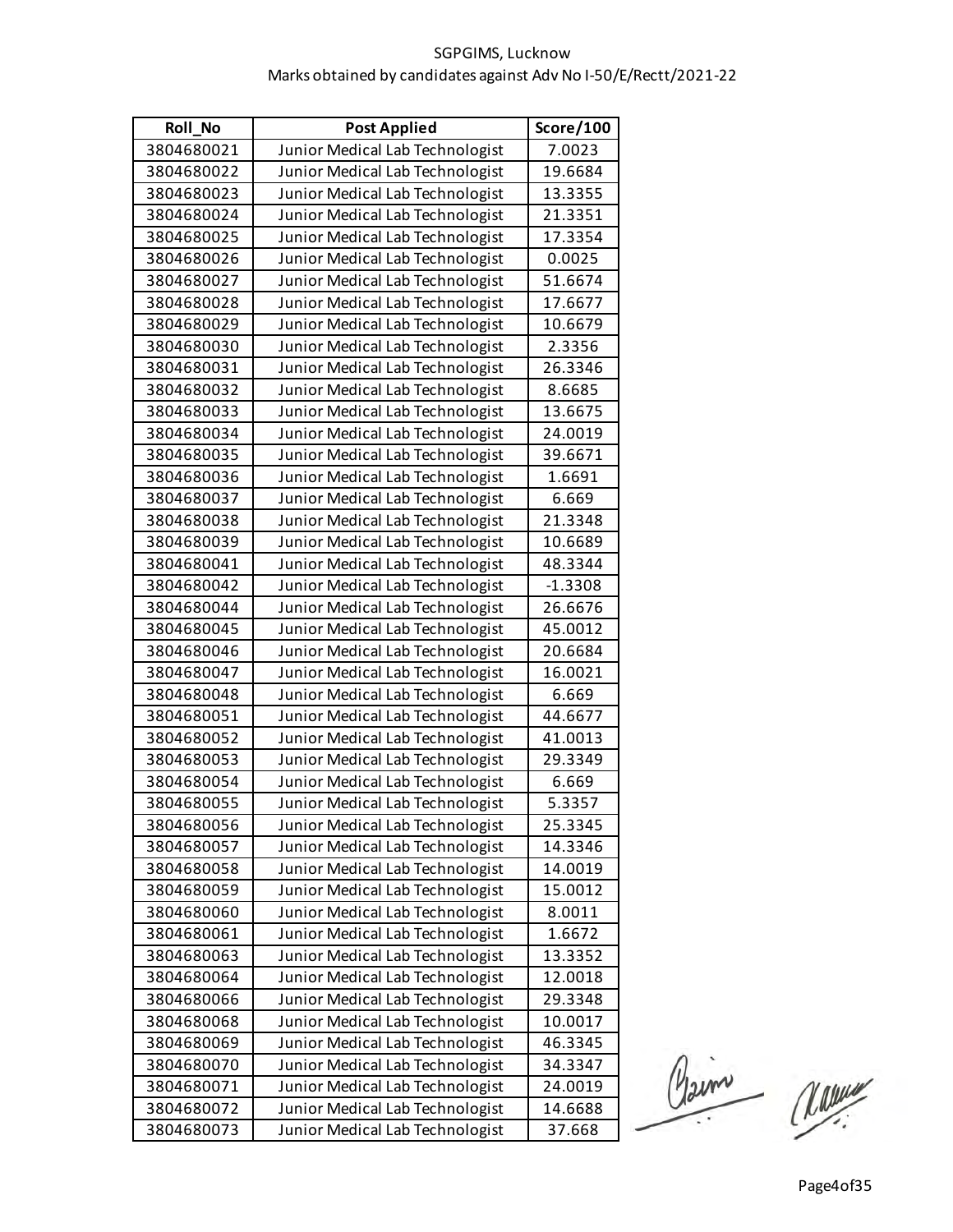| <b>Roll No</b> | <b>Post Applied</b>             | Score/100 |
|----------------|---------------------------------|-----------|
| 3804680074     | Junior Medical Lab Technologist | $-1.3308$ |
| 3804680075     | Junior Medical Lab Technologist | 5.3354    |
| 3804680076     | Junior Medical Lab Technologist | 15.3345   |
| 3804680077     | Junior Medical Lab Technologist | 4.0024    |
| 3804680078     | Junior Medical Lab Technologist | 20.3353   |
| 3804680079     | Junior Medical Lab Technologist | 55.6675   |
| 3804680080     | Junior Medical Lab Technologist | 24.3352   |
| 3804680081     | Junior Medical Lab Technologist | 18.6687   |
| 3804680082     | Junior Medical Lab Technologist | 9.0021    |
| 3804680083     | Junior Medical Lab Technologist | 2.6691    |
| 3804680085     | Junior Medical Lab Technologist | 41.3348   |
| 3804680086     | Junior Medical Lab Technologist | 13.3354   |
| 3804680087     | Junior Medical Lab Technologist | 16.0018   |
| 3804680088     | Junior Medical Lab Technologist | 8.3343    |
| 3804680089     | Junior Medical Lab Technologist | 13.6682   |
| 3804680090     | Junior Medical Lab Technologist | 11.0016   |
| 3804680092     | Junior Medical Lab Technologist | 10.6689   |
| 3806240001     | Junior Medical Lab Technologist | 22.3346   |
| 3806240002     | Junior Medical Lab Technologist | 43.0011   |
| 3806240003     | Junior Medical Lab Technologist | 15.3351   |
| 3806240004     | Junior Medical Lab Technologist | 32.6681   |
| 3806240005     | Junior Medical Lab Technologist | 29.6682   |
| 3806240006     | Junior Medical Lab Technologist | 15.3346   |
| 3806240007     | Junior Medical Lab Technologist | 6.335     |
| 3806240009     | Junior Medical Lab Technologist | 32.0016   |
| 3806240010     | Junior Medical Lab Technologist | 8.002     |
| 3806240012     | Junior Medical Lab Technologist | 12.6687   |
| 3806240013     | Junior Medical Lab Technologist | 28.6683   |
| 3806240015     | Junior Medical Lab Technologist | 4.0011    |
| 3806240016     | Junior Medical Lab Technologist | 30.6679   |
| 3806240017     | Junior Medical Lab Technologist | 6.002     |
| 3806240018     | Junior Medical Lab Technologist | 17.6681   |
| 3806240019     | Junior Medical Lab Technologist | 19.0013   |
| 3806240020     | Junior Medical Lab Technologist | 16.6685   |
| 3806240021     | Junior Medical Lab Technologist | 29.3348   |
| 3806240022     | Junior Medical Lab Technologist | 43.0008   |
| 3806240023     | Junior Medical Lab Technologist | 30.6679   |
| 3806240024     | Junior Medical Lab Technologist | $-3.3315$ |
| 3806240025     | Junior Medical Lab Technologist | 13.3352   |
| 3806240026     | Junior Medical Lab Technologist | 17.6683   |
| 3806240027     | Junior Medical Lab Technologist | 20.002    |
| 3806240028     | Junior Medical Lab Technologist | 4.3349    |
| 3806240029     | Junior Medical Lab Technologist | 16.0016   |
| 3806240030     | Junior Medical Lab Technologist | 33.6679   |
| 3806240031     | Junior Medical Lab Technologist | 21.668    |
| 3806240032     | Junior Medical Lab Technologist | 9.0021    |

Claim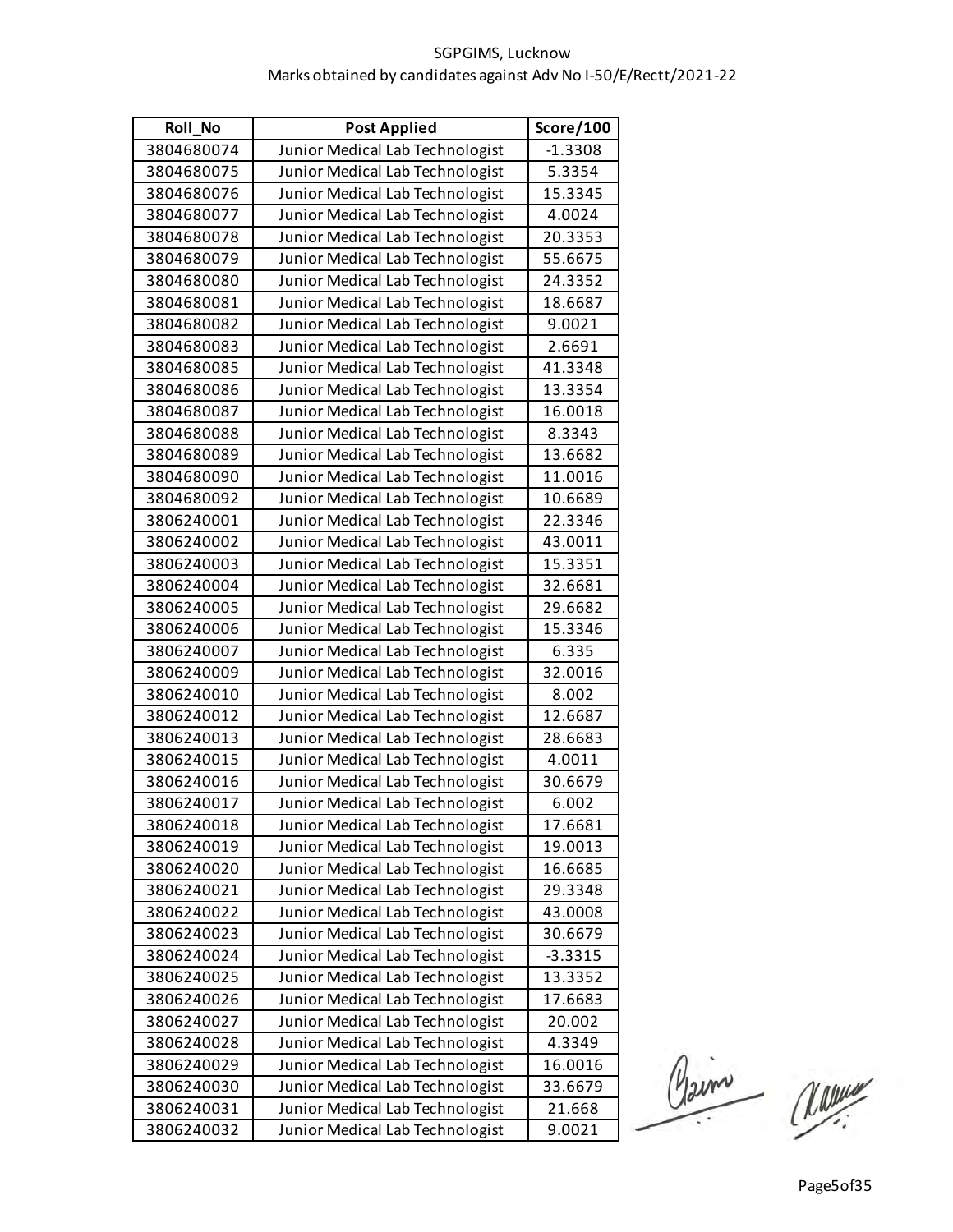| Roll_No    | <b>Post Applied</b>             | Score/100 |
|------------|---------------------------------|-----------|
| 3806240033 | Junior Medical Lab Technologist | 15.6678   |
| 3806240034 | Junior Medical Lab Technologist | 28.3349   |
| 3806240035 | Junior Medical Lab Technologist | 9.3354    |
| 3806240036 | Junior Medical Lab Technologist | 11.3341   |
| 3806240037 | Junior Medical Lab Technologist | 21.6682   |
| 3806240039 | Junior Medical Lab Technologist | 2.6691    |
| 3806240040 | Junior Medical Lab Technologist | 21.0014   |
| 3806240041 | Junior Medical Lab Technologist | 1.3356    |
| 3806240042 | Junior Medical Lab Technologist | 43.6678   |
| 3806240043 | Junior Medical Lab Technologist | 18.6687   |
| 3806240044 | Junior Medical Lab Technologist | 13.3355   |
| 3807120001 | Junior Medical Lab Technologist | 13.6687   |
| 3807120002 | Junior Medical Lab Technologist | 16.3348   |
| 3807120003 | Junior Medical Lab Technologist | 14.6687   |
| 3807120004 | Junior Medical Lab Technologist | 18.6687   |
| 3807120005 | Junior Medical Lab Technologist | 17.6679   |
| 3807120006 | Junior Medical Lab Technologist | 25.0016   |
| 3807120007 | Junior Medical Lab Technologist | 15.3346   |
| 3807120009 | Junior Medical Lab Technologist | 19.0016   |
| 3807120011 | Junior Medical Lab Technologist | 20.3353   |
| 3807120012 | Junior Medical Lab Technologist | 5.3344    |
| 3807120013 | Junior Medical Lab Technologist | 5.0023    |
| 3807120014 | Junior Medical Lab Technologist | 9.6689    |
| 3808260001 | Junior Medical Lab Technologist | 2.669     |
| 3808260002 | Junior Medical Lab Technologist | 7.6684    |
| 3808260003 | Junior Medical Lab Technologist | 39.0011   |
| 3808260004 | Junior Medical Lab Technologist | 15.668    |
| 3808260005 | Junior Medical Lab Technologist | 36.6676   |
| 3808260006 | Junior Medical Lab Technologist | 19.668    |
| 3808260007 | Junior Medical Lab Technologist | 53.3341   |
| 3808260008 | Junior Medical Lab Technologist | 22.0017   |
| 3808260009 | Junior Medical Lab Technologist | 6.002     |
| 3808260010 | Junior Medical Lab Technologist | 34.3343   |
| 3808260011 | Junior Medical Lab Technologist | 1.3353    |
| 3808260012 | Junior Medical Lab Technologist | 31.335    |
| 3808260013 | Junior Medical Lab Technologist | 21.0009   |
| 3808260014 | Junior Medical Lab Technologist | 18.6677   |
| 3808260016 | Junior Medical Lab Technologist | 11.6685   |
| 3808260017 | Junior Medical Lab Technologist | 13.3355   |
| 3808260018 | Junior Medical Lab Technologist | 16.6685   |
| 3808260019 | Junior Medical Lab Technologist | 22.6683   |
| 3808260020 | Junior Medical Lab Technologist | 13.3352   |
| 3808260021 | Junior Medical Lab Technologist | 11.3354   |
| 3808260022 | Junior Medical Lab Technologist | 22.6684   |
| 3808260023 | Junior Medical Lab Technologist | 15.0021   |
| 3808260024 | Junior Medical Lab Technologist | 6.001     |

Claim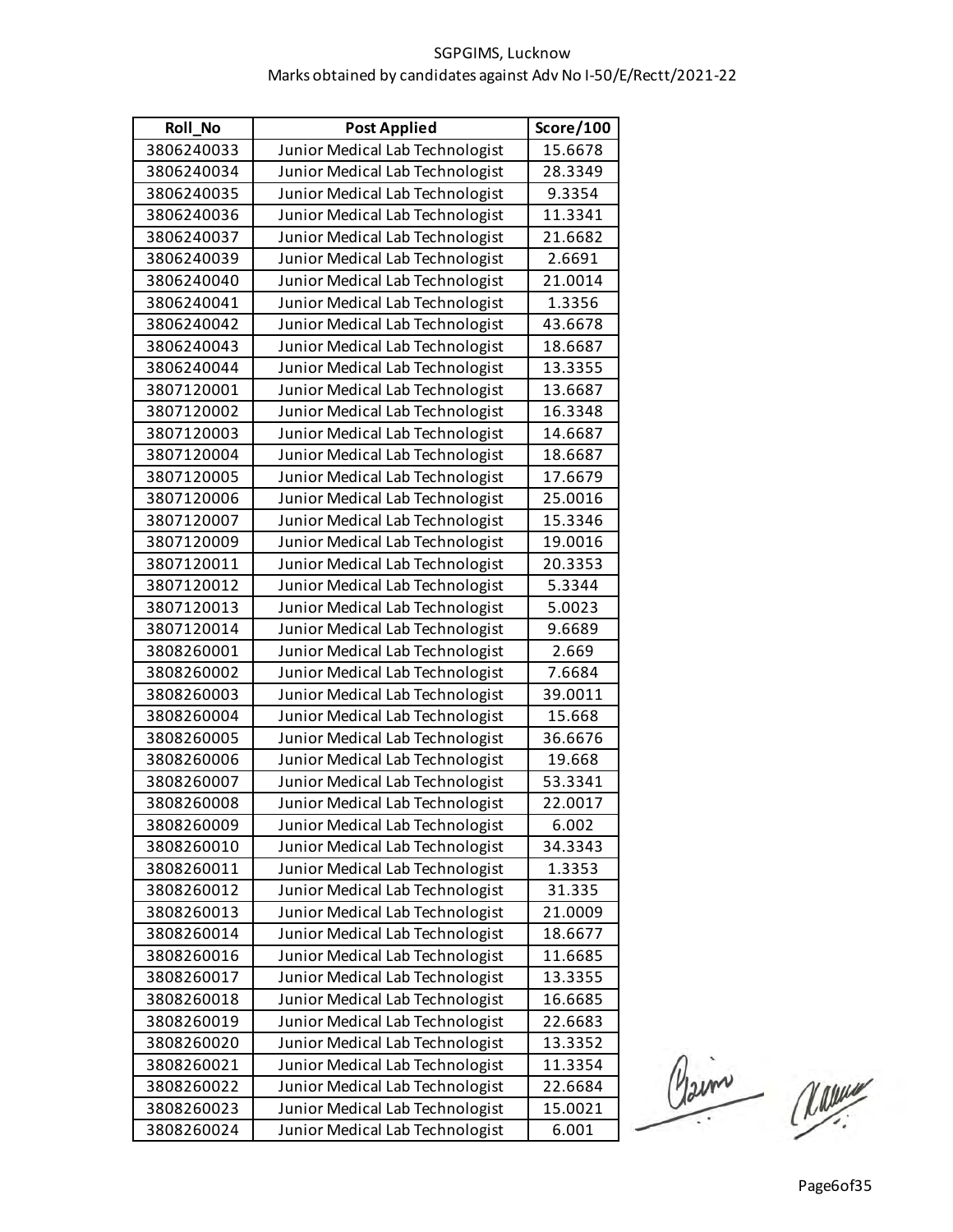| <b>Roll No</b> | <b>Post Applied</b>             | Score/100 |
|----------------|---------------------------------|-----------|
| 3808260025     | Junior Medical Lab Technologist | 17.3354   |
| 3808260026     | Junior Medical Lab Technologist | 41.0011   |
| 3808260027     | Junior Medical Lab Technologist | 21.6679   |
| 3808260028     | Junior Medical Lab Technologist | $-8.3307$ |
| 3808260029     | Junior Medical Lab Technologist | 12.6688   |
| 3808260030     | Junior Medical Lab Technologist | 16.3347   |
| 3808260031     | Junior Medical Lab Technologist | 51.0011   |
| 3808260032     | Junior Medical Lab Technologist | 14.002    |
| 3808260033     | Junior Medical Lab Technologist | 13.3355   |
| 3808260034     | Junior Medical Lab Technologist | 32.0017   |
| 3808260035     | Junior Medical Lab Technologist | 36.6682   |
| 3808260036     | Junior Medical Lab Technologist | 15.3343   |
| 3808260037     | Junior Medical Lab Technologist | 41.6678   |
| 3808260038     | Junior Medical Lab Technologist | 20.0014   |
| 3808260039     | Junior Medical Lab Technologist | 15.3345   |
| 3808260040     | Junior Medical Lab Technologist | 24.0014   |
| 3808260041     | Junior Medical Lab Technologist | 21.3347   |
| 3808260042     | Junior Medical Lab Technologist | 16.0021   |
| 3808260043     | Junior Medical Lab Technologist | 0.669     |
| 3808260044     | Junior Medical Lab Technologist | 34.0011   |
| 3808260045     | Junior Medical Lab Technologist | 15.3349   |
| 3808260046     | Junior Medical Lab Technologist | 4.6669    |
| 3808260047     | Junior Medical Lab Technologist | 18.6677   |
| 3808260048     | Junior Medical Lab Technologist | 15.0017   |
| 3808260049     | Junior Medical Lab Technologist | 2.6691    |
| 3808260050     | Junior Medical Lab Technologist | 1.6682    |
| 3808260051     | Junior Medical Lab Technologist | 43.3347   |
| 3808260053     | Junior Medical Lab Technologist | 25.3352   |
| 3808260054     | Junior Medical Lab Technologist | 29.0011   |
| 3808260055     | Junior Medical Lab Technologist | 2.3352    |
| 3808260056     | Junior Medical Lab Technologist | 38.3347   |
| 3808260057     | Junior Medical Lab Technologist | 9.6678    |
| 3808260058     | Junior Medical Lab Technologist | 22.3346   |
| 3808260059     | Junior Medical Lab Technologist | 21.3353   |
| 3808260060     | Junior Medical Lab Technologist | 26.6679   |
| 3808260061     | Junior Medical Lab Technologist | 13.3355   |
| 3808260062     | Junior Medical Lab Technologist | 1.3351    |
| 3808260064     | Junior Medical Lab Technologist | 8.3354    |
| 3808260065     | Junior Medical Lab Technologist | 0.3358    |
| 3808260066     | Junior Medical Lab Technologist | 21.3345   |
| 3808260067     | Junior Medical Lab Technologist | 15.3354   |
| 3808260068     | Junior Medical Lab Technologist | 18.0017   |
| 3808260069     | Junior Medical Lab Technologist | 6.6688    |
| 3808260070     | Junior Medical Lab Technologist | $-0.3326$ |
| 3808260071     | Junior Medical Lab Technologist | 26.6681   |
| 3808260072     | Junior Medical Lab Technologist | 27.3347   |

Claim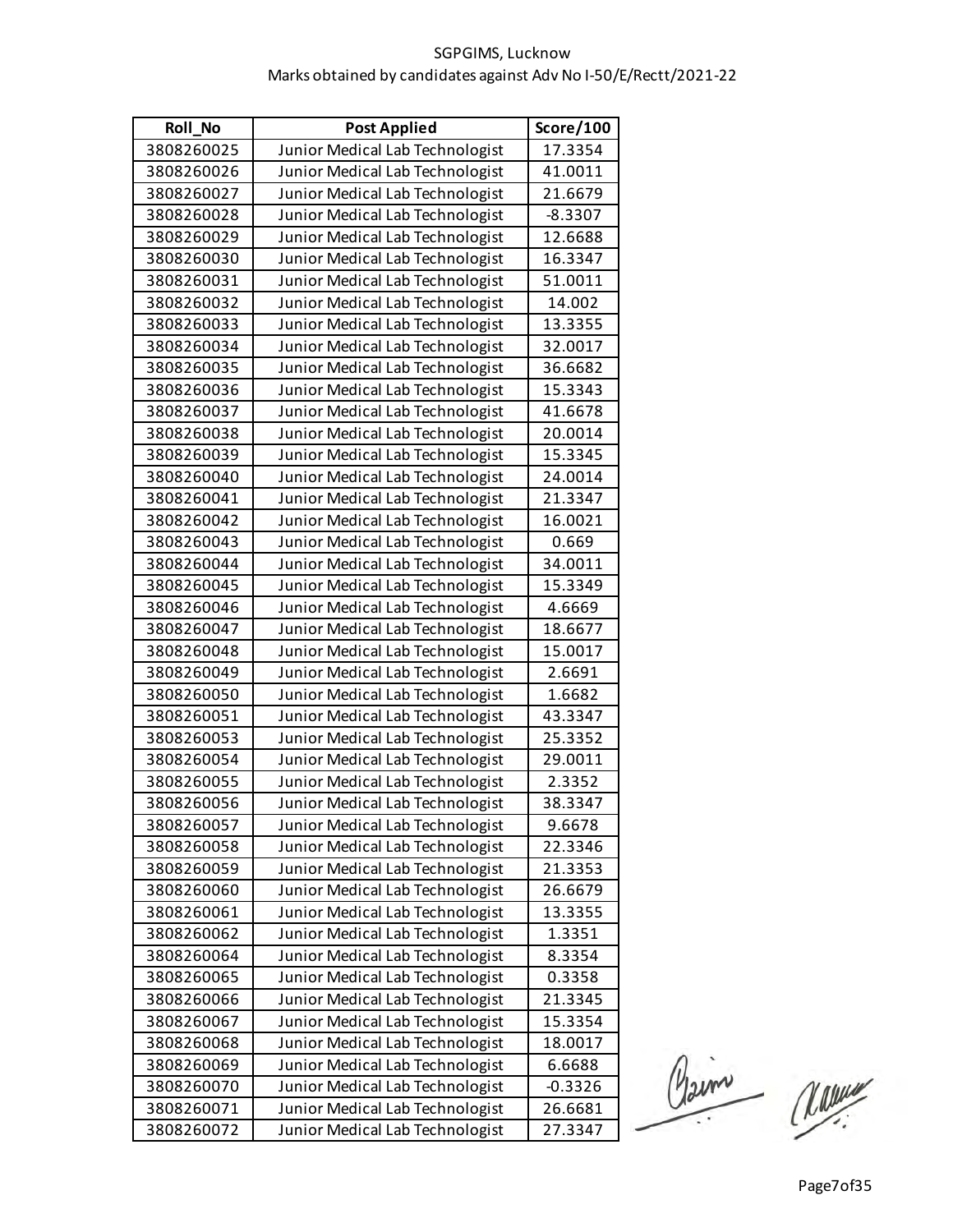| <b>Roll No</b> | <b>Post Applied</b>             | Score/100 |
|----------------|---------------------------------|-----------|
| 3808260073     | Junior Medical Lab Technologist | 4.0024    |
| 3808260074     | Junior Medical Lab Technologist | 42.0013   |
| 3808260075     | Junior Medical Lab Technologist | 17.0017   |
| 3808260077     | Junior Medical Lab Technologist | 45.3344   |
| 3808260079     | Junior Medical Lab Technologist | 12.6686   |
| 3808260080     | Junior Medical Lab Technologist | 44.0006   |
| 3808260081     | Junior Medical Lab Technologist | 15.001    |
| 3808260082     | Junior Medical Lab Technologist | 16.0021   |
| 3808260083     | Junior Medical Lab Technologist | 12.0014   |
| 3808260084     | Junior Medical Lab Technologist | 12.0019   |
| 3808260085     | Junior Medical Lab Technologist | 27.3351   |
| 3808260086     | Junior Medical Lab Technologist | 10.6689   |
| 3808260087     | Junior Medical Lab Technologist | 8.0023    |
| 3808260088     | Junior Medical Lab Technologist | 20.335    |
| 3808260089     | Junior Medical Lab Technologist | 0.6684    |
| 3808260090     | Junior Medical Lab Technologist | $-3.3308$ |
| 3808260092     | Junior Medical Lab Technologist | 40.3346   |
| 3808260093     | Junior Medical Lab Technologist | 28.3343   |
| 3808260094     | Junior Medical Lab Technologist | 29.3346   |
| 3808260096     | Junior Medical Lab Technologist | 11.3339   |
| 3808260097     | Junior Medical Lab Technologist | 12.001    |
| 3808260098     | Junior Medical Lab Technologist | 5.6686    |
| 3808260099     | Junior Medical Lab Technologist | 17.3354   |
| 3808260101     | Junior Medical Lab Technologist | 18.0001   |
| 3808260102     | Junior Medical Lab Technologist | 22.0019   |
| 3808260103     | Junior Medical Lab Technologist | 24.6684   |
| 3808260107     | Junior Medical Lab Technologist | 15.3352   |
| 3808260109     | Junior Medical Lab Technologist | 19.6684   |
| 3808260110     | Junior Medical Lab Technologist | 2.3335    |
| 3808260111     | Junior Medical Lab Technologist | 13.6679   |
| 3808260112     | Junior Medical Lab Technologist | 29.3351   |
| 3808260113     | Junior Medical Lab Technologist | 5.669     |
| 3808260115     | Junior Medical Lab Technologist | 27.6682   |
| 3808260116     | Junior Medical Lab Technologist | 22.3352   |
| 3808260117     | Junior Medical Lab Technologist | 39.6679   |
| 3808260118     | Junior Medical Lab Technologist | 7.335     |
| 3808260119     | Junior Medical Lab Technologist | 43.0009   |
| 3808260120     | Junior Medical Lab Technologist | 36.3343   |
| 3808260121     | Junior Medical Lab Technologist | 12.6682   |
| 3808260123     | Junior Medical Lab Technologist | 19.6683   |
| 3808260124     | Junior Medical Lab Technologist | 27.6681   |
| 3808260126     | Junior Medical Lab Technologist | 13.6681   |
| 3808260127     | Junior Medical Lab Technologist | 48.0006   |
| 3811300001     | Junior Medical Lab Technologist | 35.0014   |
| 3811300002     | Junior Medical Lab Technologist | 28.0016   |
| 3811300003     | Junior Medical Lab Technologist | 30.0012   |

Claim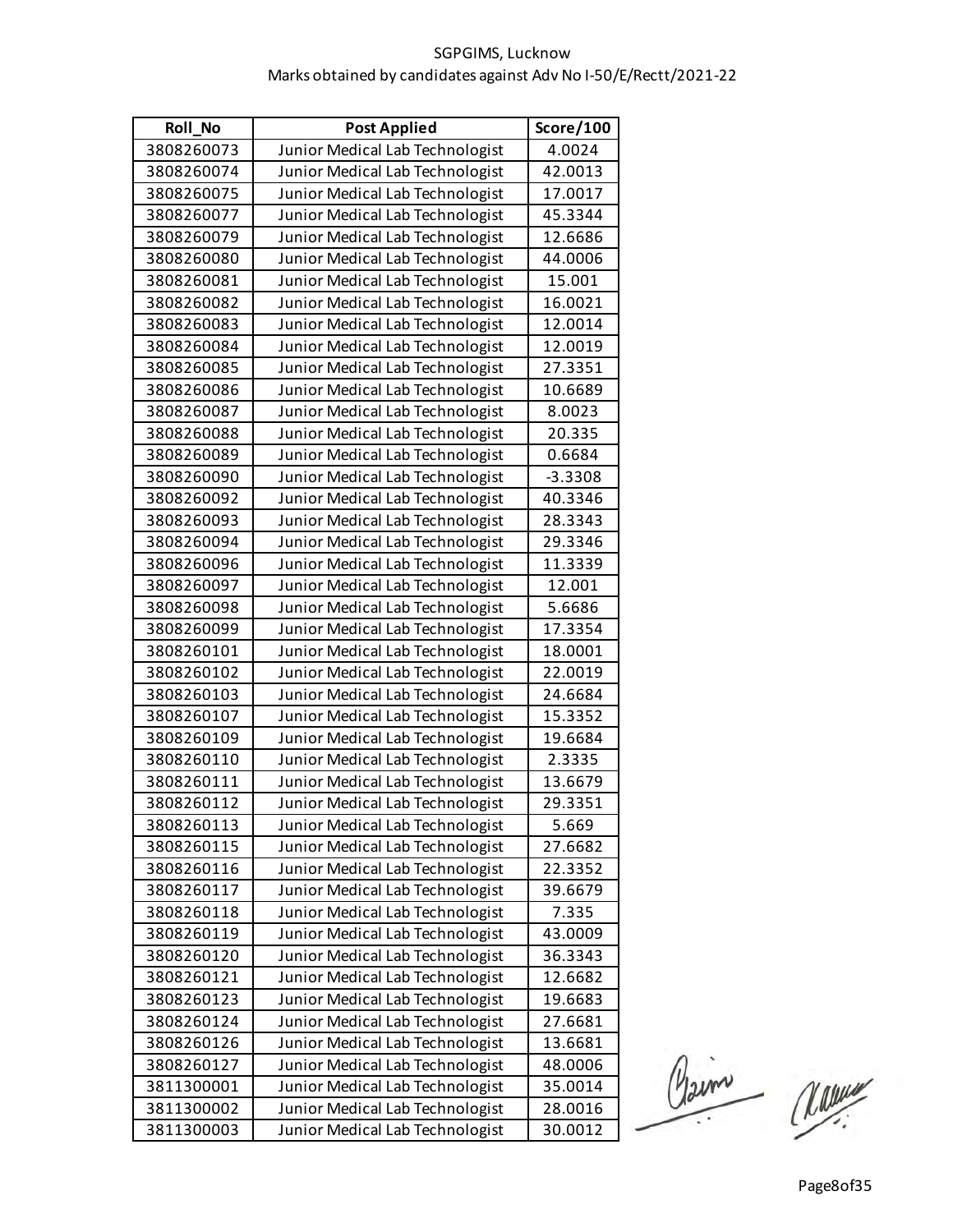| Roll_No    | <b>Post Applied</b>             | Score/100 |
|------------|---------------------------------|-----------|
| 3811300005 | Junior Medical Lab Technologist | 6.0001    |
| 3811300006 | Junior Medical Lab Technologist | 43.3344   |
| 3811300007 | Junior Medical Lab Technologist | 41.6677   |
| 3811300008 | Junior Medical Lab Technologist | 28.3345   |
| 3811300009 | Junior Medical Lab Technologist | 3.3346    |
| 3811300010 | Junior Medical Lab Technologist | 2.6691    |
| 3811300011 | Junior Medical Lab Technologist | 26.3349   |
| 3811300012 | Junior Medical Lab Technologist | 6.6681    |
| 3811300013 | Junior Medical Lab Technologist | 4.0001    |
| 3811300014 | Junior Medical Lab Technologist | 8.0023    |
| 3811300016 | Junior Medical Lab Technologist | 1.6686    |
| 3811300017 | Junior Medical Lab Technologist | 28.3348   |
| 3811300018 | Junior Medical Lab Technologist | 26.0015   |
| 3811300019 | Junior Medical Lab Technologist | 6.002     |
| 3811300020 | Junior Medical Lab Technologist | 21.3353   |
| 3812360001 | Junior Medical Lab Technologist | 26.6681   |
| 3812360002 | Junior Medical Lab Technologist | 14.3354   |
| 3812360003 | Junior Medical Lab Technologist | 24.0019   |
| 3812360004 | Junior Medical Lab Technologist | 41.3345   |
| 3812360005 | Junior Medical Lab Technologist | 13.335    |
| 3812360006 | Junior Medical Lab Technologist | 32.6676   |
| 3812360007 | Junior Medical Lab Technologist | 46.3343   |
| 3812360008 | Junior Medical Lab Technologist | 26.6683   |
| 3812360009 | Junior Medical Lab Technologist | 11.3353   |
| 3812360010 | Junior Medical Lab Technologist | 9.6682    |
| 3812360012 | Junior Medical Lab Technologist | 28.0012   |
| 3812360013 | Junior Medical Lab Technologist | 37.3344   |
| 3812360014 | Junior Medical Lab Technologist | 4.3347    |
| 3812360015 | Junior Medical Lab Technologist | 21.6685   |
| 3812360016 | Junior Medical Lab Technologist | 14.6688   |
| 3812360017 | Junior Medical Lab Technologist | 26.3346   |
| 3812360018 | Junior Medical Lab Technologist | 20.001    |
| 3812360019 | Junior Medical Lab Technologist | 10.3354   |
| 3812360020 | Junior Medical Lab Technologist | 23.0017   |
| 3812360021 | Junior Medical Lab Technologist | 18.0014   |
| 3812360022 | Junior Medical Lab Technologist | 9.0019    |
| 3812360024 | Junior Medical Lab Technologist | 2.6691    |
| 3812360025 | Junior Medical Lab Technologist | 48.3343   |
| 3812360026 | Junior Medical Lab Technologist | 40.3339   |
| 3812360027 | Junior Medical Lab Technologist | 19.0019   |
| 3812360028 | Junior Medical Lab Technologist | 11.3348   |
| 3812360029 | Junior Medical Lab Technologist | 25.3349   |
| 3812360030 | Junior Medical Lab Technologist | 10.3336   |
| 3812360031 | Junior Medical Lab Technologist | 2.0021    |
| 3812360032 | Junior Medical Lab Technologist | 18.6686   |
| 3812360033 | Junior Medical Lab Technologist | 20.6682   |

Claim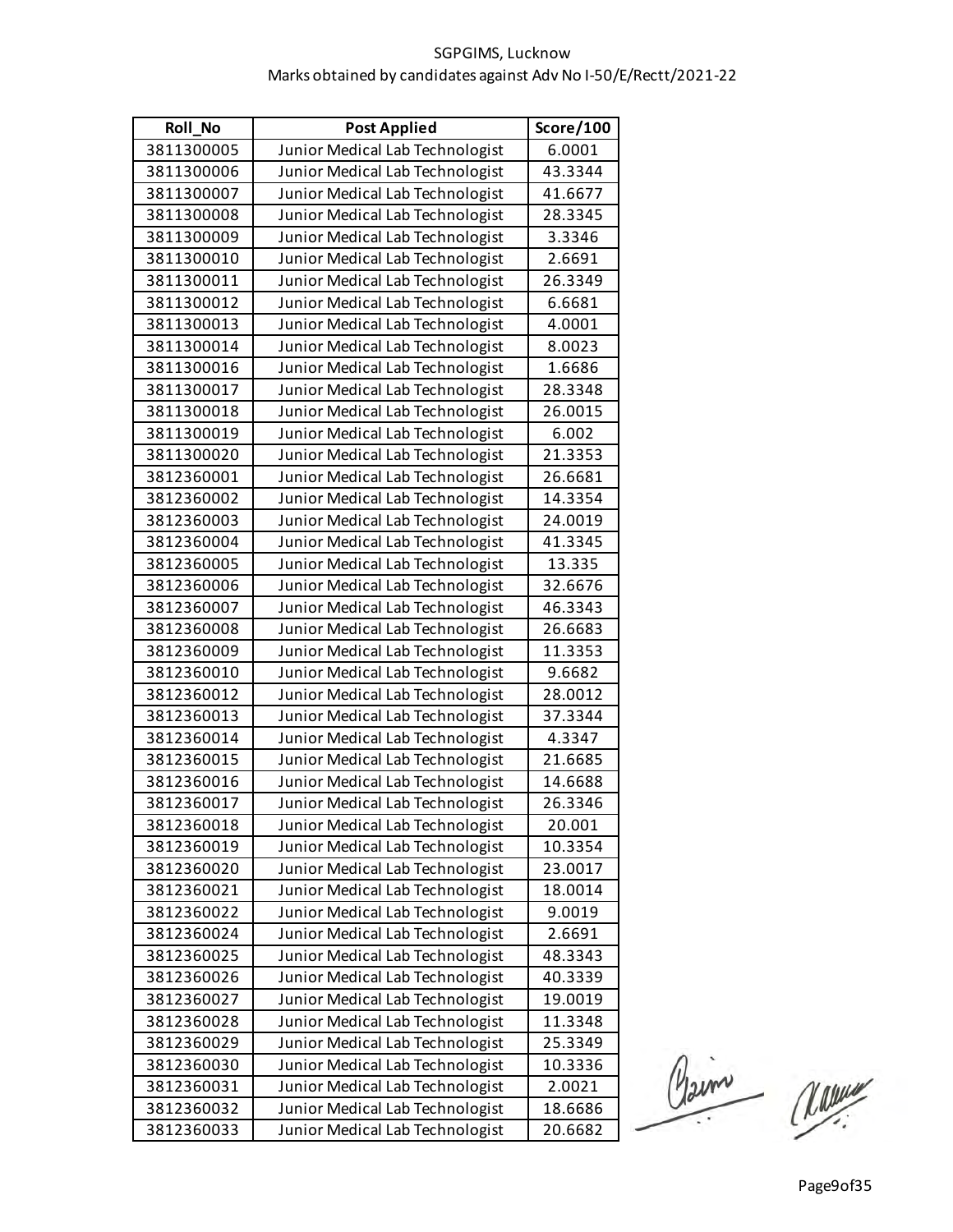| <b>Roll No</b> | <b>Post Applied</b>             | Score/100 |
|----------------|---------------------------------|-----------|
| 3812360034     | Junior Medical Lab Technologist | 5.3353    |
| 3812360036     | Junior Medical Lab Technologist | 8.3335    |
| 3812360037     | Junior Medical Lab Technologist | 10.6689   |
| 3812360038     | Junior Medical Lab Technologist | 28.0015   |
| 3812360039     | Junior Medical Lab Technologist | 11.668    |
| 3812360040     | Junior Medical Lab Technologist | 22.0014   |
| 3812360042     | Junior Medical Lab Technologist | 31.001    |
| 3812360043     | Junior Medical Lab Technologist | 5.0017    |
| 3812360044     | Junior Medical Lab Technologist | 44.6678   |
| 3812360045     | Junior Medical Lab Technologist | 6.669     |
| 3812360046     | Junior Medical Lab Technologist | 40.3346   |
| 3812360047     | Junior Medical Lab Technologist | 4.3354    |
| 3812360048     | Junior Medical Lab Technologist | $-4.9974$ |
| 3812360049     | Junior Medical Lab Technologist | 27.335    |
| 3812360050     | Junior Medical Lab Technologist | 10.3354   |
| 3812360051     | Junior Medical Lab Technologist | 14.6688   |
| 3812360052     | Junior Medical Lab Technologist | 13.002    |
| 3812360053     | Junior Medical Lab Technologist | 22.0014   |
| 3812360054     | Junior Medical Lab Technologist | 20.002    |
| 3812360055     | Junior Medical Lab Technologist | 14.6688   |
| 3812360056     | Junior Medical Lab Technologist | 3.0016    |
| 3812360057     | Junior Medical Lab Technologist | 12.6688   |
| 3812360058     | Junior Medical Lab Technologist | 8.6686    |
| 3812360059     | Junior Medical Lab Technologist | 13.3355   |
| 3812360060     | Junior Medical Lab Technologist | 19.3351   |
| 3812360061     | Junior Medical Lab Technologist | 27.6681   |
| 3812360062     | Junior Medical Lab Technologist | 24.6683   |
| 3812360063     | Junior Medical Lab Technologist | 14.0015   |
| 3812360064     | Junior Medical Lab Technologist | 39.0009   |
| 3812360065     | Junior Medical Lab Technologist | 33.0012   |
| 3812360066     | Junior Medical Lab Technologist | 9.6681    |
| 3812360067     | Junior Medical Lab Technologist | $-4.9974$ |
| 3812360069     | Junior Medical Lab Technologist | 0.6691    |
| 3812360070     | Junior Medical Lab Technologist | 15.0013   |
| 3812360071     | Junior Medical Lab Technologist | 30.6684   |
| 3812360072     | Junior Medical Lab Technologist | 4.3353    |
| 3812360073     | Junior Medical Lab Technologist | 20.3348   |
| 3812360074     | Junior Medical Lab Technologist | 26.3349   |
| 3812360075     | Junior Medical Lab Technologist | 19.0009   |
| 3812360076     | Junior Medical Lab Technologist | 16.3348   |
| 3812360077     | Junior Medical Lab Technologist | 22.6679   |
| 3812360078     | Junior Medical Lab Technologist | 19.3351   |
| 3812360079     | Junior Medical Lab Technologist | 9.3352    |
| 3812360080     | Junior Medical Lab Technologist | 13.0021   |
| 3812360081     | Junior Medical Lab Technologist | 7.3354    |
| 3812360082     | Junior Medical Lab Technologist | 15.3352   |

Claim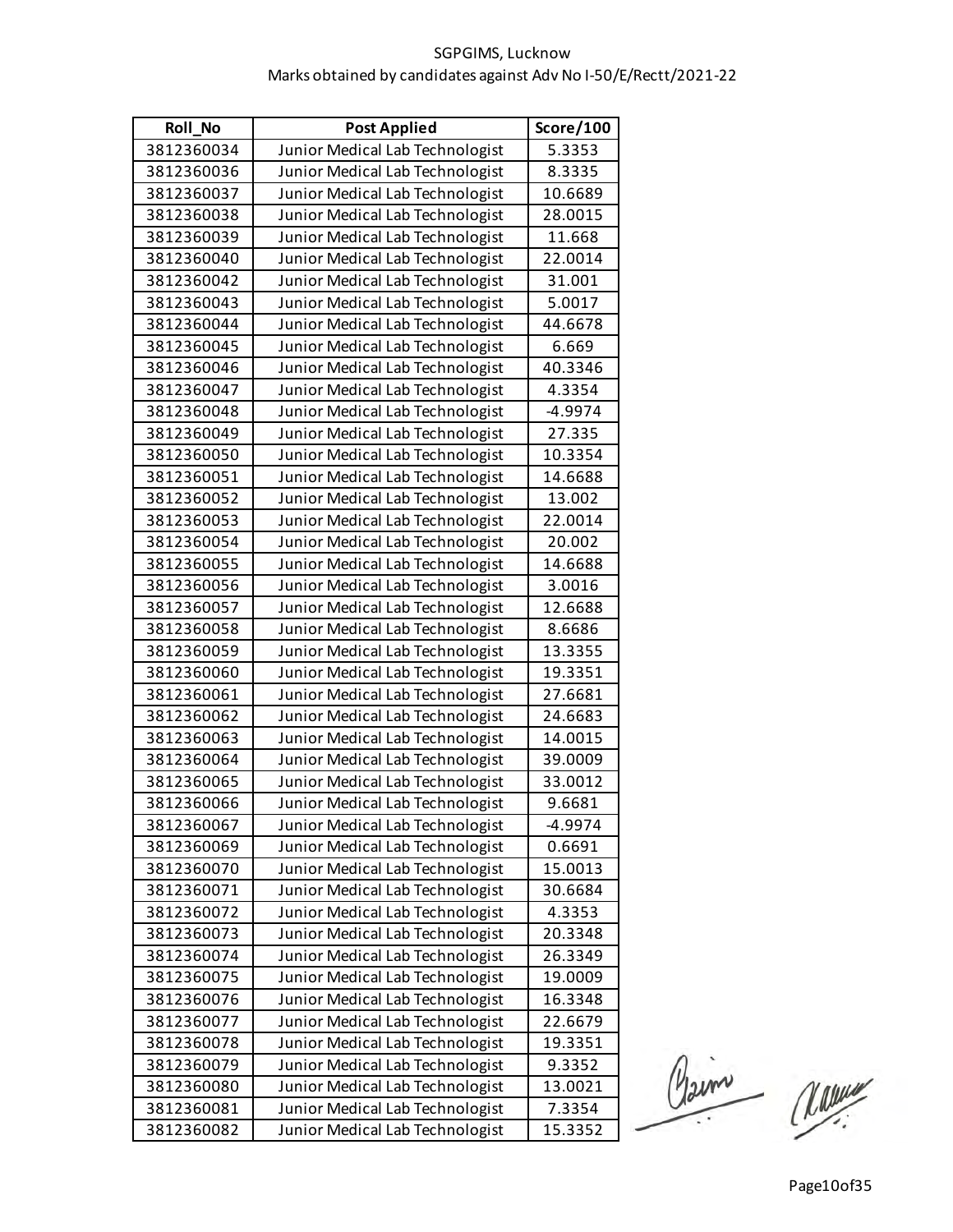| Roll_No    | <b>Post Applied</b>             | Score/100 |
|------------|---------------------------------|-----------|
| 3812360084 | Junior Medical Lab Technologist | 14.3343   |
| 3812360085 | Junior Medical Lab Technologist | $-0.6652$ |
| 3812360086 | Junior Medical Lab Technologist | 16.0021   |
| 3812360087 | Junior Medical Lab Technologist | 27.0013   |
| 3812360088 | Junior Medical Lab Technologist | 3.6689    |
| 3812360089 | Junior Medical Lab Technologist | 13.3351   |
| 3812360090 | Junior Medical Lab Technologist | 40.0005   |
| 3812360091 | Junior Medical Lab Technologist | 10.6686   |
| 3812360092 | Junior Medical Lab Technologist | 3.3338    |
| 3812360093 | Junior Medical Lab Technologist | 1.0003    |
| 3812360094 | Junior Medical Lab Technologist | 47.6679   |
| 3812360095 | Junior Medical Lab Technologist | 28.668    |
| 3812360096 | Junior Medical Lab Technologist | 12.3355   |
| 3812360097 | Junior Medical Lab Technologist | 4.6688    |
| 3812360100 | Junior Medical Lab Technologist | 29.6683   |
| 3812360101 | Junior Medical Lab Technologist | 10.6689   |
| 3813570001 | Junior Medical Lab Technologist | 2.0022    |
| 3813570002 | Junior Medical Lab Technologist | 4.3335    |
| 3813570003 | Junior Medical Lab Technologist | 33.6681   |
| 3813570004 | Junior Medical Lab Technologist | 15.0013   |
| 3813570005 | Junior Medical Lab Technologist | 5.3357    |
| 3813570006 | Junior Medical Lab Technologist | 14.6683   |
| 3813570007 | Junior Medical Lab Technologist | $-4.3313$ |
| 3813570008 | Junior Medical Lab Technologist | 0.3346    |
| 3813570009 | Junior Medical Lab Technologist | 6.0022    |
| 3813570010 | Junior Medical Lab Technologist | 24.6678   |
| 3813570011 | Junior Medical Lab Technologist | 9.3347    |
| 3813570012 | Junior Medical Lab Technologist | 2.6686    |
| 3813570013 | Junior Medical Lab Technologist | 2.6691    |
| 3813570014 | Junior Medical Lab Technologist | 23.0019   |
| 3813570015 | Junior Medical Lab Technologist | 19.002    |
| 3813570016 | Junior Medical Lab Technologist | 35.3347   |
| 3813570017 | Junior Medical Lab Technologist | 11.3355   |
| 3813570019 | Junior Medical Lab Technologist | 44.6677   |
| 3813570020 | Junior Medical Lab Technologist | 19.3346   |
| 3813570021 | Junior Medical Lab Technologist | $-1.6655$ |
| 3813570022 | Junior Medical Lab Technologist | 29.3351   |
| 3813570023 | Junior Medical Lab Technologist | 37.0008   |
| 3813570024 | Junior Medical Lab Technologist | 15.3334   |
| 3813570025 | Junior Medical Lab Technologist | 33.0014   |
| 3813570026 | Junior Medical Lab Technologist | 30.6682   |
| 3813570027 | Junior Medical Lab Technologist | 22.668    |
| 3813570028 | Junior Medical Lab Technologist | 8.6676    |
| 3813570029 | Junior Medical Lab Technologist | 30.6684   |
| 3813570030 | Junior Medical Lab Technologist | 16.0014   |
| 3813570031 | Junior Medical Lab Technologist | 10.6671   |

Claime Manuel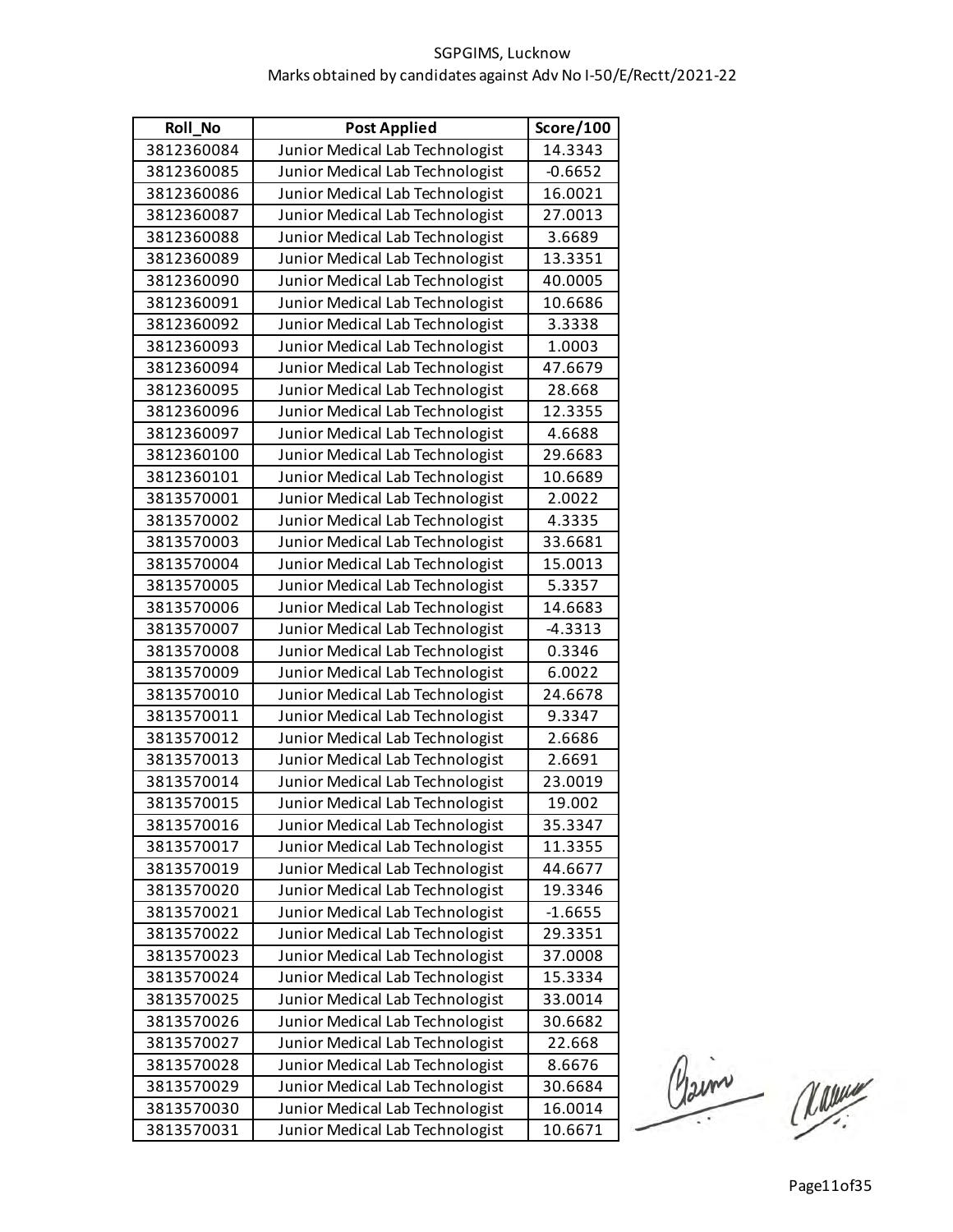| <b>Roll No</b> | <b>Post Applied</b>             | Score/100 |
|----------------|---------------------------------|-----------|
| 3813570032     | Junior Medical Lab Technologist | 16.6683   |
| 3813570033     | Junior Medical Lab Technologist | 3.3337    |
| 3813570034     | Junior Medical Lab Technologist | 24.3347   |
| 3813570035     | Junior Medical Lab Technologist | 8.6686    |
| 3813570036     | Junior Medical Lab Technologist | 10.6678   |
| 3813570037     | Junior Medical Lab Technologist | 26.0013   |
| 3813570038     | Junior Medical Lab Technologist | 10.0022   |
| 3813570039     | Junior Medical Lab Technologist | 45.001    |
| 3813570040     | Junior Medical Lab Technologist | 13.6687   |
| 3813570041     | Junior Medical Lab Technologist | 52.6677   |
| 3813570042     | Junior Medical Lab Technologist | 0.0025    |
| 3813570043     | Junior Medical Lab Technologist | 63.3339   |
| 3813570044     | Junior Medical Lab Technologist | 21.0016   |
| 3813570045     | Junior Medical Lab Technologist | 2.6689    |
| 3813570046     | Junior Medical Lab Technologist | 31.3347   |
| 3813570047     | Junior Medical Lab Technologist | 31.0015   |
| 3813570048     | Junior Medical Lab Technologist | 19.6685   |
| 3813570049     | Junior Medical Lab Technologist | 48.3346   |
| 3813570050     | Junior Medical Lab Technologist | 21.3351   |
| 3813570053     | Junior Medical Lab Technologist | 67.667    |
| 3813570054     | Junior Medical Lab Technologist | 22.6683   |
| 3813570055     | Junior Medical Lab Technologist | 50.3343   |
| 3813570056     | Junior Medical Lab Technologist | 17.6687   |
| 3813570057     | Junior Medical Lab Technologist | 66.0005   |
| 3813570058     | Junior Medical Lab Technologist | 18.6687   |
| 3813570059     | Junior Medical Lab Technologist | 14.3343   |
| 3813570060     | Junior Medical Lab Technologist | 24.3351   |
| 3813570061     | Junior Medical Lab Technologist | 7.3347    |
| 3813570062     | Junior Medical Lab Technologist | 22.6686   |
| 3813570063     | Junior Medical Lab Technologist | 41.0011   |
| 3813570064     | Junior Medical Lab Technologist | 13.3355   |
| 3813570065     | Junior Medical Lab Technologist | $-1.3308$ |
| 3813570066     | Junior Medical Lab Technologist | 38.3348   |
| 3813570067     | Junior Medical Lab Technologist | 29.6683   |
| 3813570068     | Junior Medical Lab Technologist | 11.3348   |
| 3813570069     | Junior Medical Lab Technologist | 8.0023    |
| 3813570070     | Junior Medical Lab Technologist | 27.6683   |
| 3813570071     | Junior Medical Lab Technologist | 40.3346   |
| 3813570072     | Junior Medical Lab Technologist | 33.0011   |
| 3813570073     | Junior Medical Lab Technologist | 17.3348   |
| 3813570074     | Junior Medical Lab Technologist | 17.3354   |
| 3813570076     | Junior Medical Lab Technologist | $-6.664$  |
| 3813570077     | Junior Medical Lab Technologist | 6.6684    |
| 3813570078     | Junior Medical Lab Technologist | 21.3353   |
| 3813570079     | Junior Medical Lab Technologist | 30.0011   |
| 3813570080     | Junior Medical Lab Technologist | 35.3346   |

Claim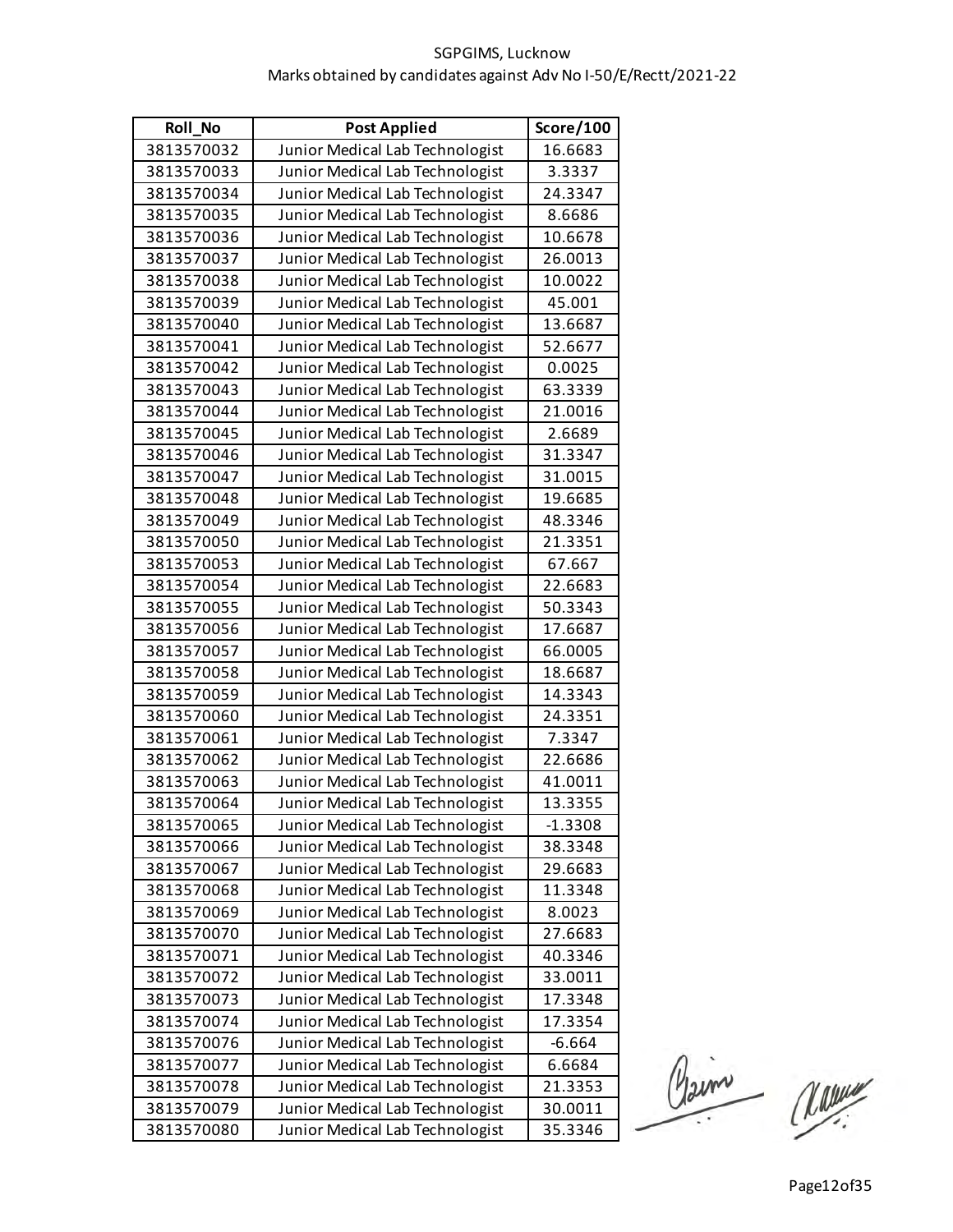| Roll_No    | <b>Post Applied</b>             | Score/100 |
|------------|---------------------------------|-----------|
| 3813570081 | Junior Medical Lab Technologist | 24.0019   |
| 3813570082 | Junior Medical Lab Technologist | 13.6685   |
| 3813570083 | Junior Medical Lab Technologist | 9.335     |
| 3813570084 | Junior Medical Lab Technologist | 17.6685   |
| 3813570085 | Junior Medical Lab Technologist | 11.335    |
| 3813570086 | Junior Medical Lab Technologist | 16.0016   |
| 3813570087 | Junior Medical Lab Technologist | 32.0014   |
| 3813570088 | Junior Medical Lab Technologist | 39.6675   |
| 3813570090 | Junior Medical Lab Technologist | 8.3346    |
| 3813570091 | Junior Medical Lab Technologist | 37.0012   |
| 3813570093 | Junior Medical Lab Technologist | 19.3342   |
| 3813570094 | Junior Medical Lab Technologist | 8.6689    |
| 3813570095 | Junior Medical Lab Technologist | 17.3351   |
| 3813570096 | Junior Medical Lab Technologist | 5.3357    |
| 3813570097 | Junior Medical Lab Technologist | 28.3351   |
| 3813570098 | Junior Medical Lab Technologist | 23.0011   |
| 3813570099 | Junior Medical Lab Technologist | 15.3348   |
| 3813570100 | Junior Medical Lab Technologist | 27.6683   |
| 3813570101 | Junior Medical Lab Technologist | 10.6689   |
| 3813570102 | Junior Medical Lab Technologist | 20.3352   |
| 3813570103 | Junior Medical Lab Technologist | 35.0011   |
| 3813570104 | Junior Medical Lab Technologist | 26.6681   |
| 3813570105 | Junior Medical Lab Technologist | 12.0022   |
| 3813570106 | Junior Medical Lab Technologist | 15.6686   |
| 3813570107 | Junior Medical Lab Technologist | 16.3353   |
| 3813570108 | Junior Medical Lab Technologist | 20.0016   |
| 3813570109 | Junior Medical Lab Technologist | 21.6678   |
| 3813570110 | Junior Medical Lab Technologist | 27.0016   |
| 3813570111 | Junior Medical Lab Technologist | 30.0014   |
| 3813570112 | Junior Medical Lab Technologist | 29.3347   |
| 3813570113 | Junior Medical Lab Technologist | 5.3357    |
| 3813570114 | Junior Medical Lab Technologist | 22.3348   |
| 3813570115 | Junior Medical Lab Technologist | 12.6687   |
| 3813570116 | Junior Medical Lab Technologist | 5.3336    |
| 3813570117 | Junior Medical Lab Technologist | 7.0007    |
| 3813570118 | Junior Medical Lab Technologist | 2.0023    |
| 3813570119 | Junior Medical Lab Technologist | 4.0024    |
| 3813570120 | Junior Medical Lab Technologist | 25.6681   |
| 3813570121 | Junior Medical Lab Technologist | 5.3357    |
| 3813570122 | Junior Medical Lab Technologist | 3.3355    |
| 3813570123 | Junior Medical Lab Technologist | 55.6676   |
| 3813570124 | Junior Medical Lab Technologist | 8.0021    |
| 3813570126 | Junior Medical Lab Technologist | 48.3345   |
| 3813570127 | Junior Medical Lab Technologist | 12.0022   |
| 3813570128 | Junior Medical Lab Technologist | 26.0014   |
| 3813570129 | Junior Medical Lab Technologist | 27.0017   |

Claim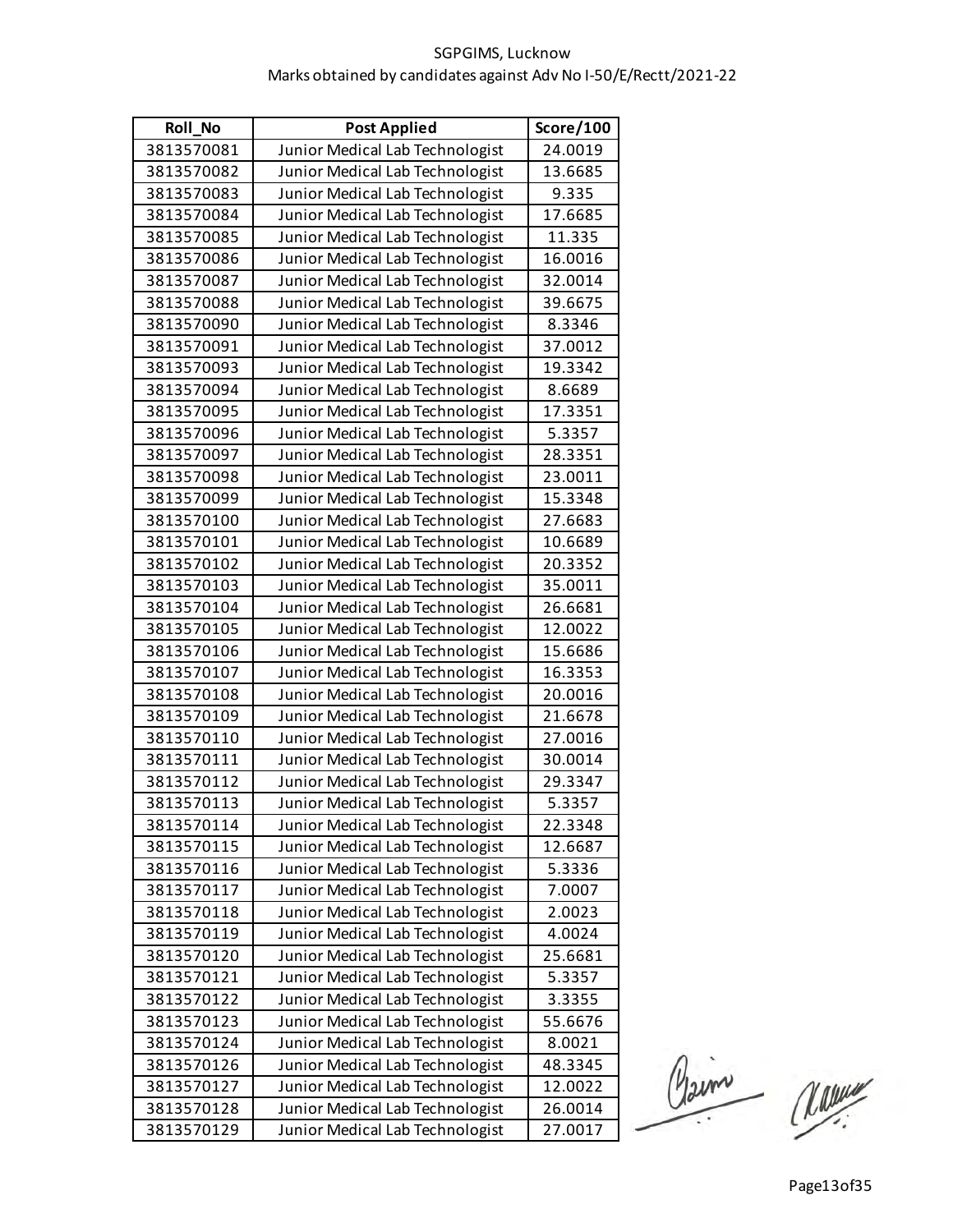| Roll_No    | <b>Post Applied</b>             | Score/100 |
|------------|---------------------------------|-----------|
| 3813570130 | Junior Medical Lab Technologist | 51.6673   |
| 3813570131 | Junior Medical Lab Technologist | 35.0015   |
| 3813570132 | Junior Medical Lab Technologist | 45.0011   |
| 3813570133 | Junior Medical Lab Technologist | 15.002    |
| 3813570134 | Junior Medical Lab Technologist | 14.6678   |
| 3813570135 | Junior Medical Lab Technologist | 6.669     |
| 3813570137 | Junior Medical Lab Technologist | 19.0011   |
| 3813570138 | Junior Medical Lab Technologist | 3.3356    |
| 3813570139 | Junior Medical Lab Technologist | 44.0014   |
| 3813570140 | Junior Medical Lab Technologist | 12.0022   |
| 3813570141 | Junior Medical Lab Technologist | 14.0008   |
| 3813570142 | Junior Medical Lab Technologist | 18.6675   |
| 3813570143 | Junior Medical Lab Technologist | 10.6689   |
| 3813570144 | Junior Medical Lab Technologist | 5         |
| 3813570145 | Junior Medical Lab Technologist | 12.0012   |
| 3813570146 | Junior Medical Lab Technologist | 10.3352   |
| 3813570148 | Junior Medical Lab Technologist | 1.6689    |
| 3813570149 | Junior Medical Lab Technologist | 10.6684   |
| 3813570151 | Junior Medical Lab Technologist | 8.6672    |
| 3813570152 | Junior Medical Lab Technologist | 12.0022   |
| 3813570153 | Junior Medical Lab Technologist | 25.0013   |
| 3813570154 | Junior Medical Lab Technologist | 25.6678   |
| 3813570155 | Junior Medical Lab Technologist | 14.0007   |
| 3813570156 | Junior Medical Lab Technologist | 8.0023    |
| 3813570157 | Junior Medical Lab Technologist | 7.0003    |
| 3813570158 | Junior Medical Lab Technologist | 14.6668   |
| 3813570159 | Junior Medical Lab Technologist | 16.0017   |
| 3813570160 | Junior Medical Lab Technologist | 31.0013   |
| 3813570161 | Junior Medical Lab Technologist | 51.0005   |
| 3813570162 | Junior Medical Lab Technologist | 17.0014   |
| 3813570163 | Junior Medical Lab Technologist | 0.0024    |
| 3813570164 | Junior Medical Lab Technologist | 7.3347    |
| 3813570165 | Junior Medical Lab Technologist | 7.668     |
| 3813570166 | Junior Medical Lab Technologist | 2.6691    |
| 3813570167 | Junior Medical Lab Technologist | 6.6685    |
| 3813570168 | Junior Medical Lab Technologist | 6.669     |
| 3813570169 | Junior Medical Lab Technologist | 12.6683   |
| 3813570170 | Junior Medical Lab Technologist | 4.0003    |
| 3813570171 | Junior Medical Lab Technologist | 11.0022   |
| 3813570172 | Junior Medical Lab Technologist | 15.668    |
| 3813570173 | Junior Medical Lab Technologist | 5.3357    |
| 3813570174 | Junior Medical Lab Technologist | 36.0014   |
| 3813570175 | Junior Medical Lab Technologist | 11.3354   |
| 3813570176 | Junior Medical Lab Technologist | 23.0013   |
| 3813570178 | Junior Medical Lab Technologist | 4.0004    |
| 3813570179 | Junior Medical Lab Technologist | 9.6677    |

Claim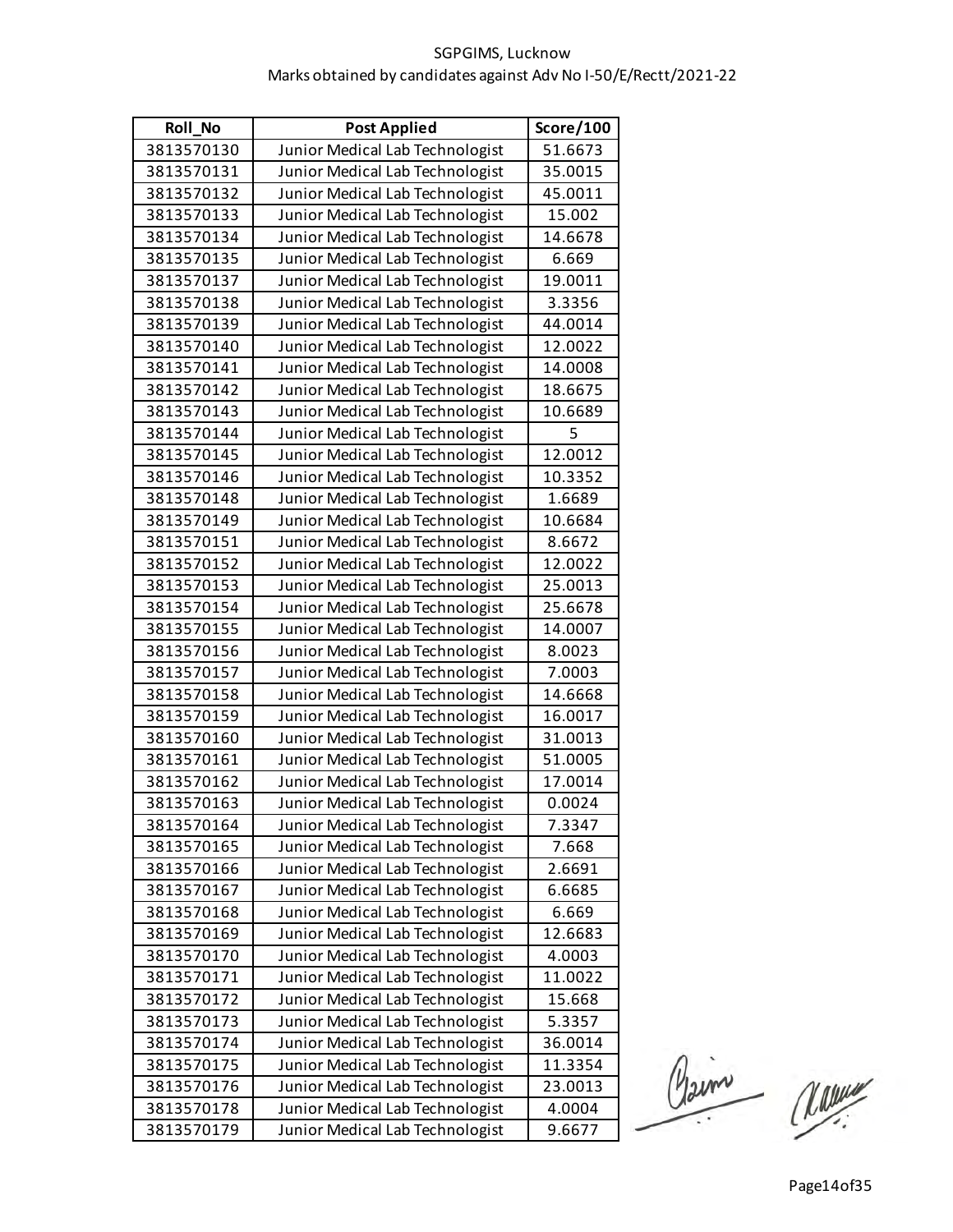| Roll_No    | <b>Post Applied</b>             | Score/100 |
|------------|---------------------------------|-----------|
| 3813570180 | Junior Medical Lab Technologist | 18.3352   |
| 3813570181 | Junior Medical Lab Technologist | 19.6679   |
| 3813570182 | Junior Medical Lab Technologist | 10.3336   |
| 3813570183 | Junior Medical Lab Technologist | $-5.3307$ |
| 3813570184 | Junior Medical Lab Technologist | 16.6684   |
| 3813570185 | Junior Medical Lab Technologist | 16.3347   |
| 3813570186 | Junior Medical Lab Technologist | 25.3352   |
| 3813570187 | Junior Medical Lab Technologist | 0.0025    |
| 3813570189 | Junior Medical Lab Technologist | 4.0024    |
| 3813570190 | Junior Medical Lab Technologist | $-6.664$  |
| 3813570191 | Junior Medical Lab Technologist | 17.3354   |
| 3813570192 | Junior Medical Lab Technologist | 2.3355    |
| 3813570193 | Junior Medical Lab Technologist | 24.0018   |
| 3813570194 | Junior Medical Lab Technologist | 23.3347   |
| 3813570195 | Junior Medical Lab Technologist | 12.3349   |
| 3813570196 | Junior Medical Lab Technologist | 4.6684    |
| 3813570197 | Junior Medical Lab Technologist | 6.669     |
| 3813570198 | Junior Medical Lab Technologist | 13.3354   |
| 3813570199 | Junior Medical Lab Technologist | $-3.9974$ |
| 3813570200 | Junior Medical Lab Technologist | 13.3341   |
| 3813570201 | Junior Medical Lab Technologist | 4.0024    |
| 3813570202 | Junior Medical Lab Technologist | 17.3349   |
| 3813570204 | Junior Medical Lab Technologist | 10.6682   |
| 3813570205 | Junior Medical Lab Technologist | 5.002     |
| 3813570206 | Junior Medical Lab Technologist | $-1.3308$ |
| 3813570207 | Junior Medical Lab Technologist | 19.0005   |
| 3813570208 | Junior Medical Lab Technologist | 28.0017   |
| 3813570209 | Junior Medical Lab Technologist | 36.001    |
| 3813570210 | Junior Medical Lab Technologist | 48.3341   |
| 3813570211 | Junior Medical Lab Technologist | 24.0019   |
| 3813570212 | Junior Medical Lab Technologist | 33.3343   |
| 3813570213 | Junior Medical Lab Technologist | 53.6678   |
| 3813570214 | Junior Medical Lab Technologist | 4.0024    |
| 3813570215 | Junior Medical Lab Technologist | 0.6682    |
| 3813570216 | Junior Medical Lab Technologist | 18.0015   |
| 3813570217 | Junior Medical Lab Technologist | 7.6688    |
| 3813570218 | Junior Medical Lab Technologist | $-8.9976$ |
| 3813570219 | Junior Medical Lab Technologist | 31.3348   |
| 3813570220 | Junior Medical Lab Technologist | 28.3347   |
| 3813570221 | Junior Medical Lab Technologist | 5.6679    |
| 3813570223 | Junior Medical Lab Technologist | 48.0012   |
| 3813570225 | Junior Medical Lab Technologist | 8.0016    |
| 3813570226 | Junior Medical Lab Technologist | 17.3354   |
| 3813570227 | Junior Medical Lab Technologist | 2.6683    |
| 3813570228 | Junior Medical Lab Technologist | 26.0018   |
| 3813570229 | Junior Medical Lab Technologist | 12.3349   |

Claim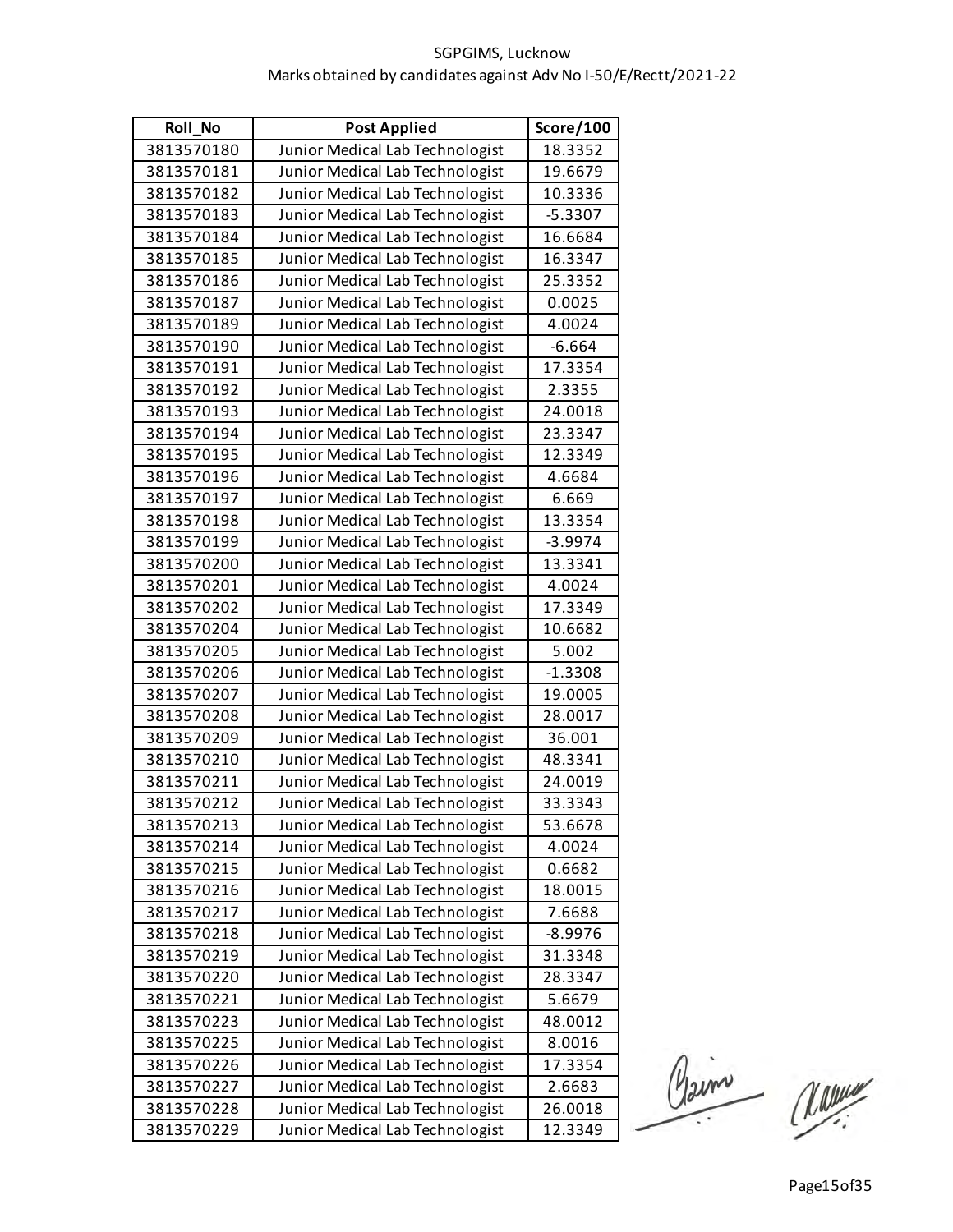| <b>Roll No</b> | <b>Post Applied</b>             | Score/100 |
|----------------|---------------------------------|-----------|
| 3813570230     | Junior Medical Lab Technologist | 5.669     |
| 3813570231     | Junior Medical Lab Technologist | 12.002    |
| 3813570232     | Junior Medical Lab Technologist | 13.6687   |
| 3813570233     | Junior Medical Lab Technologist | 10.6689   |
| 3813570234     | Junior Medical Lab Technologist | 9.6689    |
| 3813570235     | Junior Medical Lab Technologist | 13.3355   |
| 3813570236     | Junior Medical Lab Technologist | 2.6688    |
| 3813570237     | Junior Medical Lab Technologist | 19.0016   |
| 3813570238     | Junior Medical Lab Technologist | 8.6683    |
| 3813570239     | Junior Medical Lab Technologist | 24.0011   |
| 3813570240     | Junior Medical Lab Technologist | $-0.331$  |
| 3813570241     | Junior Medical Lab Technologist | 34.3345   |
| 3813570242     | Junior Medical Lab Technologist | 2.6681    |
| 3813570243     | Junior Medical Lab Technologist | 10.6689   |
| 3813570244     | Junior Medical Lab Technologist | 18.6687   |
| 3813570245     | Junior Medical Lab Technologist | 32.0013   |
| 3813570246     | Junior Medical Lab Technologist | 20.002    |
| 3813570247     | Junior Medical Lab Technologist | 22.6686   |
| 3813570248     | Junior Medical Lab Technologist | 28.3347   |
| 3813570249     | Junior Medical Lab Technologist | 10.3345   |
| 3813570250     | Junior Medical Lab Technologist | 26.0018   |
| 3813570251     | Junior Medical Lab Technologist | 12.6677   |
| 3813570252     | Junior Medical Lab Technologist | 23.0016   |
| 3813570253     | Junior Medical Lab Technologist | 18.0015   |
| 3813570254     | Junior Medical Lab Technologist | 23.0017   |
| 3813570255     | Junior Medical Lab Technologist | 31.3347   |
| 3813570256     | Junior Medical Lab Technologist | 35.0011   |
| 3813570257     | Junior Medical Lab Technologist | 44.0012   |
| 3813570258     | Junior Medical Lab Technologist | 30.6683   |
| 3813570259     | Junior Medical Lab Technologist | 35.6678   |
| 3813570261     | Junior Medical Lab Technologist | 47.001    |
| 3813570262     | Junior Medical Lab Technologist | 9.3356    |
| 3813570263     | Junior Medical Lab Technologist | 20.3348   |
| 3813570264     | Junior Medical Lab Technologist | 10.6688   |
| 3813570265     | Junior Medical Lab Technologist | 5.0013    |
| 3813570266     | Junior Medical Lab Technologist | 21.3353   |
| 3813570267     | Junior Medical Lab Technologist | 27.6684   |
| 3813570268     | Junior Medical Lab Technologist | 49.0012   |
| 3813570269     | Junior Medical Lab Technologist | 22.0006   |
| 3813570270     | Junior Medical Lab Technologist | 23.0015   |
| 3813570271     | Junior Medical Lab Technologist | 14.3347   |
| 3813570272     | Junior Medical Lab Technologist | 15.0021   |
| 3813570273     | Junior Medical Lab Technologist | 10.0012   |
| 3813570274     | Junior Medical Lab Technologist | 10.6689   |
| 3813570275     | Junior Medical Lab Technologist | 25.3352   |
| 3813570276     | Junior Medical Lab Technologist | 9.3356    |

Claim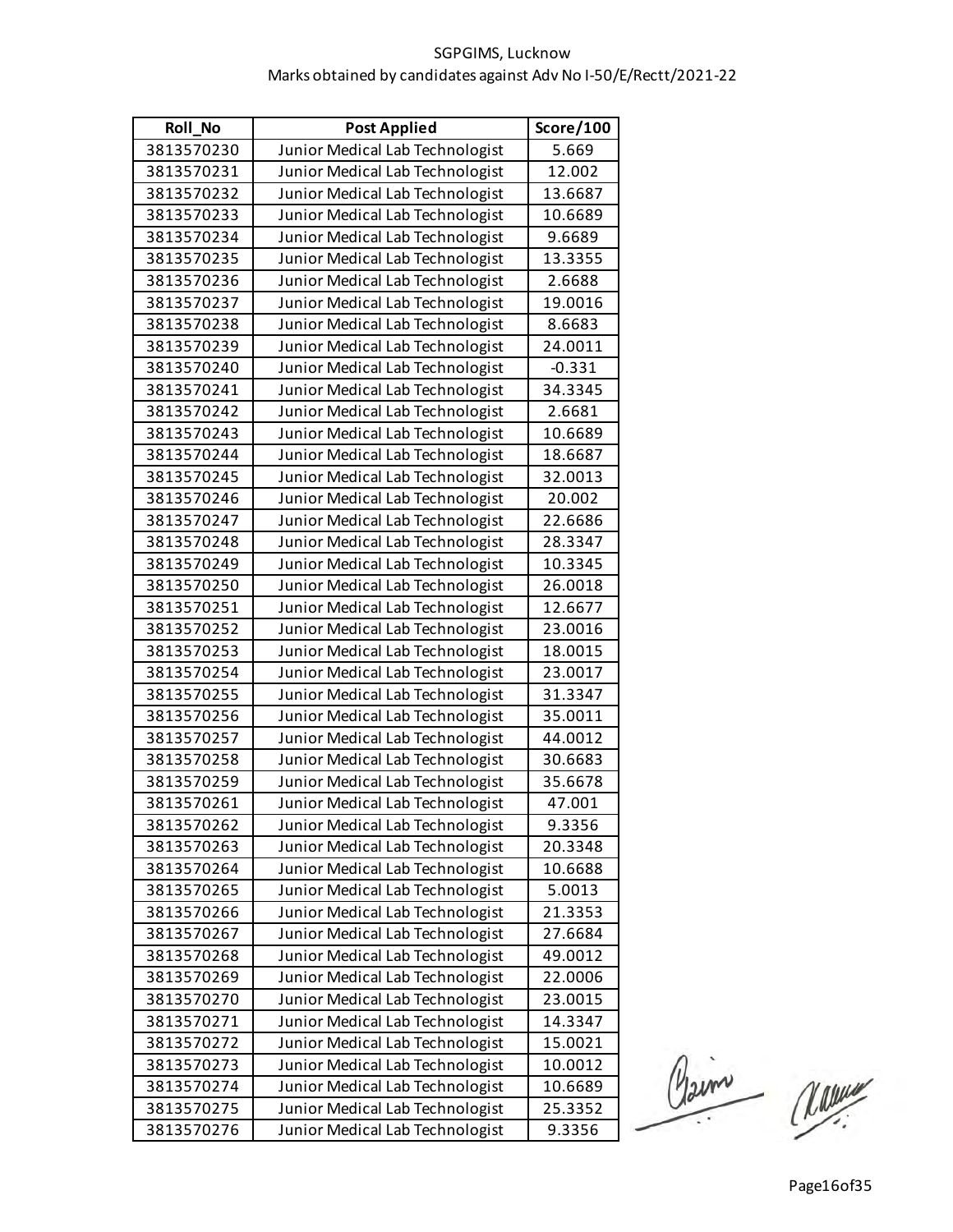| <b>Roll No</b> | <b>Post Applied</b>             | Score/100 |
|----------------|---------------------------------|-----------|
| 3813570277     | Junior Medical Lab Technologist | 30.0012   |
| 3813570278     | Junior Medical Lab Technologist | 8.0023    |
| 3813570279     | Junior Medical Lab Technologist | 20.3353   |
| 3813570280     | Junior Medical Lab Technologist | 17.3354   |
| 3813570281     | Junior Medical Lab Technologist | 0.0025    |
| 3813570282     | Junior Medical Lab Technologist | 32.3348   |
| 3813570283     | Junior Medical Lab Technologist | 7.3355    |
| 3813570284     | Junior Medical Lab Technologist | 41.3343   |
| 3813570285     | Junior Medical Lab Technologist | 28.668    |
| 3813570286     | Junior Medical Lab Technologist | 9.3356    |
| 3813570287     | Junior Medical Lab Technologist | 14.6688   |
| 3813570288     | Junior Medical Lab Technologist | 17.3354   |
| 3813570289     | Junior Medical Lab Technologist | 36.0011   |
| 3813570290     | Junior Medical Lab Technologist | 0.6689    |
| 3813570291     | Junior Medical Lab Technologist | 23.3347   |
| 3813570292     | Junior Medical Lab Technologist | 3.0017    |
| 3813570293     | Junior Medical Lab Technologist | 2.0022    |
| 3813570294     | Junior Medical Lab Technologist | 24.0019   |
| 3813570295     | Junior Medical Lab Technologist | 18.6687   |
| 3813570296     | Junior Medical Lab Technologist | 11.3352   |
| 3813570297     | Junior Medical Lab Technologist | 6.3348    |
| 3813570298     | Junior Medical Lab Technologist | 2.6691    |
| 3813570299     | Junior Medical Lab Technologist | 32.0014   |
| 3813570300     | Junior Medical Lab Technologist | 32.3348   |
| 3813570301     | Junior Medical Lab Technologist | 28.0014   |
| 3813570303     | Junior Medical Lab Technologist | 22.3349   |
| 3813570304     | Junior Medical Lab Technologist | 25.3352   |
| 3813570305     | Junior Medical Lab Technologist | 25.3346   |
| 3813570306     | Junior Medical Lab Technologist | 1.3357    |
| 3813570307     | Junior Medical Lab Technologist | 6.0017    |
| 3813570308     | Junior Medical Lab Technologist | 28.6679   |
| 3813570309     | Junior Medical Lab Technologist | 18.6671   |
| 3813570310     | Junior Medical Lab Technologist | 15.6674   |
| 3813570311     | Junior Medical Lab Technologist | 24.3342   |
| 3813570312     | Junior Medical Lab Technologist | 9.3346    |
| 3813570313     | Junior Medical Lab Technologist | 19.0017   |
| 3813570314     | Junior Medical Lab Technologist | 0.6674    |
| 3813570315     | Junior Medical Lab Technologist | $-5.3307$ |
| 3813570316     | Junior Medical Lab Technologist | 37.6679   |
| 3813570317     | Junior Medical Lab Technologist | 27.3348   |
| 3813570318     | Junior Medical Lab Technologist | 46.3344   |
| 3813570319     | Junior Medical Lab Technologist | 9.002     |
| 3813570320     | Junior Medical Lab Technologist | 17.6681   |
| 3813570321     | Junior Medical Lab Technologist | 16.335    |
| 3813570322     | Junior Medical Lab Technologist | 0.3358    |
| 3813570323     | Junior Medical Lab Technologist | 21.0019   |

Claim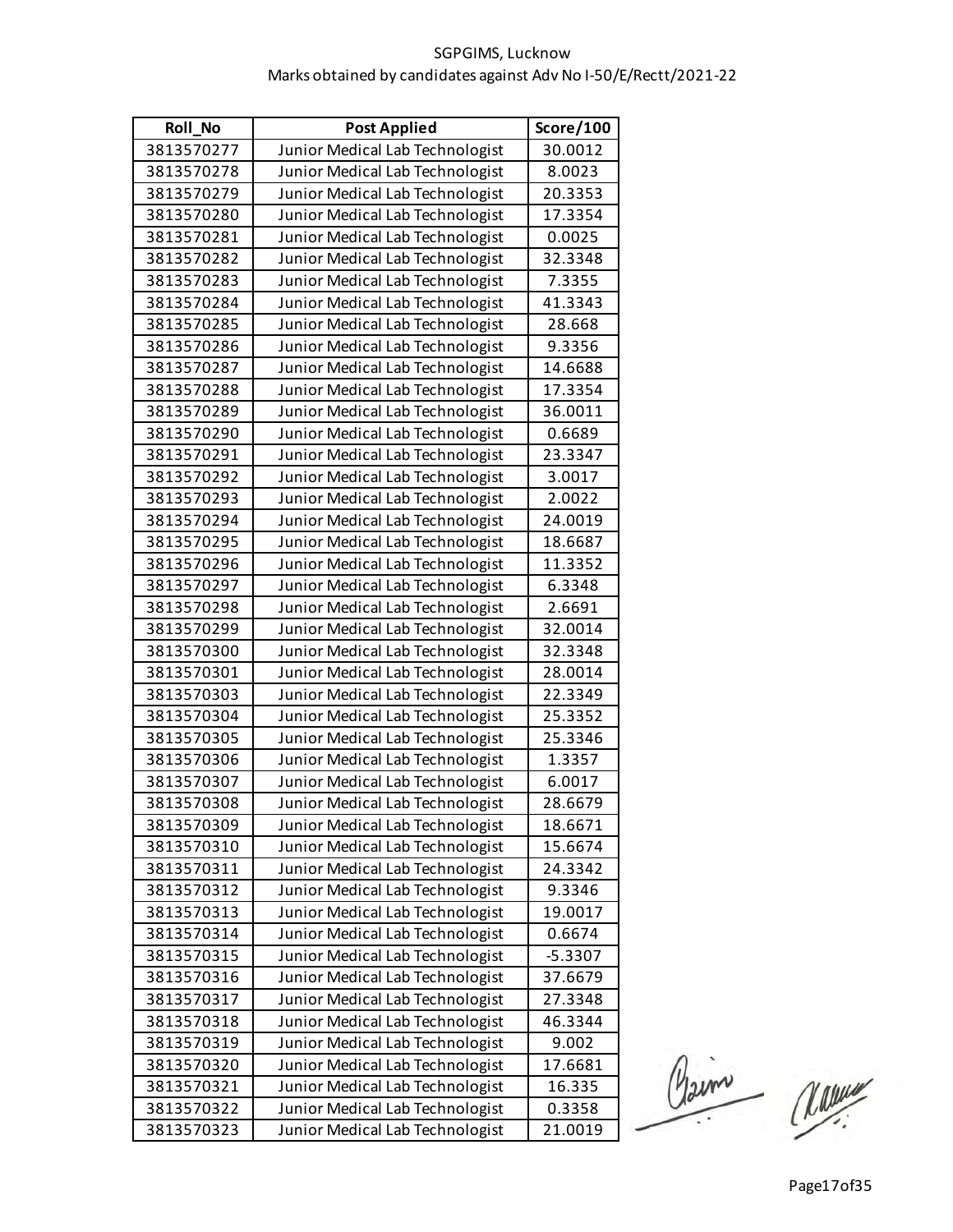| <b>Roll No</b> | <b>Post Applied</b>             | Score/100    |
|----------------|---------------------------------|--------------|
| 3813570324     | Junior Medical Lab Technologist | $-5.6644$    |
| 3813570326     | Junior Medical Lab Technologist | $-1.3308$    |
| 3813570327     | Junior Medical Lab Technologist | 16.3351      |
| 3813570328     | Junior Medical Lab Technologist | 13.6687      |
| 3813570330     | Junior Medical Lab Technologist | 31.001       |
| 3813570331     | Junior Medical Lab Technologist | 13.6687      |
| 3813570332     | Junior Medical Lab Technologist | 20.0019      |
| 3813570333     | Junior Medical Lab Technologist | 16.002       |
| 3813570334     | Junior Medical Lab Technologist | 22.6677      |
| 3813570335     | Junior Medical Lab Technologist | 28.668       |
| 3813570336     | Junior Medical Lab Technologist | 13.6679      |
| 3813570337     | Junior Medical Lab Technologist | 7.0015       |
| 3813570338     | Junior Medical Lab Technologist | 6.6686       |
| 3813570340     | Junior Medical Lab Technologist | 35.3345      |
| 3813570341     | Junior Medical Lab Technologist | 52.0007      |
| 3813570342     | Junior Medical Lab Technologist | 2.6688       |
| 3813570343     | Junior Medical Lab Technologist | 20.002       |
| 3813570344     | Junior Medical Lab Technologist | 27.3348      |
| 3813570345     | Junior Medical Lab Technologist | $\mathbf{1}$ |
| 3813570346     | Junior Medical Lab Technologist | $-0.331$     |
| 3813570347     | Junior Medical Lab Technologist | 15.0018      |
| 3813570348     | Junior Medical Lab Technologist | 35.6682      |
| 3813570349     | Junior Medical Lab Technologist | 10.3347      |
| 3813570350     | Junior Medical Lab Technologist | 39.3348      |
| 3813570351     | Junior Medical Lab Technologist | 29.3351      |
| 3813570352     | Junior Medical Lab Technologist | 14.0014      |
| 3813570353     | Junior Medical Lab Technologist | 29.3348      |
| 3813570354     | Junior Medical Lab Technologist | 8.3346       |
| 3813570355     | Junior Medical Lab Technologist | $-0.6649$    |
| 3813570356     | Junior Medical Lab Technologist | 6.6689       |
| 3813570357     | Junior Medical Lab Technologist | 34.0014      |
| 3813570358     | Junior Medical Lab Technologist | 33.6676      |
| 3813570359     | Junior Medical Lab Technologist | 5.6683       |
| 3813570360     | Junior Medical Lab Technologist | 4.6684       |
| 3813570361     | Junior Medical Lab Technologist | 17.3344      |
| 3813570362     | Junior Medical Lab Technologist | 0.0025       |
| 3813570363     | Junior Medical Lab Technologist | 12.335       |
| 3813570364     | Junior Medical Lab Technologist | 25.0016      |
| 3813570365     | Junior Medical Lab Technologist | 27.0013      |
| 3813570366     | Junior Medical Lab Technologist | 10.6686      |
| 3813570367     | Junior Medical Lab Technologist | 2.0023       |
| 3813570368     | Junior Medical Lab Technologist | 7.6684       |
| 3813570369     | Junior Medical Lab Technologist | 18.3349      |
| 3813570370     | Junior Medical Lab Technologist | 10.6683      |
| 3813570371     | Junior Medical Lab Technologist | 10.335       |
| 3813570372     | Junior Medical Lab Technologist | 24.6685      |

Claim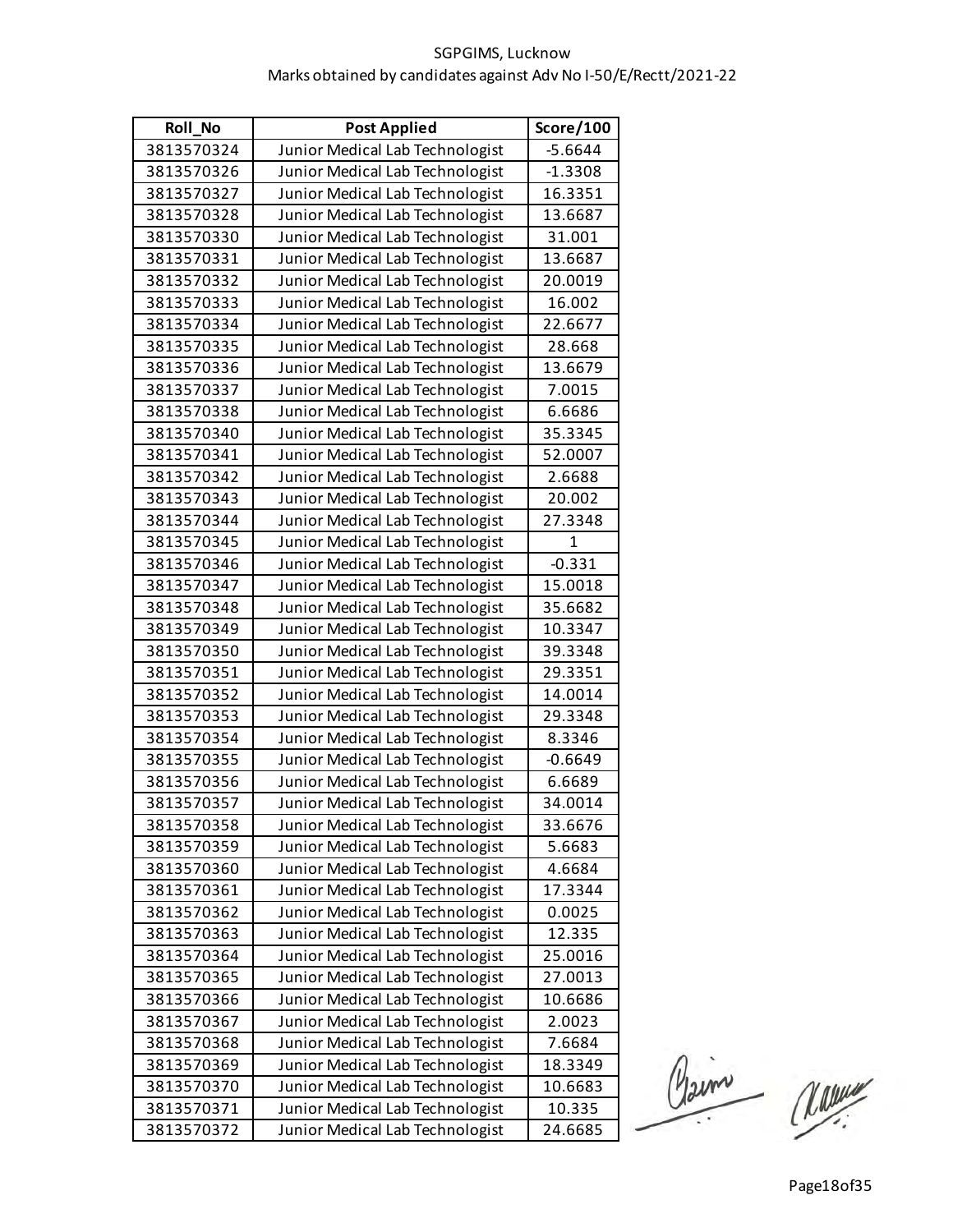| <b>Roll No</b> | <b>Post Applied</b>             | Score/100 |
|----------------|---------------------------------|-----------|
| 3813570373     | Junior Medical Lab Technologist | 31.6677   |
| 3813570374     | Junior Medical Lab Technologist | 1.3357    |
| 3813570375     | Junior Medical Lab Technologist | 32.335    |
| 3813570376     | Junior Medical Lab Technologist | 17.6685   |
| 3813570377     | Junior Medical Lab Technologist | 12.3353   |
| 3813570378     | Junior Medical Lab Technologist | 18.6678   |
| 3813570379     | Junior Medical Lab Technologist | 23.0019   |
| 3813570380     | Junior Medical Lab Technologist | 29.3345   |
| 3813570381     | Junior Medical Lab Technologist | 8.0011    |
| 3813570382     | Junior Medical Lab Technologist | $-1.3308$ |
| 3813570383     | Junior Medical Lab Technologist | 27.0016   |
| 3813570384     | Junior Medical Lab Technologist | 6.6685    |
| 3813570385     | Junior Medical Lab Technologist | 12.0021   |
| 3813570386     | Junior Medical Lab Technologist | 20.002    |
| 3813570387     | Junior Medical Lab Technologist | 18.0016   |
| 3813570388     | Junior Medical Lab Technologist | 31.3346   |
| 3813570389     | Junior Medical Lab Technologist | 9.0001    |
| 3813570390     | Junior Medical Lab Technologist | 17.0015   |
| 3813570391     | Junior Medical Lab Technologist | 41.0012   |
| 3813570392     | Junior Medical Lab Technologist | 17.3335   |
| 3813570393     | Junior Medical Lab Technologist | 42.001    |
| 3813570394     | Junior Medical Lab Technologist | 16.0019   |
| 3813570395     | Junior Medical Lab Technologist | 6.669     |
| 3813570396     | Junior Medical Lab Technologist | 25.3344   |
| 3813570397     | Junior Medical Lab Technologist | 37.0012   |
| 3813570399     | Junior Medical Lab Technologist | 24.6678   |
| 3813570400     | Junior Medical Lab Technologist | 1.3358    |
| 3813570401     | Junior Medical Lab Technologist | 18.0016   |
| 3813570402     | Junior Medical Lab Technologist | 32.0017   |
| 3813570403     | Junior Medical Lab Technologist | 22.6683   |
| 3813570404     | Junior Medical Lab Technologist | 43.3346   |
| 3813570405     | Junior Medical Lab Technologist | 13.6686   |
| 3813570407     | Junior Medical Lab Technologist | $-3.6641$ |
| 3813570408     | Junior Medical Lab Technologist | 2.335     |
| 3813570410     | Junior Medical Lab Technologist | 4.3339    |
| 3813570411     | Junior Medical Lab Technologist | 7.002     |
| 3813570412     | Junior Medical Lab Technologist | 7.6679    |
| 3813570413     | Junior Medical Lab Technologist | 30.0014   |
| 3813570414     | Junior Medical Lab Technologist | 5.0019    |
| 3813570415     | Junior Medical Lab Technologist | 23.0008   |
| 3813570416     | Junior Medical Lab Technologist | 10.6689   |
| 3813570418     | Junior Medical Lab Technologist | 7.0021    |
| 3813570420     | Junior Medical Lab Technologist | 35.3344   |
| 3813570421     | Junior Medical Lab Technologist | 6.6668    |
| 3813570423     | Junior Medical Lab Technologist | 8.0023    |
| 3813570424     | Junior Medical Lab Technologist | 25.3352   |

Claim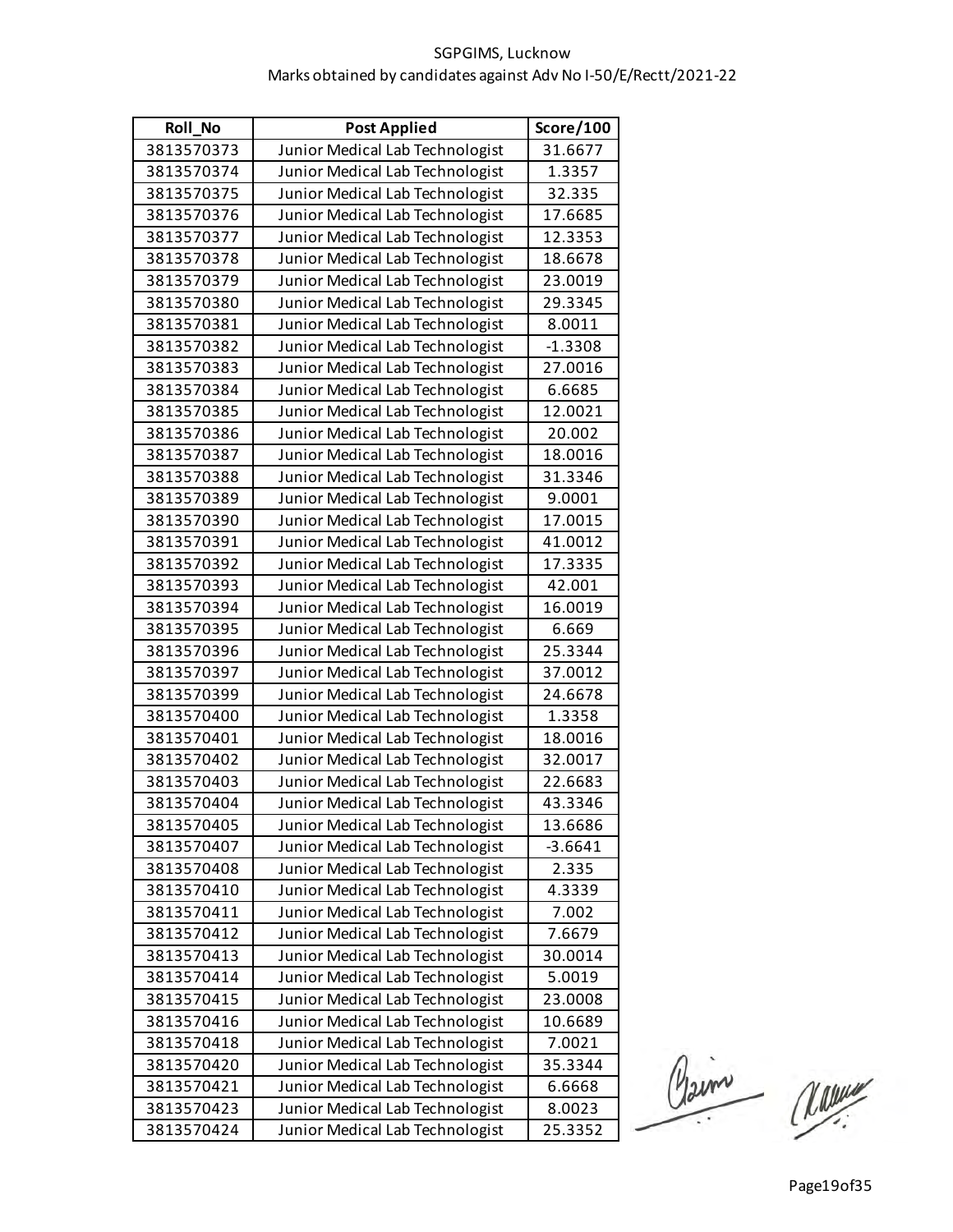| <b>Roll No</b> | <b>Post Applied</b>             | Score/100 |
|----------------|---------------------------------|-----------|
| 3813570425     | Junior Medical Lab Technologist | 1.3358    |
| 3813570426     | Junior Medical Lab Technologist | 22.0007   |
| 3813570428     | Junior Medical Lab Technologist | $-1.3308$ |
| 3813570429     | Junior Medical Lab Technologist | 18.3351   |
| 3813570430     | Junior Medical Lab Technologist | 4.3357    |
| 3813570432     | Junior Medical Lab Technologist | 9.6688    |
| 3813570433     | Junior Medical Lab Technologist | 11.3351   |
| 3813570434     | Junior Medical Lab Technologist | 8.6678    |
| 3813570435     | Junior Medical Lab Technologist | 15.3352   |
| 3813570436     | Junior Medical Lab Technologist | 22.0014   |
| 3813570437     | Junior Medical Lab Technologist | 9.3356    |
| 3813570438     | Junior Medical Lab Technologist | 29.6673   |
| 3813570439     | Junior Medical Lab Technologist | 5.0023    |
| 3813570440     | Junior Medical Lab Technologist | 16.6678   |
| 3813570441     | Junior Medical Lab Technologist | 23.668    |
| 3813570442     | Junior Medical Lab Technologist | 8.3352    |
| 3813570443     | Junior Medical Lab Technologist | 14.0018   |
| 3813570444     | Junior Medical Lab Technologist | 12.6677   |
| 3813570445     | Junior Medical Lab Technologist | 13.6687   |
| 3813570446     | Junior Medical Lab Technologist | 24.3344   |
| 3813570447     | Junior Medical Lab Technologist | 38.6682   |
| 3813570449     | Junior Medical Lab Technologist | 29.3351   |
| 3813570450     | Junior Medical Lab Technologist | 23.6681   |
| 3813570451     | Junior Medical Lab Technologist | 8.0023    |
| 3813570452     | Junior Medical Lab Technologist | 7.3337    |
| 3813570453     | Junior Medical Lab Technologist | 28.0018   |
| 3813570454     | Junior Medical Lab Technologist | 11.002    |
| 3813570455     | Junior Medical Lab Technologist | 22.0015   |
| 3813570456     | Junior Medical Lab Technologist | 10.6689   |
| 3813570457     | Junior Medical Lab Technologist | 4.0024    |
| 3813570458     | Junior Medical Lab Technologist | 7.0019    |
| 3813570459     | Junior Medical Lab Technologist | 9.6681    |
| 3813570460     | Junior Medical Lab Technologist | 9.3349    |
| 3813570461     | Junior Medical Lab Technologist | 4.0024    |
| 3813570462     | Junior Medical Lab Technologist | 37.6675   |
| 3813570463     | Junior Medical Lab Technologist | 1.0021    |
| 3813570464     | Junior Medical Lab Technologist | 35.0011   |
| 3813570465     | Junior Medical Lab Technologist | 23.3343   |
| 3813570466     | Junior Medical Lab Technologist | 8.3348    |
| 3813570467     | Junior Medical Lab Technologist | 11.3334   |
| 3813570468     | Junior Medical Lab Technologist | 11.0012   |
| 3813570469     | Junior Medical Lab Technologist | 1.3358    |
| 3813570470     | Junior Medical Lab Technologist | 10.6672   |
| 3813570471     | Junior Medical Lab Technologist | 23.6685   |
| 3813570472     | Junior Medical Lab Technologist | 26.6678   |
| 3813570473     | Junior Medical Lab Technologist | 25.6679   |

Claim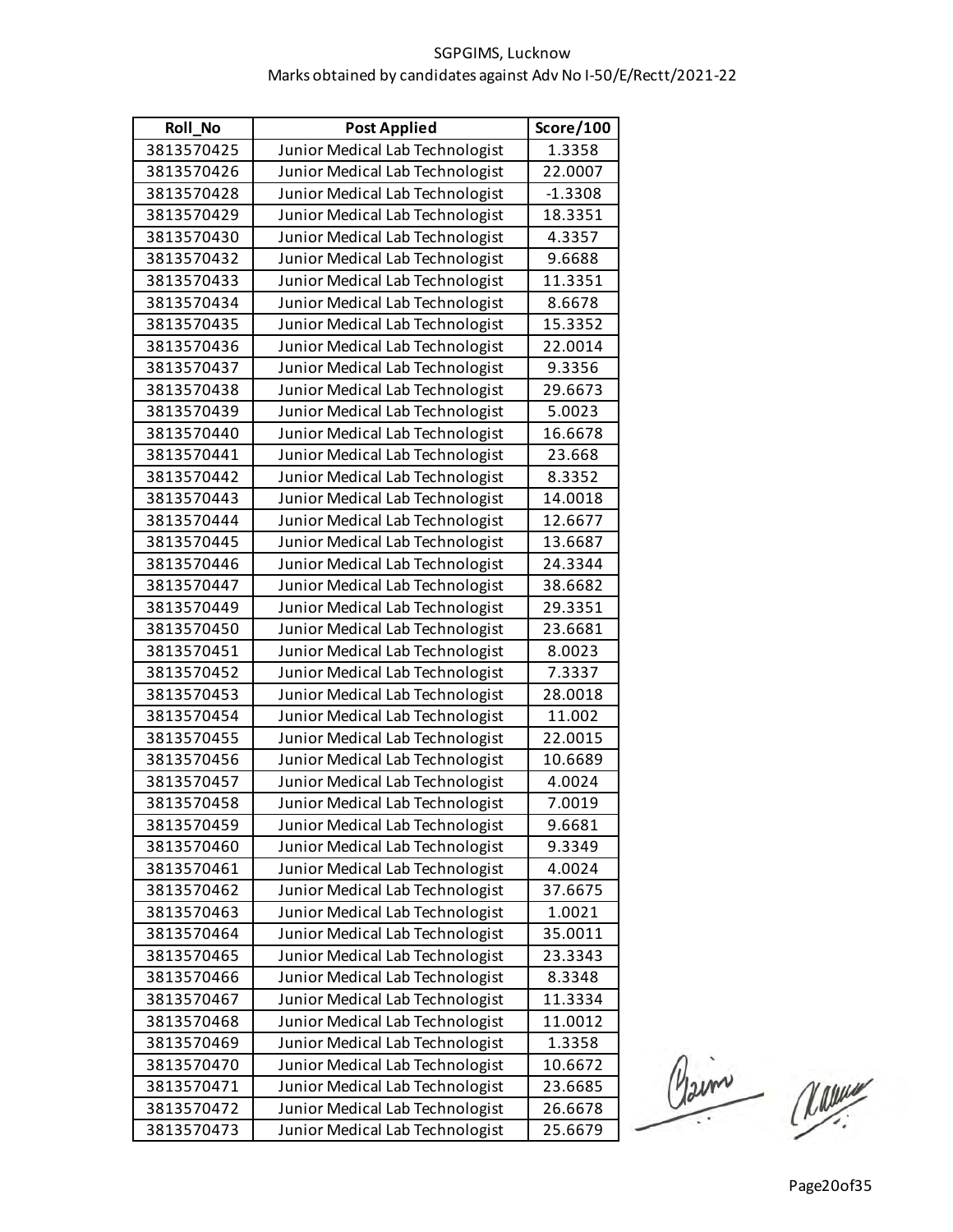| <b>Roll No</b> | <b>Post Applied</b>             | Score/100 |
|----------------|---------------------------------|-----------|
| 3813570474     | Junior Medical Lab Technologist | 5.6684    |
| 3813570475     | Junior Medical Lab Technologist | 31.0016   |
| 3813570476     | Junior Medical Lab Technologist | 13.6684   |
| 3813570477     | Junior Medical Lab Technologist | 3.3339    |
| 3813570478     | Junior Medical Lab Technologist | 18.002    |
| 3813570479     | Junior Medical Lab Technologist | 22.6681   |
| 3813570480     | Junior Medical Lab Technologist | 10.6686   |
| 3813570481     | Junior Medical Lab Technologist | 30.3345   |
| 3813570482     | Junior Medical Lab Technologist | 7.3345    |
| 3813570483     | Junior Medical Lab Technologist | 20.0017   |
| 3813570484     | Junior Medical Lab Technologist | 4.0024    |
| 3813570485     | Junior Medical Lab Technologist | $-0.6666$ |
| 3813570486     | Junior Medical Lab Technologist | 9.335     |
| 3813570487     | Junior Medical Lab Technologist | 13.3354   |
| 3813570488     | Junior Medical Lab Technologist | 43.6677   |
| 3813570489     | Junior Medical Lab Technologist | 41.3341   |
| 3813570490     | Junior Medical Lab Technologist | 16.3346   |
| 3813570491     | Junior Medical Lab Technologist | 2.3335    |
| 3813570493     | Junior Medical Lab Technologist | 38.0013   |
| 3813570494     | Junior Medical Lab Technologist | 11.3353   |
| 3813570495     | Junior Medical Lab Technologist | 28.0015   |
| 3813570496     | Junior Medical Lab Technologist | 20.0015   |
| 3813570497     | Junior Medical Lab Technologist | 19.002    |
| 3813570498     | Junior Medical Lab Technologist | 16.0019   |
| 3813570499     | Junior Medical Lab Technologist | 13.335    |
| 3813570500     | Junior Medical Lab Technologist | 28.6681   |
| 3813570501     | Junior Medical Lab Technologist | 16.0017   |
| 3813570502     | Junior Medical Lab Technologist | 13.0015   |
| 3813570503     | Junior Medical Lab Technologist | 22.3348   |
| 3813570504     | Junior Medical Lab Technologist | 23.335    |
| 3813570505     | Junior Medical Lab Technologist | 12.6671   |
| 3813570506     | Junior Medical Lab Technologist | 5         |
| 3813570507     | Junior Medical Lab Technologist | 49.6677   |
| 3813570508     | Junior Medical Lab Technologist | 18.6684   |
| 3813570509     | Junior Medical Lab Technologist | 22.335    |
| 3813570510     | Junior Medical Lab Technologist | 4.3338    |
| 3813570511     | Junior Medical Lab Technologist | 2.3353    |
| 3813570512     | Junior Medical Lab Technologist | 21.0017   |
| 3813570513     | Junior Medical Lab Technologist | 15.002    |
| 3813570514     | Junior Medical Lab Technologist | 9.3356    |
| 3813570515     | Junior Medical Lab Technologist | 6.669     |
| 3813570516     | Junior Medical Lab Technologist | 14.0019   |
| 3813570517     | Junior Medical Lab Technologist | 27.0018   |
| 3813570518     | Junior Medical Lab Technologist | 27.3349   |
| 3813570519     | Junior Medical Lab Technologist | 28.0018   |
| 3813570520     | Junior Medical Lab Technologist | 11.0022   |

Claime Manuel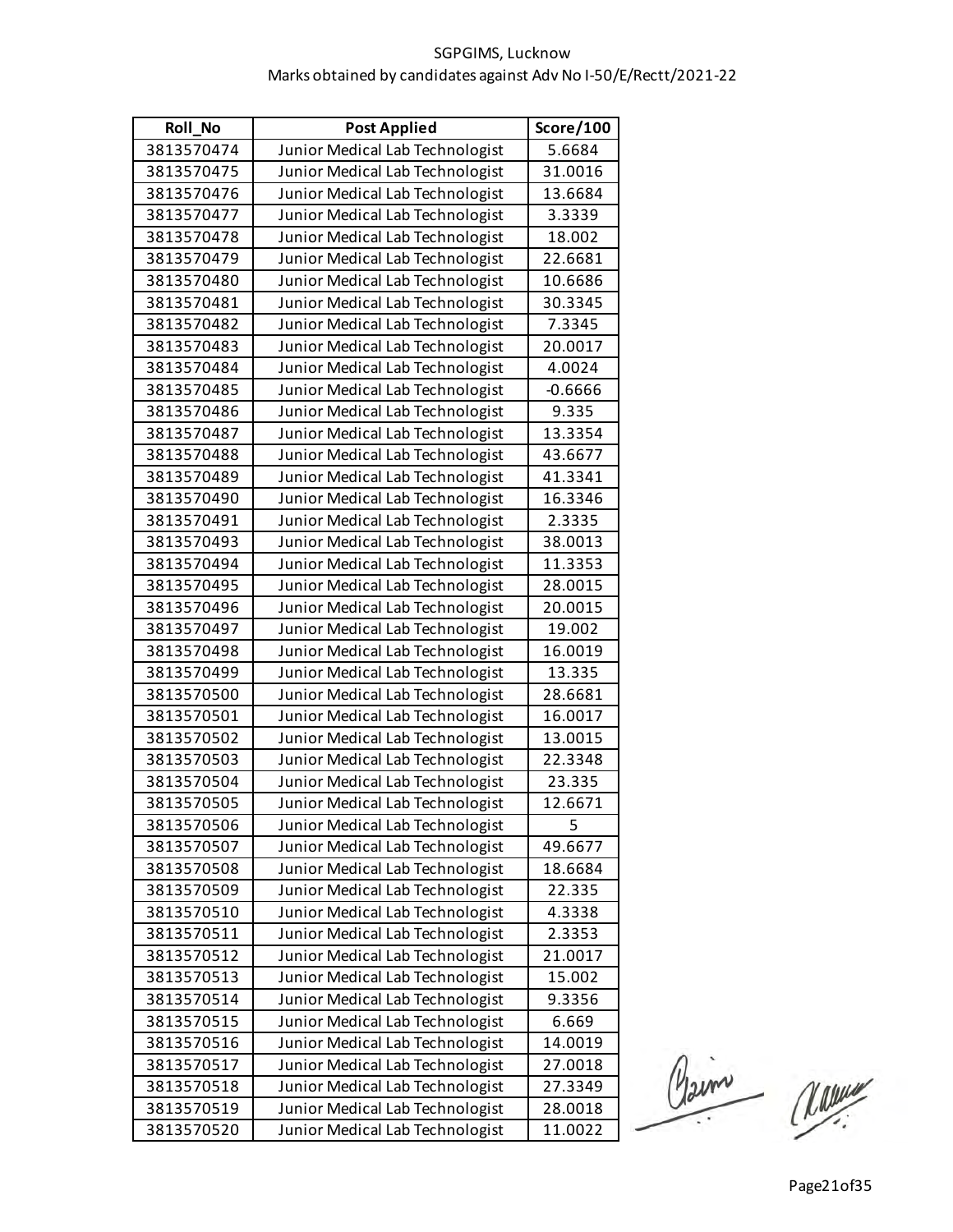| <b>Roll No</b> | <b>Post Applied</b>             | Score/100 |
|----------------|---------------------------------|-----------|
| 3813570521     | Junior Medical Lab Technologist | 14.3352   |
| 3813570522     | Junior Medical Lab Technologist | 36.6682   |
| 3813570524     | Junior Medical Lab Technologist | $-0.9976$ |
| 3813570525     | Junior Medical Lab Technologist | 14.0011   |
| 3813570526     | Junior Medical Lab Technologist | 11.3347   |
| 3813570527     | Junior Medical Lab Technologist | 3.3354    |
| 3813570528     | Junior Medical Lab Technologist | 12.6682   |
| 3813570529     | Junior Medical Lab Technologist | 2.0023    |
| 3813570530     | Junior Medical Lab Technologist | 36.3349   |
| 3813570531     | Junior Medical Lab Technologist | 17.3335   |
| 3813570532     | Junior Medical Lab Technologist | 5.3357    |
| 3813570533     | Junior Medical Lab Technologist | 47.3343   |
| 3813570534     | Junior Medical Lab Technologist | $-0.3333$ |
| 3813570535     | Junior Medical Lab Technologist | 42.668    |
| 3813570536     | Junior Medical Lab Technologist | 39.3347   |
| 3813570537     | Junior Medical Lab Technologist | 43.3345   |
| 3813570538     | Junior Medical Lab Technologist | 27.6675   |
| 3813570539     | Junior Medical Lab Technologist | 24.335    |
| 3813570540     | Junior Medical Lab Technologist | 10.6689   |
| 3813570541     | Junior Medical Lab Technologist | 24.3352   |
| 3813570542     | Junior Medical Lab Technologist | 4.0024    |
| 3813570543     | Junior Medical Lab Technologist | 19.3344   |
| 3813570544     | Junior Medical Lab Technologist | 38.6678   |
| 3813570545     | Junior Medical Lab Technologist | 10.6684   |
| 3813570546     | Junior Medical Lab Technologist | 18.6687   |
| 3813570547     | Junior Medical Lab Technologist | 12.0016   |
| 3813570548     | Junior Medical Lab Technologist | 40.0012   |
| 3813570549     | Junior Medical Lab Technologist | 9.0009    |
| 3813570550     | Junior Medical Lab Technologist | 29.0015   |
| 3813570551     | Junior Medical Lab Technologist | 19.3344   |
| 3813570552     | Junior Medical Lab Technologist | 11.6686   |
| 3813570553     | Junior Medical Lab Technologist | 22.0018   |
| 3813570554     | Junior Medical Lab Technologist | 14.0021   |
| 3813570555     | Junior Medical Lab Technologist | 1.3358    |
| 3813570556     | Junior Medical Lab Technologist | 37.3344   |
| 3813570557     | Junior Medical Lab Technologist | 16.3354   |
| 3813570558     | Junior Medical Lab Technologist | 41.3346   |
| 3813570559     | Junior Medical Lab Technologist | 13.6682   |
| 3813570560     | Junior Medical Lab Technologist | 13.3355   |
| 3813570561     | Junior Medical Lab Technologist | 30.6683   |
| 3813570562     | Junior Medical Lab Technologist | 6.6675    |
| 3813570563     | Junior Medical Lab Technologist | 3.6684    |
| 3813570564     | Junior Medical Lab Technologist | 9.6679    |
| 3813570565     | Junior Medical Lab Technologist | 32.0011   |
| 3813570566     | Junior Medical Lab Technologist | 15.3354   |
| 3813570567     | Junior Medical Lab Technologist | 33.3347   |

Claim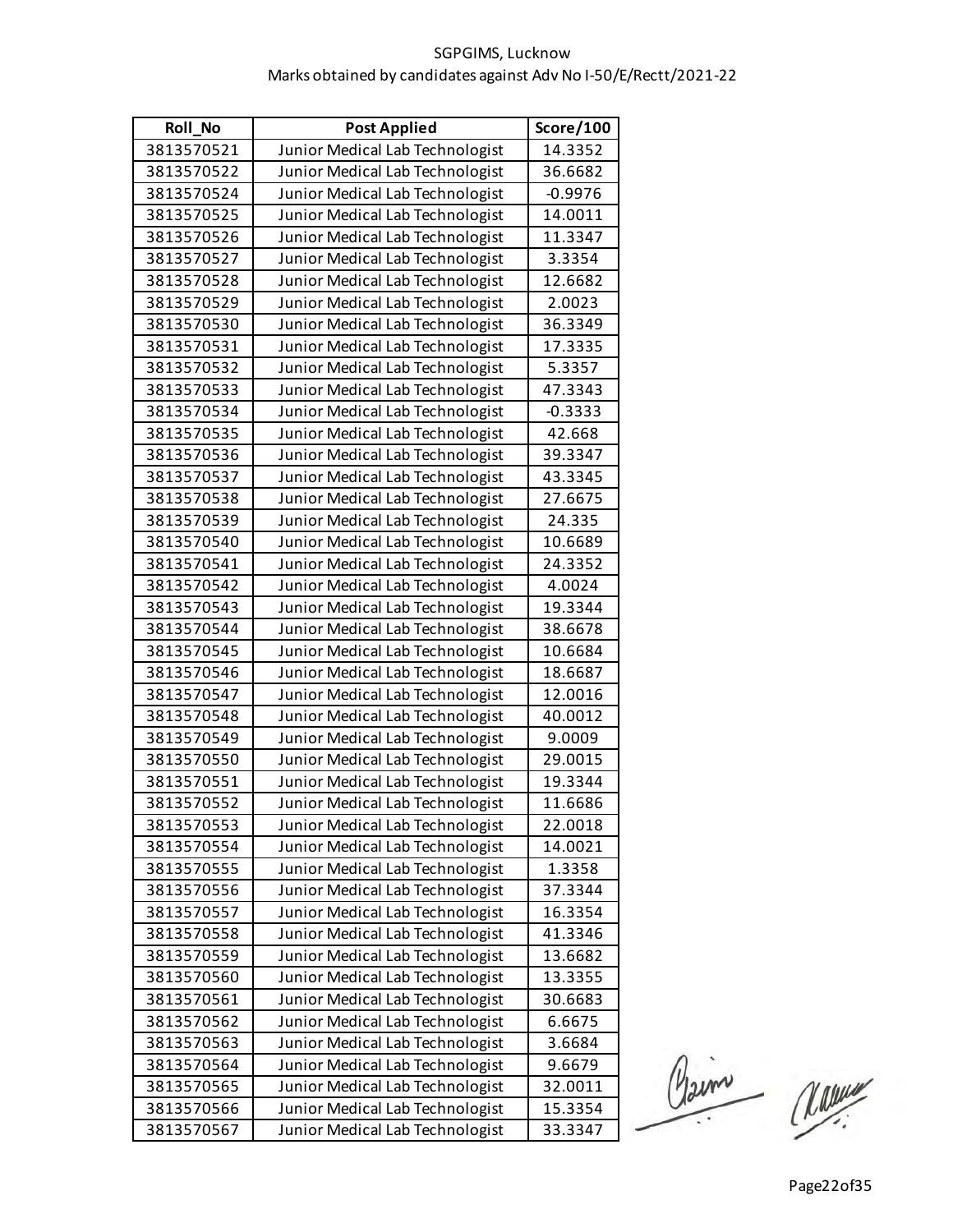| <b>Roll No</b> | <b>Post Applied</b>             | Score/100 |
|----------------|---------------------------------|-----------|
| 3813570568     | Junior Medical Lab Technologist | 17.6673   |
| 3813570569     | Junior Medical Lab Technologist | 19.0014   |
| 3813570570     | Junior Medical Lab Technologist | 17.6685   |
| 3813570571     | Junior Medical Lab Technologist | 21.3349   |
| 3813570572     | Junior Medical Lab Technologist | 23.335    |
| 3813570574     | Junior Medical Lab Technologist | 16.0019   |
| 3813570575     | Junior Medical Lab Technologist | $-8.6642$ |
| 3813570576     | Junior Medical Lab Technologist | 30.0014   |
| 3813570577     | Junior Medical Lab Technologist | 13.6681   |
| 3813570579     | Junior Medical Lab Technologist | 6.0017    |
| 3813570580     | Junior Medical Lab Technologist | 16.0018   |
| 3813570581     | Junior Medical Lab Technologist | 21.0015   |
| 3813570582     | Junior Medical Lab Technologist | 27.6682   |
| 3813570583     | Junior Medical Lab Technologist | 3.3354    |
| 3813570584     | Junior Medical Lab Technologist | 20.6682   |
| 3813570585     | Junior Medical Lab Technologist | 22.6686   |
| 3813570586     | Junior Medical Lab Technologist | 28.0018   |
| 3813570588     | Junior Medical Lab Technologist | 6.6668    |
| 3813570590     | Junior Medical Lab Technologist | 19.0014   |
| 3813570591     | Junior Medical Lab Technologist | 16.6681   |
| 3813570592     | Junior Medical Lab Technologist | 22.0009   |
| 3813570593     | Junior Medical Lab Technologist | 21.6682   |
| 3813570594     | Junior Medical Lab Technologist | 16.3349   |
| 3813570595     | Junior Medical Lab Technologist | 22.3347   |
| 3813570596     | Junior Medical Lab Technologist | 7.6689    |
| 3813570597     | Junior Medical Lab Technologist | 10.3353   |
| 3813570598     | Junior Medical Lab Technologist | 1.6682    |
| 3813570599     | Junior Medical Lab Technologist | 9.3356    |
| 3813570600     | Junior Medical Lab Technologist | 6.6686    |
| 3813570601     | Junior Medical Lab Technologist | 6.6677    |
| 3813570602     | Junior Medical Lab Technologist | 20.0014   |
| 3813570603     | Junior Medical Lab Technologist | 21.6685   |
| 3813570604     | Junior Medical Lab Technologist | 10.6687   |
| 3813570605     | Junior Medical Lab Technologist | 21.6683   |
| 3813570606     | Junior Medical Lab Technologist | 4.001     |
| 3813570607     | Junior Medical Lab Technologist | 27.3348   |
| 3813570608     | Junior Medical Lab Technologist | 16.6683   |
| 3813570609     | Junior Medical Lab Technologist | 31.3346   |
| 3813570610     | Junior Medical Lab Technologist | 14.6688   |
| 3813570611     | Junior Medical Lab Technologist | 7.3356    |
| 3813570613     | Junior Medical Lab Technologist | 12.0022   |
| 3813570614     | Junior Medical Lab Technologist | 16.0021   |
| 3813570615     | Junior Medical Lab Technologist | 13.3352   |
| 3813570617     | Junior Medical Lab Technologist | 32.0014   |
| 3813570618     | Junior Medical Lab Technologist | 15.6678   |
| 3813570619     | Junior Medical Lab Technologist | $-8.3308$ |

Claim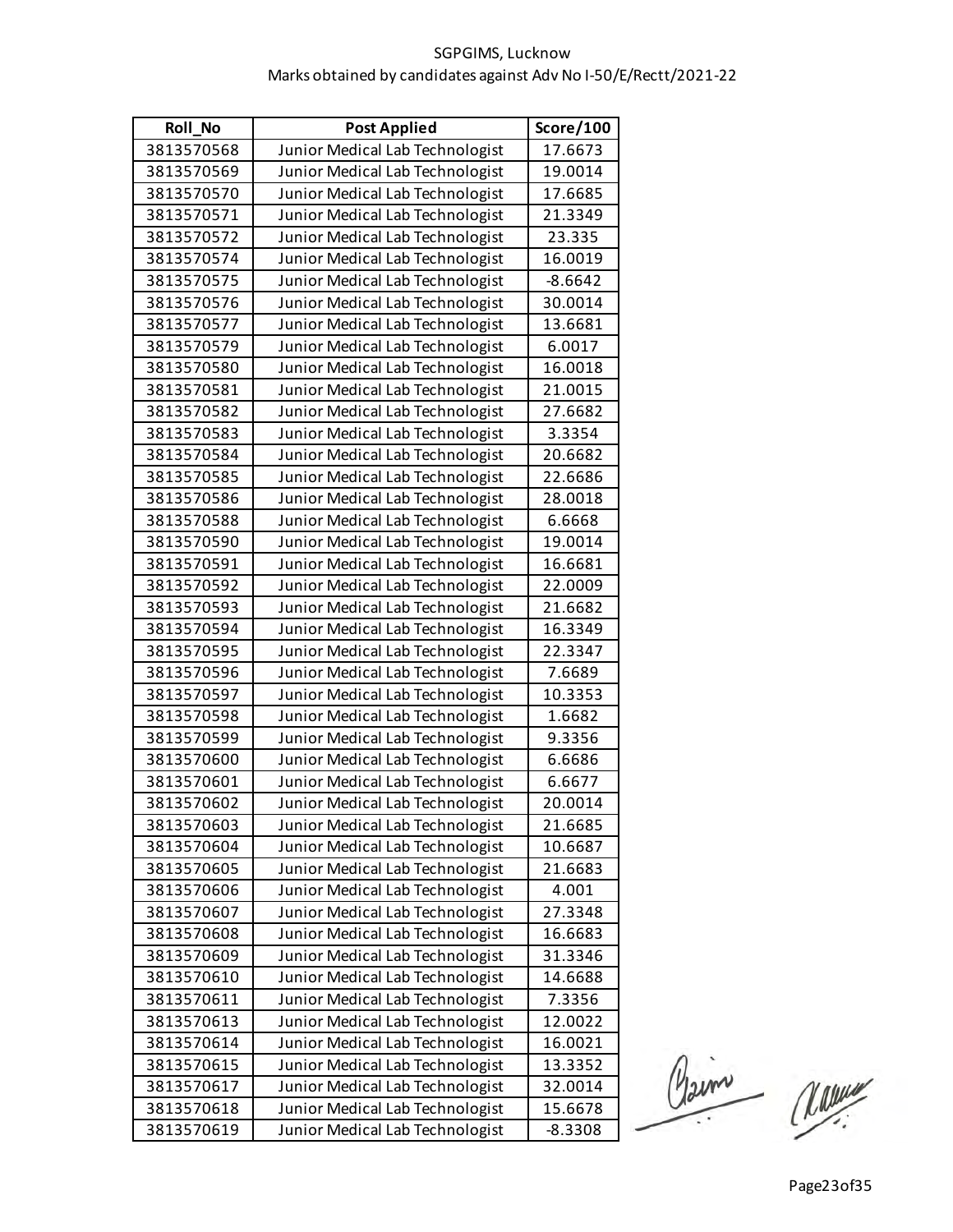| <b>Roll No</b> | <b>Post Applied</b>             | Score/100 |
|----------------|---------------------------------|-----------|
| 3813570620     | Junior Medical Lab Technologist | 13.0015   |
| 3813570621     | Junior Medical Lab Technologist | 11.0016   |
| 3813570622     | Junior Medical Lab Technologist | 24.0013   |
| 3813570623     | Junior Medical Lab Technologist | 4.667     |
| 3813570624     | Junior Medical Lab Technologist | 12.3347   |
| 3813570625     | Junior Medical Lab Technologist | 29.6683   |
| 3813570626     | Junior Medical Lab Technologist | 15.0017   |
| 3813570627     | Junior Medical Lab Technologist | 12.6688   |
| 3813570628     | Junior Medical Lab Technologist | 24.6679   |
| 3813570629     | Junior Medical Lab Technologist | 18.335    |
| 3813570630     | Junior Medical Lab Technologist | 20.6685   |
| 3813570631     | Junior Medical Lab Technologist | $-0.6649$ |
| 3813570633     | Junior Medical Lab Technologist | 39.0014   |
| 3813570636     | Junior Medical Lab Technologist | 33.335    |
| 3813570637     | Junior Medical Lab Technologist | 13.001    |
| 3813570638     | Junior Medical Lab Technologist | 46.0009   |
| 3813570639     | Junior Medical Lab Technologist | 0.3358    |
| 3813570640     | Junior Medical Lab Technologist | 17.6686   |
| 3813570641     | Junior Medical Lab Technologist | 8.6684    |
| 3813570642     | Junior Medical Lab Technologist | 8.0023    |
| 3813570643     | Junior Medical Lab Technologist | 5.3357    |
| 3813570644     | Junior Medical Lab Technologist | 23.6684   |
| 3814610001     | Junior Medical Lab Technologist | 12.0022   |
| 3814610002     | Junior Medical Lab Technologist | 27.3348   |
| 3814610003     | Junior Medical Lab Technologist | 21.6676   |
| 3814610004     | Junior Medical Lab Technologist | 31.3348   |
| 3814610005     | Junior Medical Lab Technologist | 24.3345   |
| 3815140002     | Junior Medical Lab Technologist | 47.6673   |
| 3815140003     | Junior Medical Lab Technologist | 51.3341   |
| 3815140004     | Junior Medical Lab Technologist | 30.0012   |
| 3815140005     | Junior Medical Lab Technologist | 6.3356    |
| 3815140006     | Junior Medical Lab Technologist | 13.3351   |
| 3815140007     | Junior Medical Lab Technologist | 36.3343   |
| 3815140008     | Junior Medical Lab Technologist | 40.6676   |
| 3815140009     | Junior Medical Lab Technologist | 18.0018   |
| 3815140010     | Junior Medical Lab Technologist | 32.0013   |
| 3815140011     | Junior Medical Lab Technologist | 5.002     |
| 3815140013     | Junior Medical Lab Technologist | 16.0018   |
| 3815140014     | Junior Medical Lab Technologist | 16.3354   |
| 3815140016     | Junior Medical Lab Technologist | 8.0023    |
| 3815140017     | Junior Medical Lab Technologist | 4.0024    |
| 3815140018     | Junior Medical Lab Technologist | 15.0017   |
| 3815140019     | Junior Medical Lab Technologist | 6.669     |
| 3815140020     | Junior Medical Lab Technologist | 52.6675   |
| 3815140021     | Junior Medical Lab Technologist | 21.3353   |
| 3815140023     | Junior Medical Lab Technologist | 14.6688   |

Claim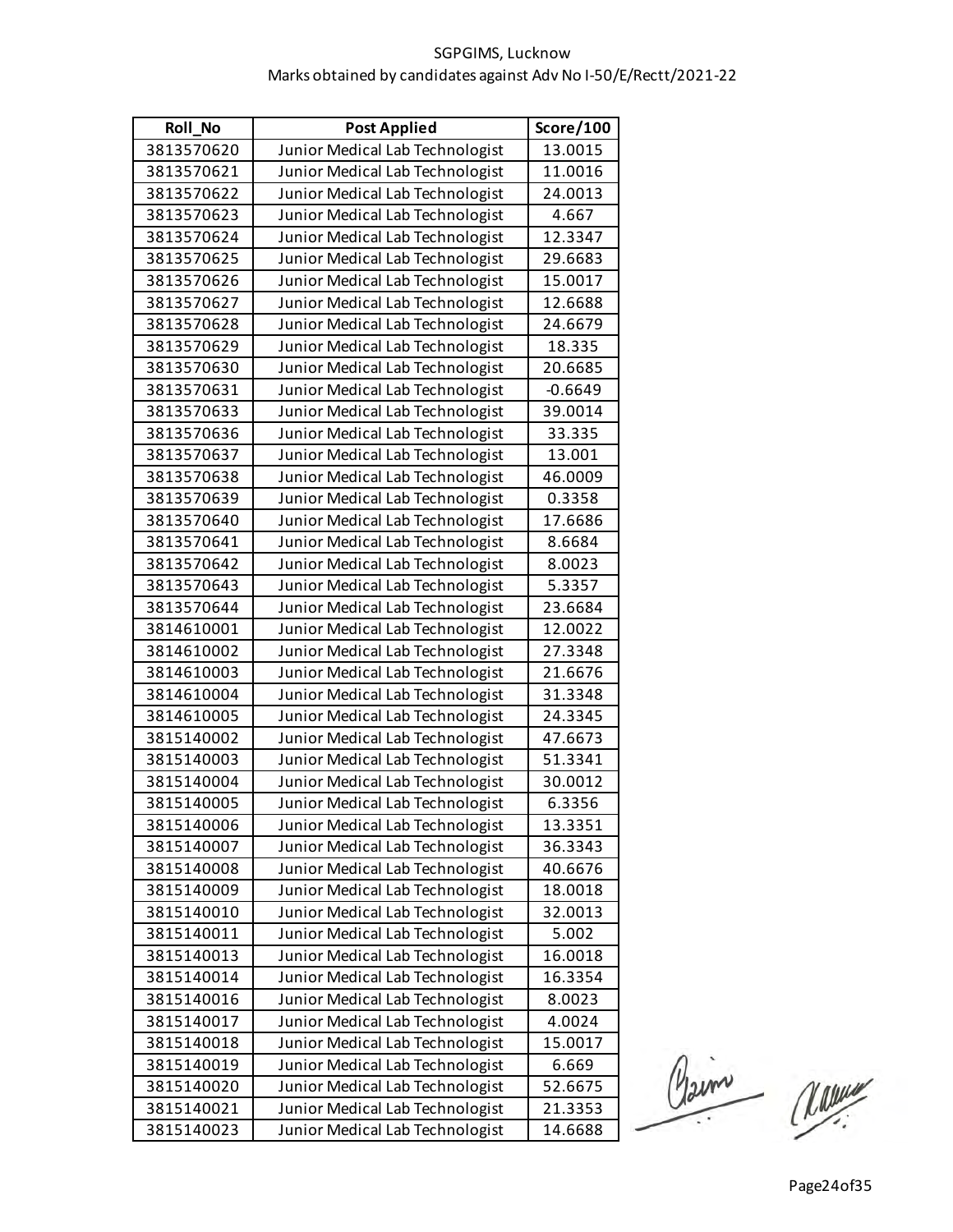| <b>Roll No</b> | <b>Post Applied</b>             | Score/100 |
|----------------|---------------------------------|-----------|
| 3815140024     | Junior Medical Lab Technologist | 6.669     |
| 3815140025     | Junior Medical Lab Technologist | 10.3354   |
| 3815140026     | Junior Medical Lab Technologist | 9.0019    |
| 3815140028     | Junior Medical Lab Technologist | 12.3349   |
| 3816640001     | Junior Medical Lab Technologist | 17.6686   |
| 3816640002     | Junior Medical Lab Technologist | 13.3355   |
| 3816640003     | Junior Medical Lab Technologist | 27.0016   |
| 3816640004     | Junior Medical Lab Technologist | 9.3356    |
| 3816640005     | Junior Medical Lab Technologist | 41.3346   |
| 3816640006     | Junior Medical Lab Technologist | 22.3349   |
| 3816640007     | Junior Medical Lab Technologist | 48.3342   |
| 3816640008     | Junior Medical Lab Technologist | 33.335    |
| 3816640010     | Junior Medical Lab Technologist | 19.6686   |
| 3816640011     | Junior Medical Lab Technologist | 47.6679   |
| 3816640012     | Junior Medical Lab Technologist | 4.6684    |
| 3816640013     | Junior Medical Lab Technologist | 17.3353   |
| 3816640014     | Junior Medical Lab Technologist | 30.6684   |
| 3817790001     | Junior Medical Lab Technologist | 15.3346   |
| 3817790002     | Junior Medical Lab Technologist | 15.3345   |
| 3817790003     | Junior Medical Lab Technologist | $-2.6641$ |
| 3817790004     | Junior Medical Lab Technologist | 15.6686   |
| 3817790005     | Junior Medical Lab Technologist | 9.6685    |
| 3817790006     | Junior Medical Lab Technologist | 36.6679   |
| 3817790007     | Junior Medical Lab Technologist | 9.6682    |
| 3817790008     | Junior Medical Lab Technologist | 27.0013   |
| 3817790009     | Junior Medical Lab Technologist | 22.0011   |
| 3817790010     | Junior Medical Lab Technologist | 20.0014   |
| 3817790012     | Junior Medical Lab Technologist | 24.0009   |
| 3817790013     | Junior Medical Lab Technologist | 55.3343   |
| 3817790015     | Junior Medical Lab Technologist | 10.6689   |
| 3817790016     | Junior Medical Lab Technologist | 4.6681    |
| 3817790017     | Junior Medical Lab Technologist | 8.6684    |
| 3817790018     | Junior Medical Lab Technologist | 3.0023    |
| 3817790020     | Junior Medical Lab Technologist | 12.0018   |
| 3817790021     | Junior Medical Lab Technologist | 36.0014   |
| 3817790022     | Junior Medical Lab Technologist | 16.3348   |
| 3817790023     | Junior Medical Lab Technologist | 42.3346   |
| 3817790024     | Junior Medical Lab Technologist | 17.3347   |
| 3817790025     | Junior Medical Lab Technologist | 28.3343   |
| 3817790026     | Junior Medical Lab Technologist | 37.3349   |
| 3817790027     | Junior Medical Lab Technologist | 30.6678   |
| 3817790028     | Junior Medical Lab Technologist | 7.0017    |
| 3817790029     | Junior Medical Lab Technologist | 41.3347   |
| 3817790030     | Junior Medical Lab Technologist | 5.335     |
| 3817790031     | Junior Medical Lab Technologist | 25.3347   |
| 3817790032     | Junior Medical Lab Technologist | 3.0005    |

Claim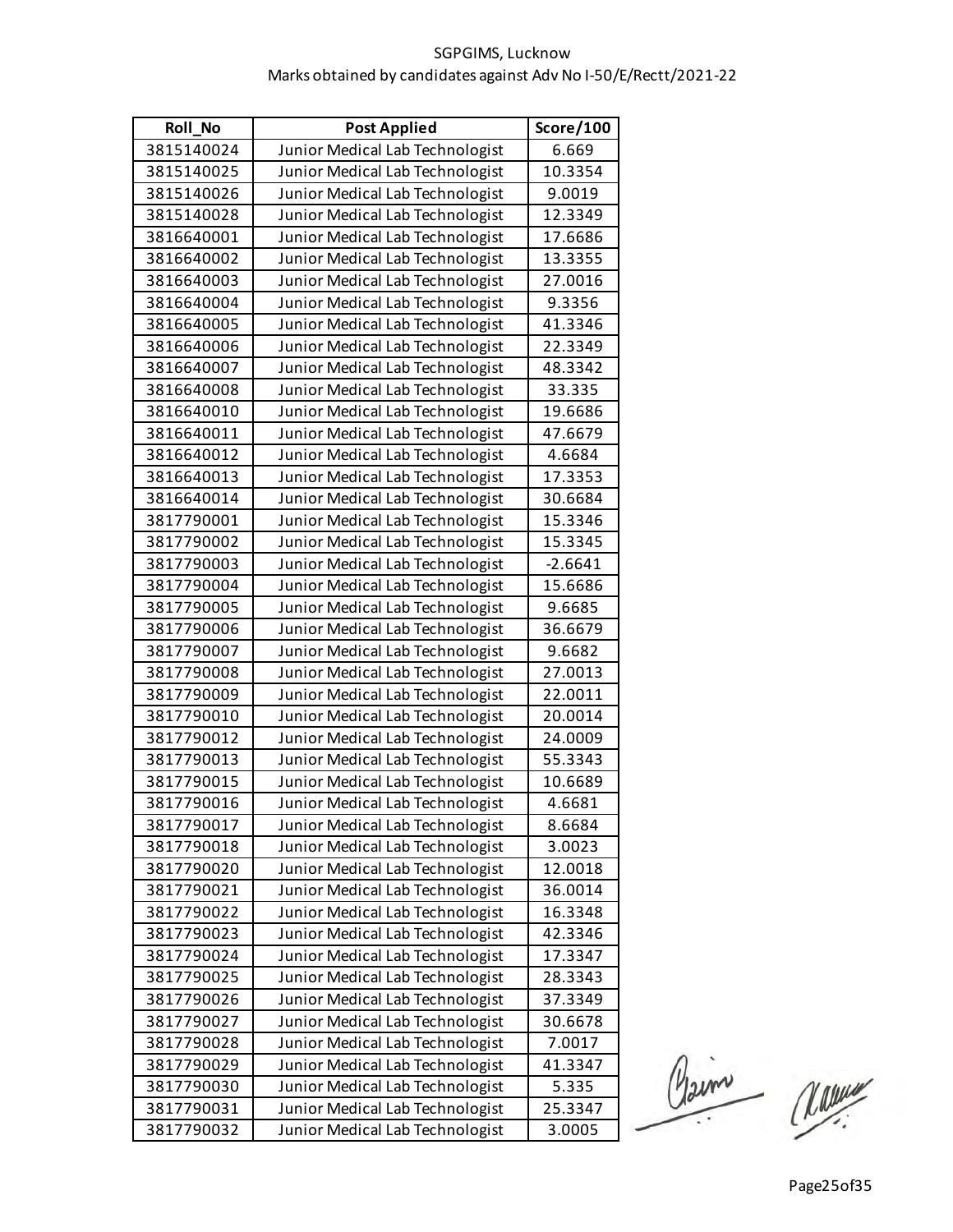| Roll_No    | <b>Post Applied</b>             | Score/100 |
|------------|---------------------------------|-----------|
| 3817790033 | Junior Medical Lab Technologist | 14.001    |
| 3817790034 | Junior Medical Lab Technologist | 33.6676   |
| 3817790036 | Junior Medical Lab Technologist | 20.001    |
| 3817790037 | Junior Medical Lab Technologist | 35.0008   |
| 3817790038 | Junior Medical Lab Technologist | 17.0016   |
| 3817790039 | Junior Medical Lab Technologist | 48.3342   |
| 3817790040 | Junior Medical Lab Technologist | 41.3345   |
| 3817790041 | Junior Medical Lab Technologist | 2.6677    |
| 3817790042 | Junior Medical Lab Technologist | 17.0017   |
| 3817790043 | Junior Medical Lab Technologist | $-1.3314$ |
| 3817790044 | Junior Medical Lab Technologist | $-0.333$  |
| 3817790045 | Junior Medical Lab Technologist | 30.3349   |
| 3817790046 | Junior Medical Lab Technologist | 19.3347   |
| 3817790047 | Junior Medical Lab Technologist | 20.0016   |
| 3817790048 | Junior Medical Lab Technologist | 29.668    |
| 3817790049 | Junior Medical Lab Technologist | 4.3351    |
| 3817790050 | Junior Medical Lab Technologist | 30.3348   |
| 3817790051 | Junior Medical Lab Technologist | 41.0012   |
| 3817790052 | Junior Medical Lab Technologist | 27.0015   |
| 3817790053 | Junior Medical Lab Technologist | 24.3343   |
| 3817790054 | Junior Medical Lab Technologist | $-2.9976$ |
| 3817790055 | Junior Medical Lab Technologist | 38.6682   |
| 3817790056 | Junior Medical Lab Technologist | 32.0012   |
| 3817790057 | Junior Medical Lab Technologist | 39.3345   |
| 3817790058 | Junior Medical Lab Technologist | 22.0015   |
| 3817790059 | Junior Medical Lab Technologist | 61.0006   |
| 3817790060 | Junior Medical Lab Technologist | $-1.3308$ |
| 3817790061 | Junior Medical Lab Technologist | 36.3345   |
| 3817790062 | Junior Medical Lab Technologist | $-3.9977$ |
| 3817790063 | Junior Medical Lab Technologist | 10.0011   |
| 3817790065 | Junior Medical Lab Technologist | 40.3343   |
| 3817790066 | Junior Medical Lab Technologist | 23.0018   |
| 3817790067 | Junior Medical Lab Technologist | 43.3342   |
| 3817790068 | Junior Medical Lab Technologist | 55.6675   |
| 3817790069 | Junior Medical Lab Technologist | 4.6684    |
| 3817790070 | Junior Medical Lab Technologist | 29.6676   |
| 3817790075 | Junior Medical Lab Technologist | 35.6678   |
| 3817790076 | Junior Medical Lab Technologist | 6.3354    |
| 3817790077 | Junior Medical Lab Technologist | 30.6684   |
| 3817790078 | Junior Medical Lab Technologist | 37.6681   |
| 3817790079 | Junior Medical Lab Technologist | 40.3345   |
| 3817790080 | Junior Medical Lab Technologist | $-2.3313$ |
| 3817790081 | Junior Medical Lab Technologist | 0.6688    |
| 3817790082 | Junior Medical Lab Technologist | 17.3351   |
| 3817790083 | Junior Medical Lab Technologist | $-2.6641$ |
| 3817790084 | Junior Medical Lab Technologist | $-1.3308$ |

Claime Une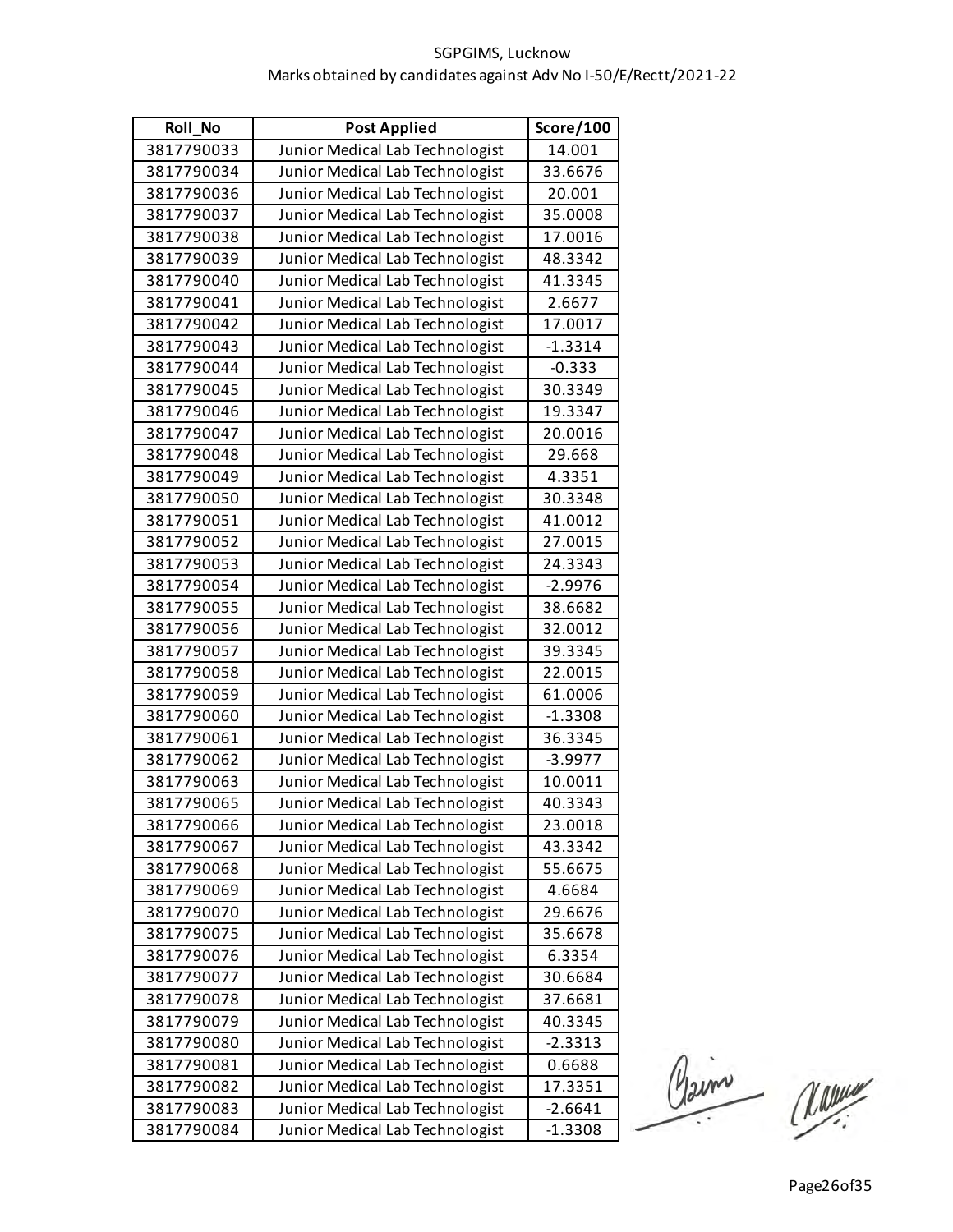| <b>Roll No</b> | <b>Post Applied</b>             | Score/100 |
|----------------|---------------------------------|-----------|
| 3817790085     | Junior Medical Lab Technologist | 36.6682   |
| 3817790086     | Junior Medical Lab Technologist | 29.0014   |
| 3817790087     | Junior Medical Lab Technologist | 2.669     |
| 3817790088     | Junior Medical Lab Technologist | 15.0012   |
| 3817790089     | Junior Medical Lab Technologist | 16.6681   |
| 3817790090     | Junior Medical Lab Technologist | 36.3347   |
| 3817790092     | Junior Medical Lab Technologist | 35.3344   |
| 3817790093     | Junior Medical Lab Technologist | 47.0009   |
| 3817790094     | Junior Medical Lab Technologist | 24.0014   |
| 3817790095     | Junior Medical Lab Technologist | 18.0017   |
| 3817790096     | Junior Medical Lab Technologist | 54.6672   |
| 3817790097     | Junior Medical Lab Technologist | 30.0013   |
| 3817790098     | Junior Medical Lab Technologist | 16.6684   |
| 3817790099     | Junior Medical Lab Technologist | 1.3358    |
| 3817790100     | Junior Medical Lab Technologist | $-4.9983$ |
| 3817790101     | Junior Medical Lab Technologist | 3.3343    |
| 3817790102     | Junior Medical Lab Technologist | 24.0016   |
| 3817790103     | Junior Medical Lab Technologist | 32.6679   |
| 3817790104     | Junior Medical Lab Technologist | 16.0018   |
| 3817790105     | Junior Medical Lab Technologist | 52.3343   |
| 3817790106     | Junior Medical Lab Technologist | 9.6689    |
| 3817790107     | Junior Medical Lab Technologist | 0.0022    |
| 3817790108     | Junior Medical Lab Technologist | 10.6689   |
| 3817790109     | Junior Medical Lab Technologist | 7.3344    |
| 3817790110     | Junior Medical Lab Technologist | 30.6679   |
| 3817790111     | Junior Medical Lab Technologist | 15.3345   |
| 3817790113     | Junior Medical Lab Technologist | 14.6677   |
| 3817790115     | Junior Medical Lab Technologist | 36.6681   |
| 3817790116     | Junior Medical Lab Technologist | 30.6679   |
| 3817790117     | Junior Medical Lab Technologist | 13.6688   |
| 3817790118     | Junior Medical Lab Technologist | 46.6678   |
| 3817790119     | Junior Medical Lab Technologist | 49.3341   |
| 3817790120     | Junior Medical Lab Technologist | 31.6679   |
| 3817790121     | Junior Medical Lab Technologist | 2.6691    |
| 3817790122     | Junior Medical Lab Technologist | 30.6684   |
| 3817790123     | Junior Medical Lab Technologist | 37.3342   |
| 3817790124     | Junior Medical Lab Technologist | 24.0018   |
| 3817790125     | Junior Medical Lab Technologist | 8.0016    |
| 3817790126     | Junior Medical Lab Technologist | 25.335    |
| 3817790127     | Junior Medical Lab Technologist | 16.0016   |
| 3817790128     | Junior Medical Lab Technologist | 19.3348   |
| 3817790129     | Junior Medical Lab Technologist | 13.0021   |
| 3817790130     | Junior Medical Lab Technologist | 21.6682   |
| 3817790131     | Junior Medical Lab Technologist | 28.3347   |
| 3817790133     | Junior Medical Lab Technologist | 33.001    |
| 3817790134     | Junior Medical Lab Technologist | 5.669     |

Claim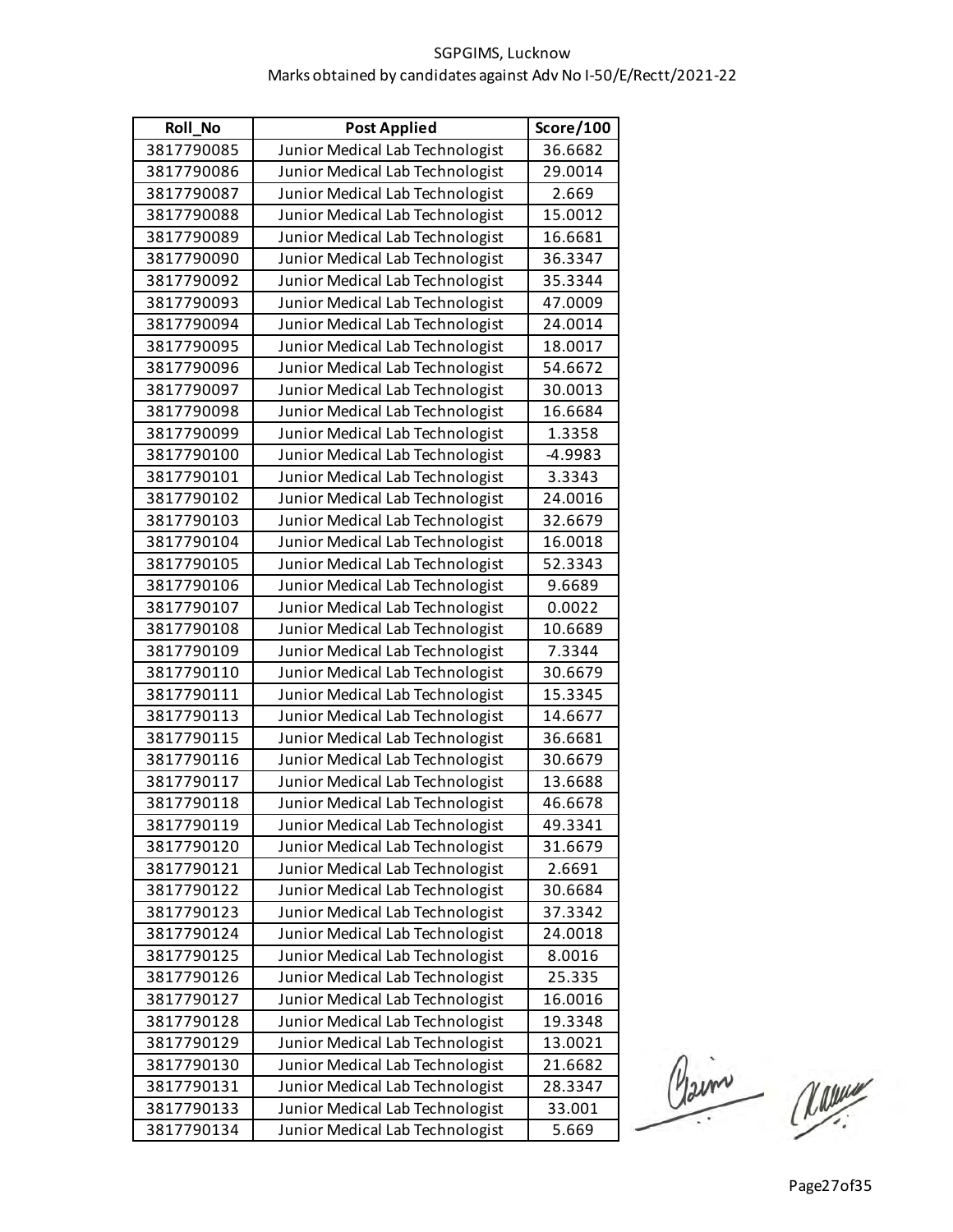| <b>Roll No</b> | <b>Post Applied</b>             | Score/100 |
|----------------|---------------------------------|-----------|
| 3817790135     | Junior Medical Lab Technologist | 3.3352    |
| 3817790136     | Junior Medical Lab Technologist | 17.0015   |
| 3817790137     | Junior Medical Lab Technologist | 32.0017   |
| 3817790138     | Junior Medical Lab Technologist | 36.6679   |
| 3817790140     | Junior Medical Lab Technologist | 26.6685   |
| 3817790141     | Junior Medical Lab Technologist | 37.6673   |
| 3817790142     | Junior Medical Lab Technologist | 15.6686   |
| 3817790143     | Junior Medical Lab Technologist | 32.6678   |
| 3817790144     | Junior Medical Lab Technologist | 23.0019   |
| 3817790145     | Junior Medical Lab Technologist | 21.0014   |
| 3817790146     | Junior Medical Lab Technologist | 13.0017   |
| 3817790147     | Junior Medical Lab Technologist | 43.3347   |
| 3817790148     | Junior Medical Lab Technologist | 33.6683   |
| 3817790149     | Junior Medical Lab Technologist | 8.0023    |
| 3817790150     | Junior Medical Lab Technologist | 14.0021   |
| 3817790151     | Junior Medical Lab Technologist | 13.3354   |
| 3817790152     | Junior Medical Lab Technologist | 8.0023    |
| 3817790153     | Junior Medical Lab Technologist | 10.6689   |
| 3817790154     | Junior Medical Lab Technologist | 29.6681   |
| 3817790155     | Junior Medical Lab Technologist | 35.6678   |
| 3817790156     | Junior Medical Lab Technologist | $-1.6653$ |
| 3817790157     | Junior Medical Lab Technologist | 22.3352   |
| 3817790158     | Junior Medical Lab Technologist | 25.0015   |
| 3817790159     | Junior Medical Lab Technologist | 14.3351   |
| 3817790160     | Junior Medical Lab Technologist | 45.0012   |
| 3817790161     | Junior Medical Lab Technologist | 37.6677   |
| 3817790162     | Junior Medical Lab Technologist | 46.0009   |
| 3817790163     | Junior Medical Lab Technologist | 32.0014   |
| 3817790164     | Junior Medical Lab Technologist | 42.6677   |
| 3817790165     | Junior Medical Lab Technologist | 17.668    |
| 3817790166     | Junior Medical Lab Technologist | 26.3346   |
| 3817810001     | Junior Medical Lab Technologist | 19.6679   |
| 3817810002     | Junior Medical Lab Technologist | 42.0012   |
| 3817810003     | Junior Medical Lab Technologist | 22.0017   |
| 3817810004     | Junior Medical Lab Technologist | 6.668     |
| 3817810006     | Junior Medical Lab Technologist | 18.6685   |
| 3817810007     | Junior Medical Lab Technologist | $-1.9986$ |
| 3817810008     | Junior Medical Lab Technologist | 15.6684   |
| 3817810009     | Junior Medical Lab Technologist | 42.3345   |
| 3817810010     | Junior Medical Lab Technologist | 10.335    |
| 3817810011     | Junior Medical Lab Technologist | 34.668    |
| 3817810012     | Junior Medical Lab Technologist | 42.0012   |
| 3817810013     | Junior Medical Lab Technologist | 26.6683   |
| 3817810015     | Junior Medical Lab Technologist | 43.3346   |
| 3817810016     | Junior Medical Lab Technologist | 17.3348   |
| 3817810017     | Junior Medical Lab Technologist | 8.3356    |

Claim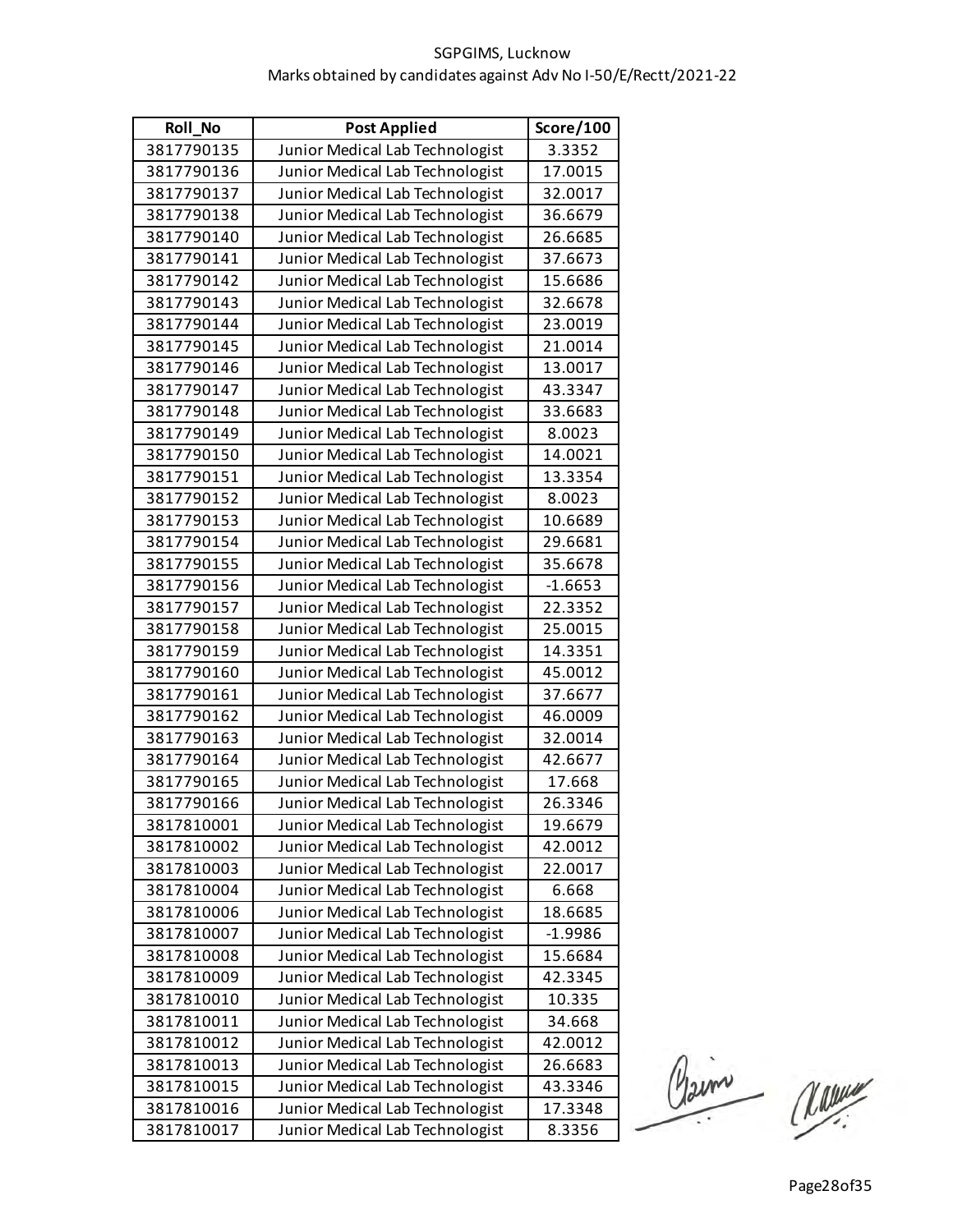| <b>Roll No</b> | <b>Post Applied</b>             | Score/100 |
|----------------|---------------------------------|-----------|
| 3817810019     | Junior Medical Lab Technologist | 23.0009   |
| 3817810020     | Junior Medical Lab Technologist | 38.3346   |
| 3817810021     | Junior Medical Lab Technologist | 41.3344   |
| 3817810022     | Junior Medical Lab Technologist | 24.3349   |
| 3817810023     | Junior Medical Lab Technologist | $-0.3313$ |
| 3817810024     | Junior Medical Lab Technologist | 26.0017   |
| 3817810025     | Junior Medical Lab Technologist | 62.0008   |
| 3817810026     | Junior Medical Lab Technologist | 49.0007   |
| 3817810027     | Junior Medical Lab Technologist | 10.0008   |
| 3817810028     | Junior Medical Lab Technologist | 3.6682    |
| 3817810031     | Junior Medical Lab Technologist | 31.0015   |
| 3817810032     | Junior Medical Lab Technologist | 34.668    |
| 3817810033     | Junior Medical Lab Technologist | 21.3347   |
| 3817810034     | Junior Medical Lab Technologist | 8.335     |
| 3817810035     | Junior Medical Lab Technologist | 37.3345   |
| 3817810036     | Junior Medical Lab Technologist | 4.0021    |
| 3817810037     | Junior Medical Lab Technologist | $-1.3308$ |
| 3817810038     | Junior Medical Lab Technologist | 20.002    |
| 3817810039     | Junior Medical Lab Technologist | 18.6687   |
| 3817810041     | Junior Medical Lab Technologist | 8.0023    |
| 3817810043     | Junior Medical Lab Technologist | 35.6678   |
| 3817810045     | Junior Medical Lab Technologist | 13.3355   |
| 3817810046     | Junior Medical Lab Technologist | 6.3344    |
| 3817810047     | Junior Medical Lab Technologist | 13.6687   |
| 3817810049     | Junior Medical Lab Technologist | 44.3344   |
| 3817810050     | Junior Medical Lab Technologist | 49.6678   |
| 3817810051     | Junior Medical Lab Technologist | 31.0016   |
| 3817810053     | Junior Medical Lab Technologist | $-3.332$  |
| 3817810054     | Junior Medical Lab Technologist | 11.6685   |
| 3817810055     | Junior Medical Lab Technologist | 25.6682   |
| 3817810057     | Junior Medical Lab Technologist | 44.0013   |
| 3817810058     | Junior Medical Lab Technologist | 28.0012   |
| 3817810059     | Junior Medical Lab Technologist | $-2.3308$ |
| 3817810060     | Junior Medical Lab Technologist | 42.0009   |
| 3817810061     | Junior Medical Lab Technologist | 19.6684   |
| 3817810062     | Junior Medical Lab Technologist | 31.0013   |
| 3817810063     | Junior Medical Lab Technologist | 27.3346   |
| 3817810064     | Junior Medical Lab Technologist | 1.0014    |
| 3817810065     | Junior Medical Lab Technologist | 7.6685    |
| 3817810066     | Junior Medical Lab Technologist | 2.6691    |
| 3817810067     | Junior Medical Lab Technologist | 7.6686    |
| 3817810068     | Junior Medical Lab Technologist | 30.0015   |
| 3817810069     | Junior Medical Lab Technologist | 35.0016   |
| 3817810070     | Junior Medical Lab Technologist | 35.6676   |
| 3817810071     | Junior Medical Lab Technologist | 7.335     |
| 3817810072     | Junior Medical Lab Technologist | 16.6678   |

Claim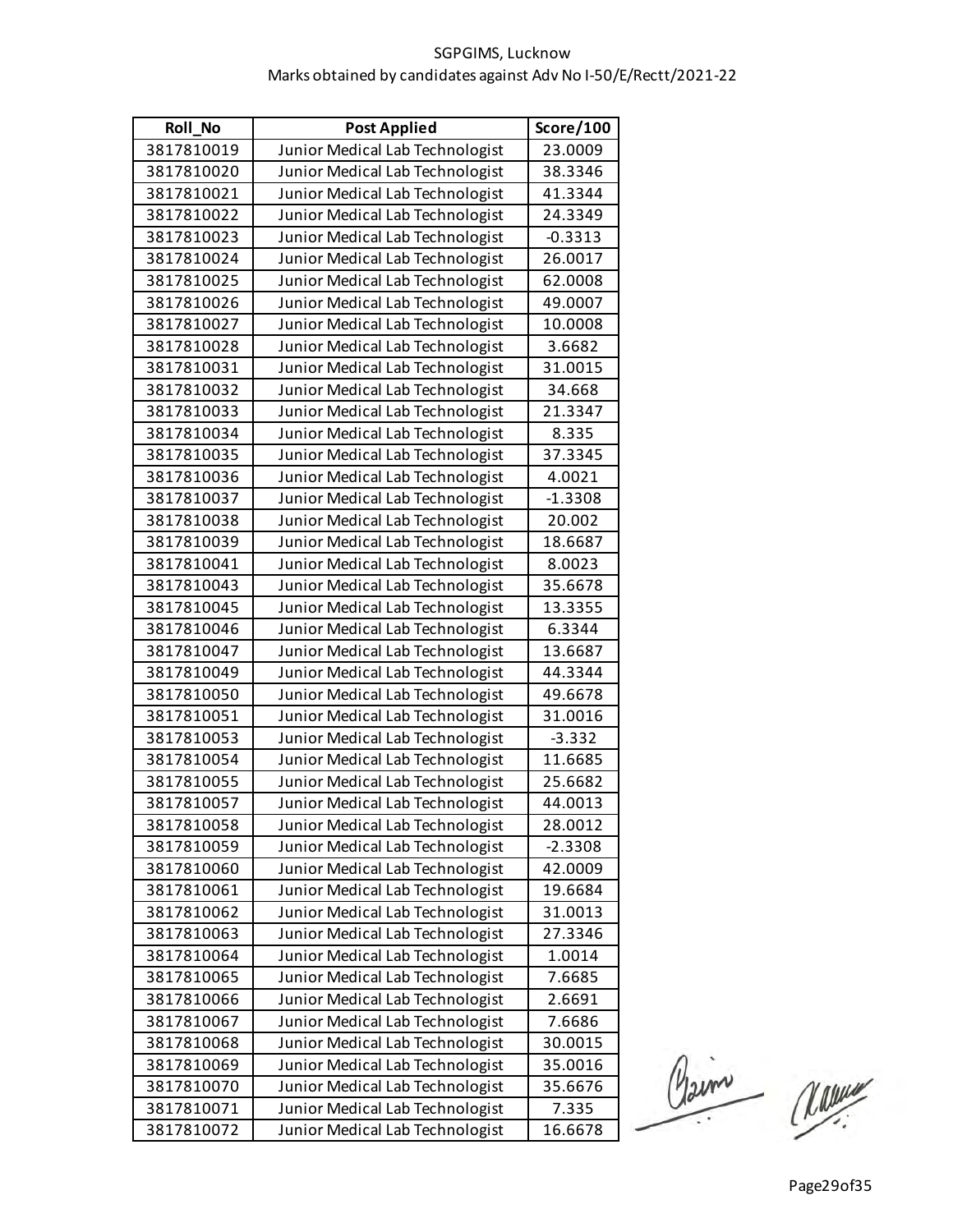| <b>Roll No</b> | <b>Post Applied</b>             | Score/100 |
|----------------|---------------------------------|-----------|
| 3817810073     | Junior Medical Lab Technologist | 4.3355    |
| 3818150001     | Junior Medical Lab Technologist | 21.3353   |
| 3818150002     | Junior Medical Lab Technologist | 51.6675   |
| 3818150003     | Junior Medical Lab Technologist | 5.3357    |
| 3818150004     | Junior Medical Lab Technologist | 21.0017   |
| 3818150005     | Junior Medical Lab Technologist | 30.0016   |
| 3818150006     | Junior Medical Lab Technologist | 30.6684   |
| 3818150007     | Junior Medical Lab Technologist | 36.0014   |
| 3818150009     | Junior Medical Lab Technologist | 14.0018   |
| 3818150010     | Junior Medical Lab Technologist | 35.0015   |
| 3818150011     | Junior Medical Lab Technologist | 37.6677   |
| 3818150012     | Junior Medical Lab Technologist | 50.334    |
| 3818150013     | Junior Medical Lab Technologist | 25.0009   |
| 3818150014     | Junior Medical Lab Technologist | 1.3358    |
| 3818150015     | Junior Medical Lab Technologist | 9.3356    |
| 3818150016     | Junior Medical Lab Technologist | 22.6686   |
| 3818150017     | Junior Medical Lab Technologist | 23.0012   |
| 3818150018     | Junior Medical Lab Technologist | 32.0013   |
| 3818150019     | Junior Medical Lab Technologist | 36.3347   |
| 3818150020     | Junior Medical Lab Technologist | 21.3353   |
| 3820630001     | Junior Medical Lab Technologist | 14.3352   |
| 3820630002     | Junior Medical Lab Technologist | 41.6677   |
| 3820630003     | Junior Medical Lab Technologist | 14.6688   |
| 3820630004     | Junior Medical Lab Technologist | 8.002     |
| 3820630005     | Junior Medical Lab Technologist | 27.0016   |
| 3820630006     | Junior Medical Lab Technologist | 10.0011   |
| 3820630007     | Junior Medical Lab Technologist | 14.6688   |
| 3820630008     | Junior Medical Lab Technologist | 21.668    |
| 3820630009     | Junior Medical Lab Technologist | 9.0016    |
| 3820630010     | Junior Medical Lab Technologist | 41.6679   |
| 3820630011     | Junior Medical Lab Technologist | 17.0013   |
| 3820630012     | Junior Medical Lab Technologist | 29.6682   |
| 3820630013     | Junior Medical Lab Technologist | 38.6682   |
| 3820630014     | Junior Medical Lab Technologist | 32.0012   |
| 3820630016     | Junior Medical Lab Technologist | 14.3353   |
| 3820630017     | Junior Medical Lab Technologist | 15.3352   |
| 3820630018     | Junior Medical Lab Technologist | 29.6679   |
| 3820630019     | Junior Medical Lab Technologist | 26.3351   |
| 3820630020     | Junior Medical Lab Technologist | 9.0016    |
| 3820630022     | Junior Medical Lab Technologist | 32.3347   |
| 3820630023     | Junior Medical Lab Technologist | 24.0017   |
| 3820630024     | Junior Medical Lab Technologist | 16.0021   |
| 3820630025     | Junior Medical Lab Technologist | 13.3349   |
| 3820630026     | Junior Medical Lab Technologist | 30.6683   |
| 3820630027     | Junior Medical Lab Technologist | 14.6676   |
| 3820630028     | Junior Medical Lab Technologist | 4.6688    |

Claim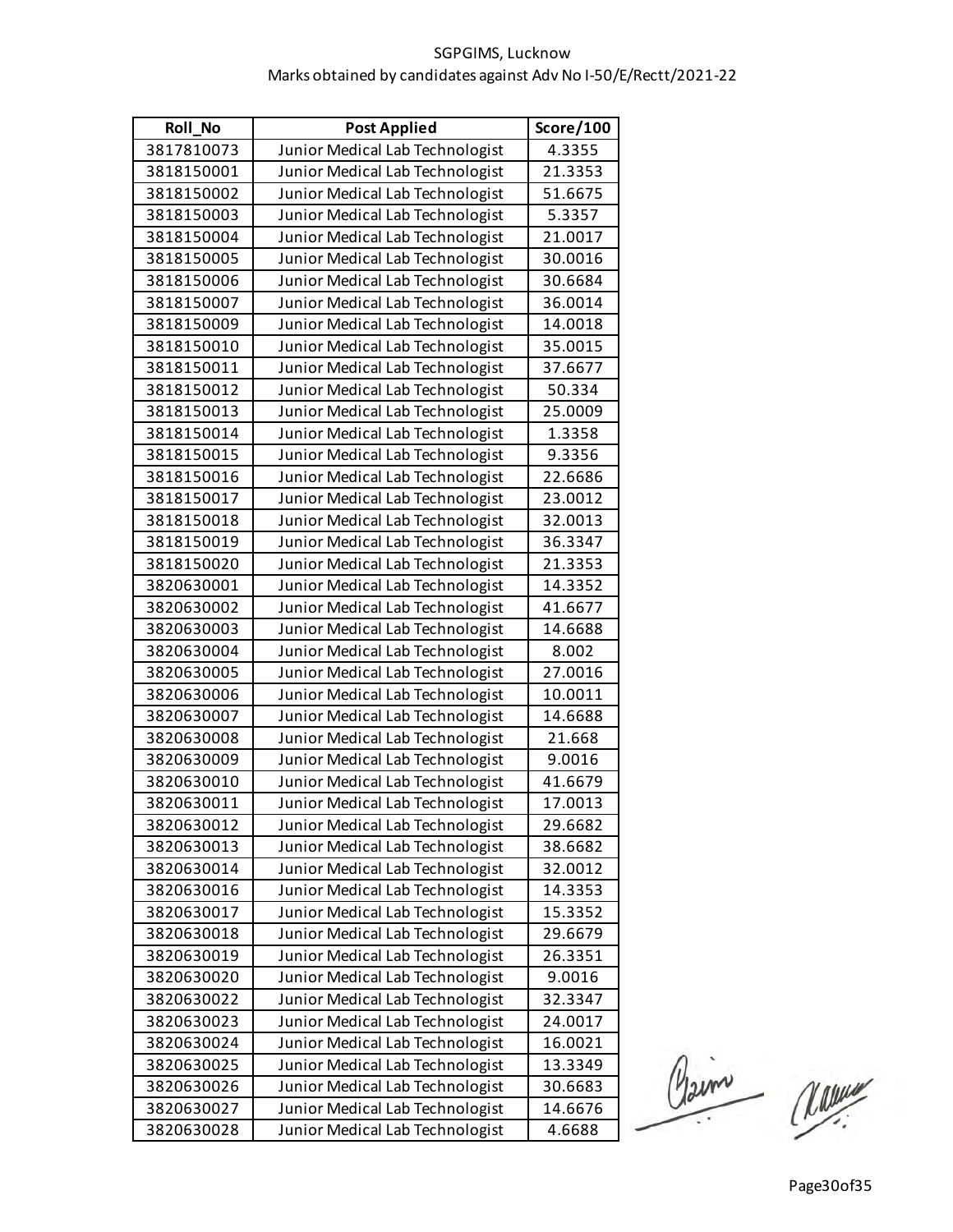| Roll_No    | <b>Post Applied</b>             | Score/100 |
|------------|---------------------------------|-----------|
| 3820630029 | Junior Medical Lab Technologist | 8.0023    |
| 3820630031 | Junior Medical Lab Technologist | 20.3351   |
| 3820630032 | Junior Medical Lab Technologist | 26.668    |
| 3820630033 | Junior Medical Lab Technologist | 31.0017   |
| 3820630034 | Junior Medical Lab Technologist | 18.6687   |
| 3820630035 | Junior Medical Lab Technologist | 23.6683   |
| 3820630036 | Junior Medical Lab Technologist | 4.0021    |
| 3820630037 | Junior Medical Lab Technologist | 28.0018   |
| 3820630038 | Junior Medical Lab Technologist | 31.668    |
| 3820630039 | Junior Medical Lab Technologist | 4.667     |
| 3820630040 | Junior Medical Lab Technologist | 16.3351   |
| 3822700001 | Junior Medical Lab Technologist | 27.3347   |
| 3822700002 | Junior Medical Lab Technologist | 23.3351   |
| 3822700003 | Junior Medical Lab Technologist | 13.3355   |
| 3822700004 | Junior Medical Lab Technologist | 28.6681   |
| 3822700005 | Junior Medical Lab Technologist | 23.0015   |
| 3822700006 | Junior Medical Lab Technologist | 29.6682   |
| 3822700007 | Junior Medical Lab Technologist | 14.6687   |
| 3822700009 | Junior Medical Lab Technologist | 7.6686    |
| 3822700010 | Junior Medical Lab Technologist | 3.6682    |
| 3822700011 | Junior Medical Lab Technologist | 21.6684   |
| 3822700012 | Junior Medical Lab Technologist | 16.6677   |
| 3823830001 | Junior Medical Lab Technologist | 33.0013   |
| 3823830002 | Junior Medical Lab Technologist | 16.3353   |
| 3823830003 | Junior Medical Lab Technologist | 56.6676   |
| 3823830004 | Junior Medical Lab Technologist | 37.0013   |
| 3823830005 | Junior Medical Lab Technologist | 11.3351   |
| 3824850001 | Junior Medical Lab Technologist | 48.6675   |
| 3824850002 | Junior Medical Lab Technologist | 48.3344   |
| 3824850003 | Junior Medical Lab Technologist | 53.6674   |
| 3824850004 | Junior Medical Lab Technologist | 48.3339   |
| 3824850005 | Junior Medical Lab Technologist | 42.6679   |
| 3824850006 | Junior Medical Lab Technologist | 53.0009   |
| 3824850007 | Junior Medical Lab Technologist | 37.3347   |
| 3824850008 | Junior Medical Lab Technologist | 55.3342   |
| 3824850009 | Junior Medical Lab Technologist | 23.6676   |
| 3826870001 | Junior Medical Lab Technologist | 18.0019   |
| 3826870002 | Junior Medical Lab Technologist | 31.0014   |
| 3826870003 | Junior Medical Lab Technologist | 19.3351   |
| 3826870005 | Junior Medical Lab Technologist | 17.3345   |
| 3826870006 | Junior Medical Lab Technologist | 7.0019    |
| 3826870007 | Junior Medical Lab Technologist | 14.3349   |
| 3826870008 | Junior Medical Lab Technologist | 2.002     |
| 3826870009 | Junior Medical Lab Technologist | 14.0015   |
| 3826870010 | Junior Medical Lab Technologist | 14.6687   |
| 3826870011 | Junior Medical Lab Technologist | 37.6678   |

Claime Une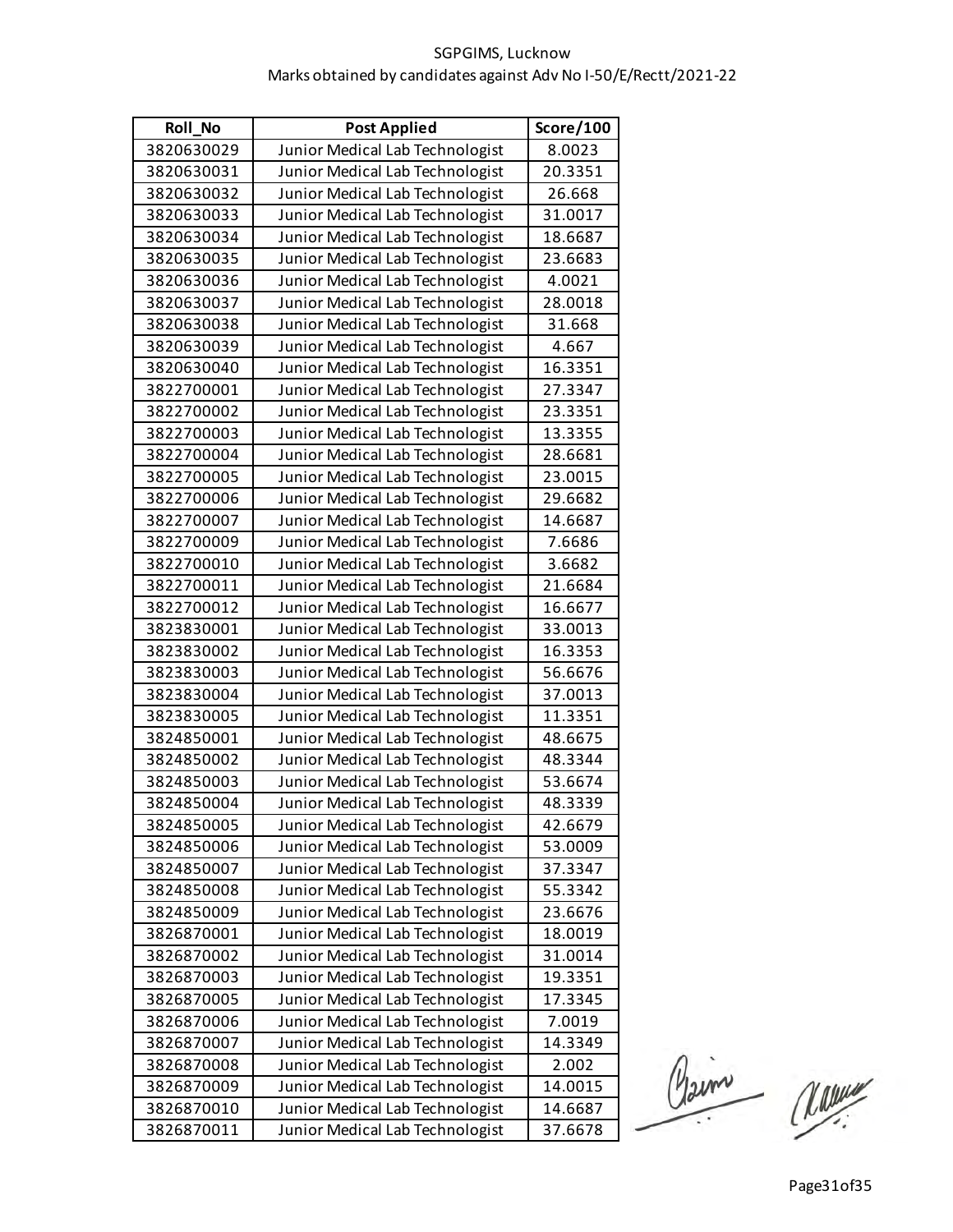| Roll_No    | <b>Post Applied</b>             | Score/100 |
|------------|---------------------------------|-----------|
| 3826870012 | Junior Medical Lab Technologist | 41.3343   |
| 3826870013 | Junior Medical Lab Technologist | 26.6683   |
| 3826870014 | Junior Medical Lab Technologist | 10.3348   |
| 3827880001 | Junior Medical Lab Technologist | 42.0012   |
| 3827880002 | Junior Medical Lab Technologist | 36.3346   |
| 3827880003 | Junior Medical Lab Technologist | 15.0018   |
| 3827880005 | Junior Medical Lab Technologist | 34.3345   |
| 3827880006 | Junior Medical Lab Technologist | 41.6677   |
| 3827880007 | Junior Medical Lab Technologist | 30.6684   |
| 3827880008 | Junior Medical Lab Technologist | 27.6682   |
| 3827880009 | Junior Medical Lab Technologist | 17.0017   |
| 3827880010 | Junior Medical Lab Technologist | 51.6674   |
| 3827880011 | Junior Medical Lab Technologist | 35.0009   |
| 3827880012 | Junior Medical Lab Technologist | 22.335    |
| 3827880014 | Junior Medical Lab Technologist | 52.0009   |
| 3828890001 | Junior Medical Lab Technologist | 20.0017   |
| 3828890002 | Junior Medical Lab Technologist | 17.3354   |
| 3828890003 | Junior Medical Lab Technologist | 22.3345   |
| 3828890004 | Junior Medical Lab Technologist | 31.0012   |
| 3828890005 | Junior Medical Lab Technologist | 18.6687   |
| 3828890006 | Junior Medical Lab Technologist | 18.3348   |
| 3828890007 | Junior Medical Lab Technologist | 19.6684   |
| 3828890008 | Junior Medical Lab Technologist | 38.6675   |
| 3828890009 | Junior Medical Lab Technologist | 13.3355   |
| 3828890010 | Junior Medical Lab Technologist | 22.6685   |
| 3828890011 | Junior Medical Lab Technologist | 16.3352   |
| 3828890012 | Junior Medical Lab Technologist | 19.0015   |
| 3828890013 | Junior Medical Lab Technologist | 7.3356    |
| 3828890015 | Junior Medical Lab Technologist | 14.6682   |
| 3828890016 | Junior Medical Lab Technologist | 37.6677   |
| 3828890017 | Junior Medical Lab Technologist | 2.6691    |
| 3828890018 | Junior Medical Lab Technologist | 40.3342   |
| 3828890019 | Junior Medical Lab Technologist | 11.0015   |
| 3828890023 | Junior Medical Lab Technologist | 24.0018   |
| 3828890024 | Junior Medical Lab Technologist | 24.0013   |
| 3828890025 | Junior Medical Lab Technologist | 36.0015   |
| 3828890027 | Junior Medical Lab Technologist | 33.6681   |
| 3828890028 | Junior Medical Lab Technologist | 22.3347   |
| 3828890029 | Junior Medical Lab Technologist | 41.3342   |
| 3828890030 | Junior Medical Lab Technologist | 12.0016   |
| 3828890032 | Junior Medical Lab Technologist | 21.0016   |
| 3828890034 | Junior Medical Lab Technologist | 9.3356    |
| 3828890036 | Junior Medical Lab Technologist | 33.6682   |
| 3828890037 | Junior Medical Lab Technologist | 17.3354   |
| 3828890038 | Junior Medical Lab Technologist | 6.669     |
| 3828890039 | Junior Medical Lab Technologist | 15.6682   |

Claim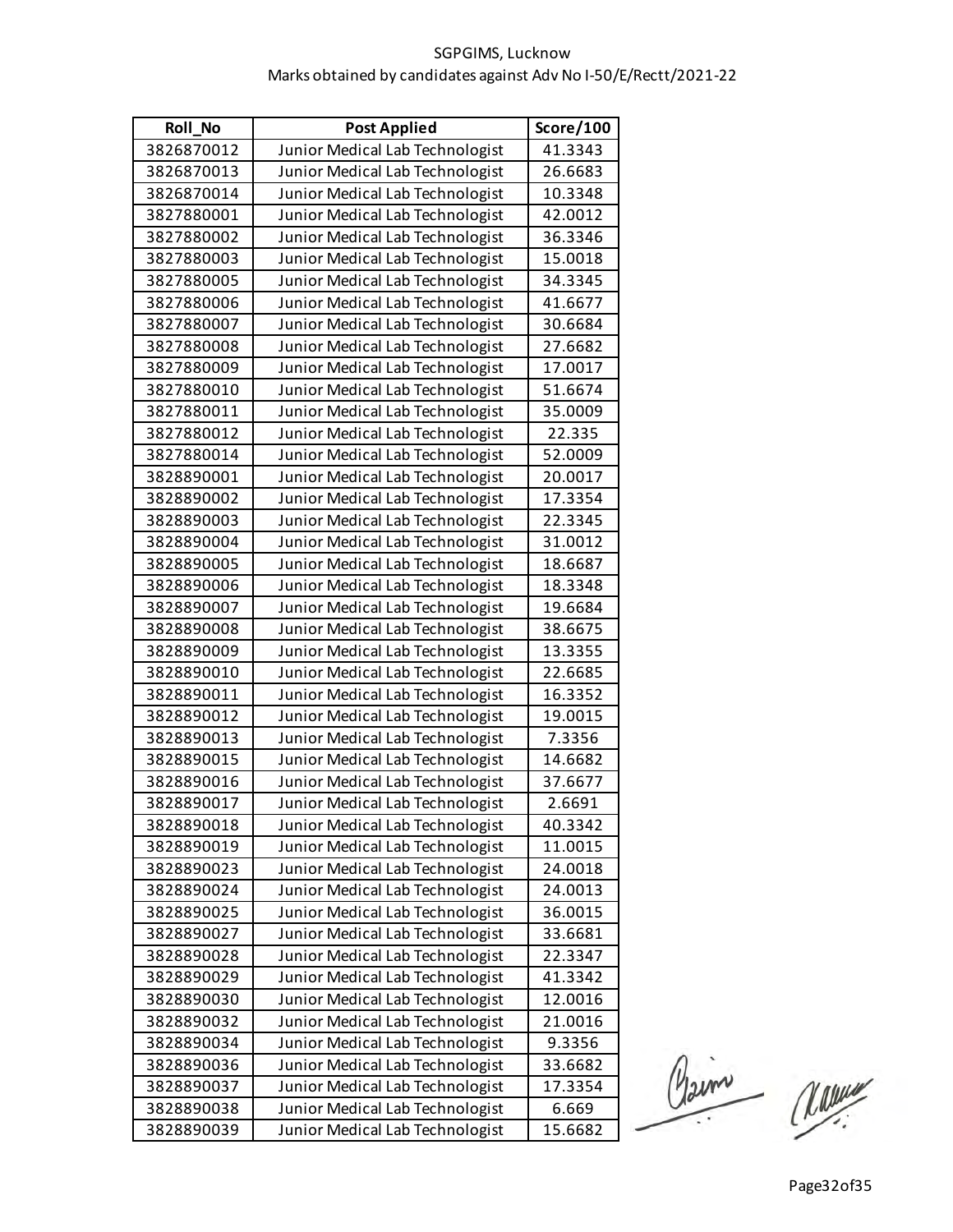| Roll_No    | <b>Post Applied</b>             | Score/100 |
|------------|---------------------------------|-----------|
| 3828890040 | Junior Medical Lab Technologist | 37.3349   |
| 3828890041 | Junior Medical Lab Technologist | 24.0017   |
| 3828890043 | Junior Medical Lab Technologist | 8.0017    |
| 3828890044 | Junior Medical Lab Technologist | 22.3348   |
| 3828890045 | Junior Medical Lab Technologist | 10.002    |
| 3830840002 | Junior Medical Lab Technologist | 39.0014   |
| 3830840003 | Junior Medical Lab Technologist | 54.6678   |
| 3830840004 | Junior Medical Lab Technologist | 55.6672   |
| 3830840005 | Junior Medical Lab Technologist | 31.6679   |
| 3830840006 | Junior Medical Lab Technologist | 45.001    |
| 3830840007 | Junior Medical Lab Technologist | 38.6677   |
| 3830840008 | Junior Medical Lab Technologist | 52.6677   |
| 3830840009 | Junior Medical Lab Technologist | 40.0012   |
| 3832860001 | Junior Medical Lab Technologist | 21.3347   |
| 3832860003 | Junior Medical Lab Technologist | 30.3344   |
| 3835040003 | Junior Medical Lab Technologist | 9.3356    |
| 3835040004 | Junior Medical Lab Technologist | 36.6676   |
| 3835040005 | Junior Medical Lab Technologist | 50.3343   |
| 3835040006 | Junior Medical Lab Technologist | 44.6678   |
| 3835040007 | Junior Medical Lab Technologist | 32.0017   |
| 3835040008 | Junior Medical Lab Technologist | 23.3351   |
| 3835040009 | Junior Medical Lab Technologist | 53.3342   |
| 3835040010 | Junior Medical Lab Technologist | 52.6676   |
| 3835040011 | Junior Medical Lab Technologist | 23.6681   |
| 3835040012 | Junior Medical Lab Technologist | 21.3353   |
| 3835040013 | Junior Medical Lab Technologist | 18.3343   |
| 3835040014 | Junior Medical Lab Technologist | 46.3343   |
| 3835040015 | Junior Medical Lab Technologist | 30.668    |
| 3835040016 | Junior Medical Lab Technologist | 40.6676   |
| 3835040017 | Junior Medical Lab Technologist | 55.334    |
| 3835040018 | Junior Medical Lab Technologist | 41.0014   |
| 3835040019 | Junior Medical Lab Technologist | 36.001    |
| 3835040020 | Junior Medical Lab Technologist | 44.6676   |
| 3835040021 | Junior Medical Lab Technologist | 45.3346   |
| 3835040022 | Junior Medical Lab Technologist | 28.3345   |
| 3835040023 | Junior Medical Lab Technologist | 37.001    |
| 3835040024 | Junior Medical Lab Technologist | 15.6685   |
| 3835040027 | Junior Medical Lab Technologist | 67.334    |
| 3835040028 | Junior Medical Lab Technologist | 61.0009   |
| 3835040029 | Junior Medical Lab Technologist | 34.3345   |
| 3835040030 | Junior Medical Lab Technologist | 34.6676   |
| 3835040031 | Junior Medical Lab Technologist | 26.0013   |
| 3835040032 | Junior Medical Lab Technologist | 47.6675   |
| 3835040033 | Junior Medical Lab Technologist | 61.0008   |
| 3835040034 | Junior Medical Lab Technologist | 32.0012   |
| 3835040035 | Junior Medical Lab Technologist | 32.668    |

Claim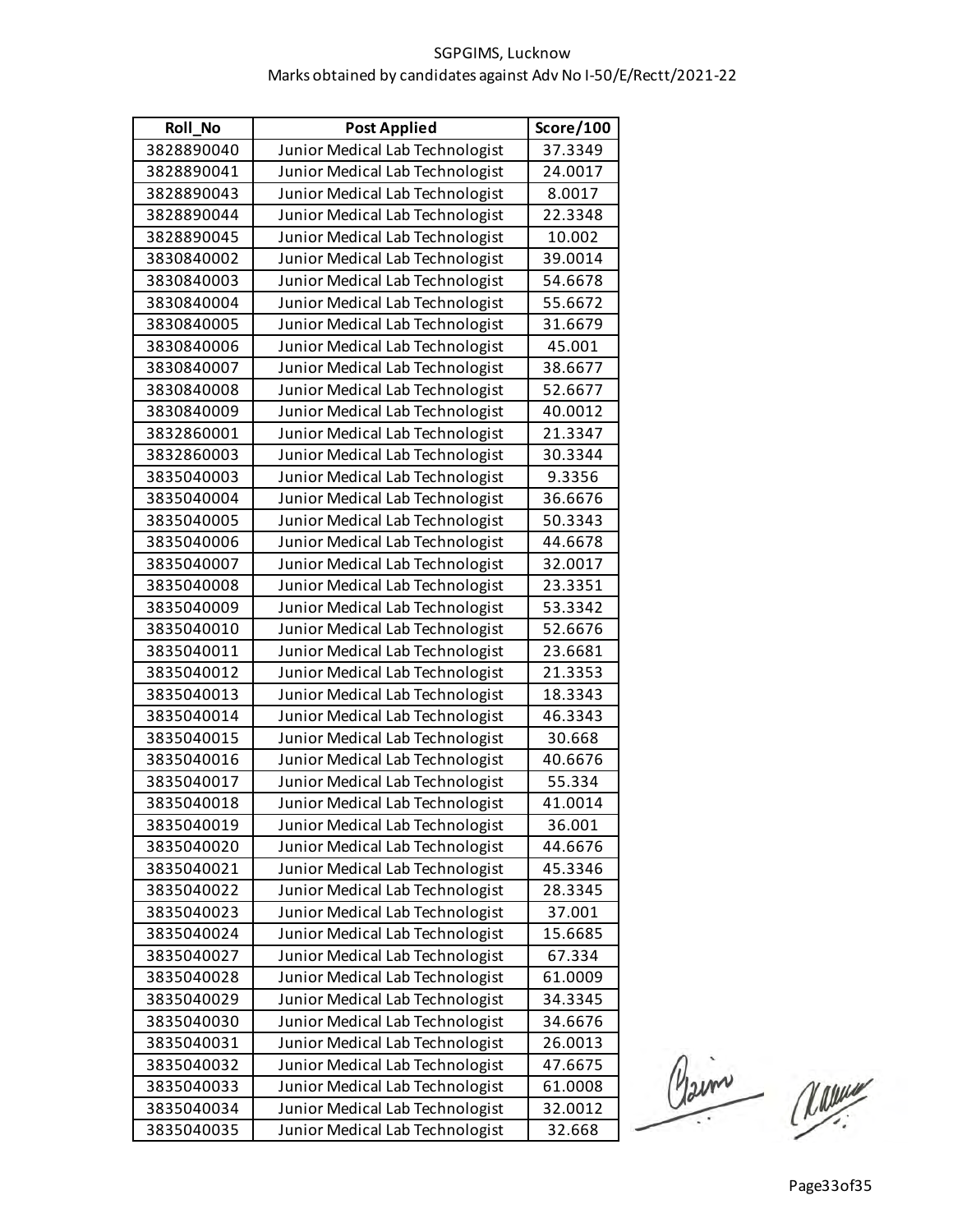| Roll_No    | <b>Post Applied</b>             | Score/100 |
|------------|---------------------------------|-----------|
| 3835040036 | Junior Medical Lab Technologist | 68.6672   |
| 3835040038 | Junior Medical Lab Technologist | 34.3348   |
| 3835040039 | Junior Medical Lab Technologist | 31.3345   |
| 3835040040 | Junior Medical Lab Technologist | 16.0021   |
| 3835040042 | Junior Medical Lab Technologist | 36.3347   |
| 3835040044 | Junior Medical Lab Technologist | 46.3345   |
| 3835040047 | Junior Medical Lab Technologist | 56.6669   |
| 3835040048 | Junior Medical Lab Technologist | 24.6685   |
| 3835040049 | Junior Medical Lab Technologist | 58.3341   |
| 3835040050 | Junior Medical Lab Technologist | 33.3348   |
| 3835040051 | Junior Medical Lab Technologist | 60.3342   |
| 3835040052 | Junior Medical Lab Technologist | 22.3349   |
| 3835040053 | Junior Medical Lab Technologist | 34.3342   |
| 3835040054 | Junior Medical Lab Technologist | 13.3352   |
| 3835040056 | Junior Medical Lab Technologist | 5.6681    |
| 3835040057 | Junior Medical Lab Technologist | 28.0012   |
| 3835040061 | Junior Medical Lab Technologist | 25.3343   |
| 3835040062 | Junior Medical Lab Technologist | 6.6684    |
| 3835040064 | Junior Medical Lab Technologist | 8.6682    |
| 3835040065 | Junior Medical Lab Technologist | 47.3345   |
| 3835040066 | Junior Medical Lab Technologist | 20.3349   |
| 3835040067 | Junior Medical Lab Technologist | 51.6677   |
| 3835040068 | Junior Medical Lab Technologist | 35.6682   |
| 3835040069 | Junior Medical Lab Technologist | 37.0014   |
| 3835040070 | Junior Medical Lab Technologist | 55.0007   |
| 3835040072 | Junior Medical Lab Technologist | 50.6674   |
| 3835040073 | Junior Medical Lab Technologist | 26.6678   |
| 3835040075 | Junior Medical Lab Technologist | 29.3345   |
| 3835040078 | Junior Medical Lab Technologist | 24.0019   |
| 3835040079 | Junior Medical Lab Technologist | 30.3343   |
| 3835040080 | Junior Medical Lab Technologist | 63.0008   |
| 3835040081 | Junior Medical Lab Technologist | 22.6683   |
| 3835040083 | Junior Medical Lab Technologist | 19.3342   |
| 3835040084 | Junior Medical Lab Technologist | 40.0007   |
| 3835040086 | Junior Medical Lab Technologist | 14.3353   |
| 3835040087 | Junior Medical Lab Technologist | 49.0008   |
| 3835040088 | Junior Medical Lab Technologist | 49.6675   |
| 3835040089 | Junior Medical Lab Technologist | 28.3348   |
| 3835040094 | Junior Medical Lab Technologist | 25.3347   |
| 3835040095 | Junior Medical Lab Technologist | 30.3348   |
| 3835040098 | Junior Medical Lab Technologist | 12.0022   |
| 3835040099 | Junior Medical Lab Technologist | 19.0017   |
| 3835040101 | Junior Medical Lab Technologist | 10.6686   |
| 3835040102 | Junior Medical Lab Technologist | 22.0018   |
| 3835040103 | Junior Medical Lab Technologist | 50.3345   |
| 3835040104 | Junior Medical Lab Technologist | 34.0012   |

Paine Manuel